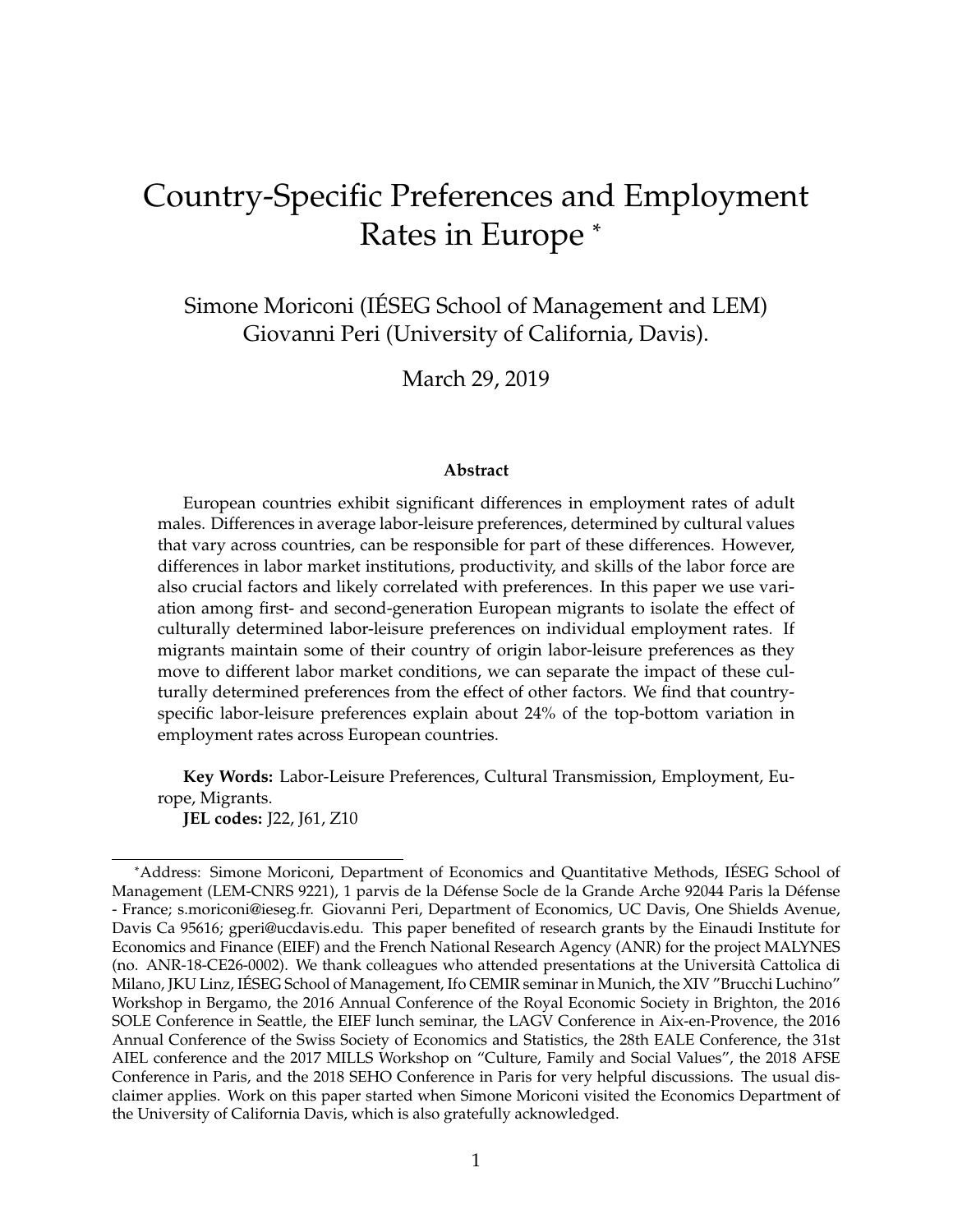## **1 Introduction**

Systematic differences in values and preferences across time and space often result in differences of economic behavior (Fernández [\[22\]](#page-49-0)). $^1$  $^1$  A crucial set of preferences and decisions, affecting the economic welfare of individuals, are related to attitudes towards labor. Previous studies have shown attitudes towards the family and family ties (Fernández *et al.* [\[20\]](#page-49-1), Algan and Cahuc [\[7\]](#page-48-0), Alesina and Giuliano [\[1\]](#page-48-1)) and attitudes towards women and children (Giavazzi *et al.*, [\[25\]](#page-49-2)) to be important determinants of labor market outcomes for women and young individuals. Those studies emphasize that cultural attitudes are persistent from parents to children and differ across countries of origin. Several studies have used children of immigrants (often in the United States) and linked their employment outcomes to cultural attitudes measured in the country of origin of parents (e.g. Giuliano [\[28\]](#page-49-3), Fernández [\[21\]](#page-49-4), Alesina and Giuliano [\[1\]](#page-48-1)). Those papers have focused heavily on family relationships, the role of women, and cultural attitudes towards women and their labor market participation in order to explain the substantial increase in female labor force participation during the recent decades and its variation across countries.

This paper is closely related to that literature, but asks a more direct question with bearing on the labor supply decisions of all individuals, including prime-age males. In the basic economic theory of labor supply (e.g. Borjas [\[12\]](#page-48-2), Chapter 2) the decision to work and the amount of labor supplied depends crucially on the relative labor-leisure preferences of an individual. One can think of these preferences as partly idiosyncratic and partly affected by the culture of origin, thus transmitted across generations. In a culture in which work is considered rewarding, fulfilling, and an important component of personal success, the disutility of labor is perceived as low, and people may be willing to work for lower wages and supply more working hours. In a culture in which work is instead considered burdensome, the disutility of work can be high, generating lower labor supply. While there is clearly a culturally-based and persistent component to these preferences, individual-specificity is important and may change over time with the employment experience itself. Even having access to the individual truthful assessment about laborleisure preferences the endogenous component can be large. When in a successful job, for instance, a person may be more inclined to say that she likes working relative to what she would say if employed in an unpleasant or less successful job. Alternatively, people out of work involuntarily may overemphasize their preference for working, as a way of regretting their current state. This may generate reverse causality clouding identification of the causal impact of a genuine preference parameter on employment.

The goal of this paper is to study whether (and the degree to which) cultural differences in labor-leisure preferences can explain the differences in employment rates of adult males across European countries. We carry out this analysis in three steps. First, we construct a culture-specific component of the labor-leisure preference that is different across countries-of-origin. This is likely to change slowly over time and we consider it as a predetermined preference parameter. In the main part of this paper, we analyze whether this preference affects working decisions of prime-age males by looking at first and second

<span id="page-1-0"></span><sup>&</sup>lt;sup>1</sup>This is a practical definition of culture, which encompasses the broad set of shared knowledge, under-standing, and practice. See Fernández [\[22\]](#page-49-0), [\[23\]](#page-49-5) for detailed discussions.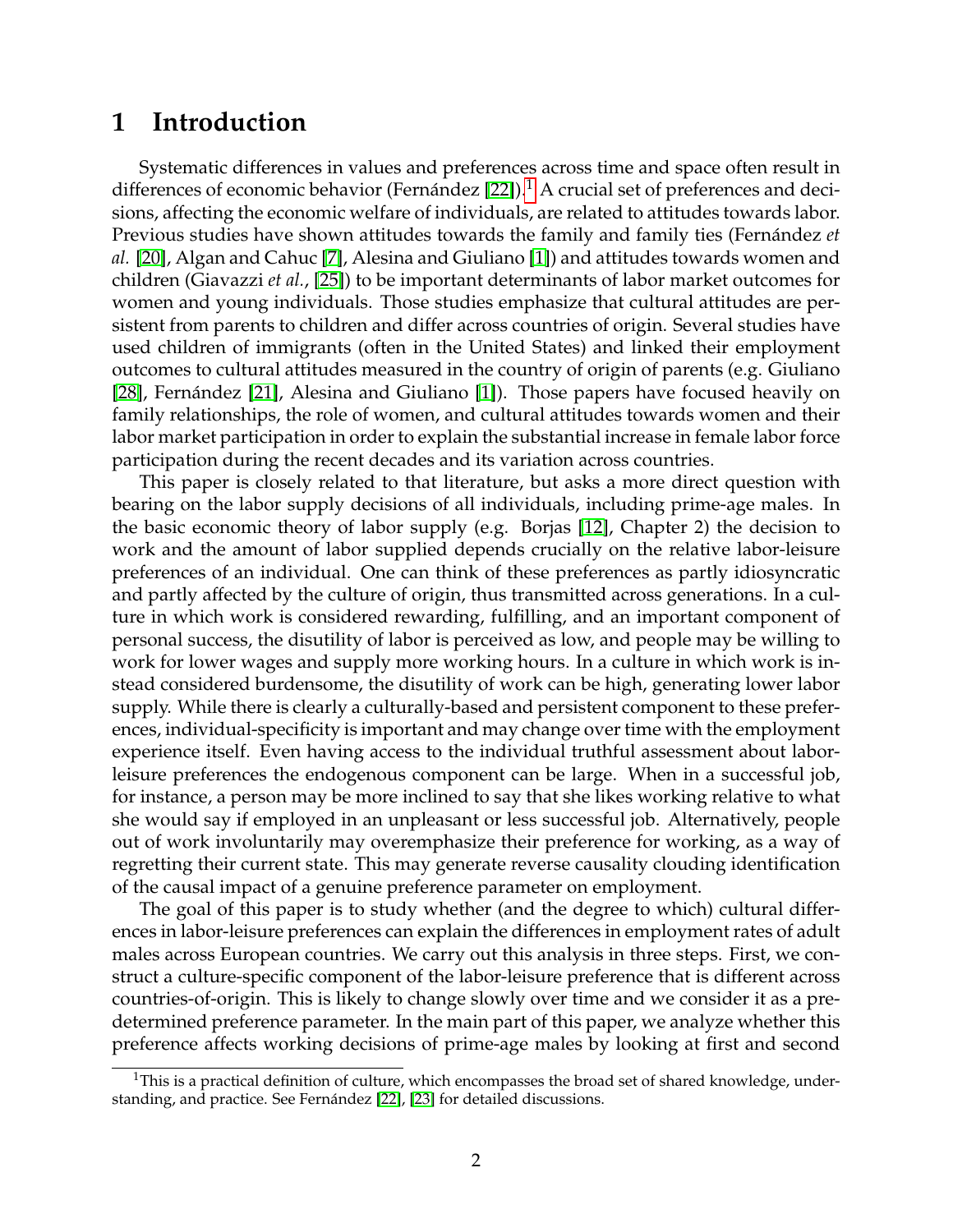generation migrants. When doing this we also address whether selection and sorting of migrants along the cultural dimension may generate a bias in the estimates of countryspecific preferences (see Alesina and Giuliano [\[3\]](#page-48-3) for a discussion of this issue). Second, we separate the effect of this preference from other potentially correlated and transmittable factors, such as skills, language ability and other cultural values and perceptions. Third, we assess how much of the differences in male employment-to-population ratios across European countries can be explained by country-specific labor-leisure preferences.

We use data from five waves of the European Social Survey (ESS), a biannual survey covering individuals in 26 European countries from 2004 to 2012. In spite of the relatively large sample size and rich information relative to individual preferences, cultural traits and ideology contained in this survey, its use among economists has been limited. The survey contains information on the country of birth of the respondent and of his father and mother. We use this information to define *migrants* as individuals that are not resident in the country where their parents were born (i.e. the country of origin), including in this definition those commonly called first- and second-generation migrants.<sup>[2](#page-2-0)</sup> In contrast to "migrants," we call *natives* those individuals who are resident in the country of birth of their parents.

The ESS dataset also includes a series of labor market variables (employment, hours worked, working history), demographic information (education, age, gender, occupation), and several questions revealing preferences, values and beliefs of individuals. The data are representative of the population of each European country and include more than 20,000 respondents in each wave, with a significant number of first- and secondgeneration migrants. In order to assess the labor-leisure preferences of individuals, we use the following statement included in the 2010 wave of the survey: "*I would enjoy having a paid job even if I did not need the money.*" The individual could strongly agree (score of 5), agree, be neutral, disagree, or strongly disagree (score of 1). As noted above, the current situation of an individual may affect the response to this statement. Hence we isolate a predetermined, country-specific component of the preference as the fixed country-effect in a regression including all the native residents of Europe and controlling for all their observable characteristics. $3$  We then associate this country-specific effect with the country of birth of the father of each individual. We focus our analysis on individuals who live in a country different from their parents' birthplace. That is, we focus on first- and secondgeneration emigrants. After controlling for individual characteristics, observable characteristics of parents, bilateral (destination-by-origin) migration stocks, and other characteristics of the country-of-residence and ancestry, the coefficient on parents' country-specific preferences can be considered as the effect of culturally-determined labor-leisure preference on labor supply. This is because the idiosyncratic individual preferences, which can be correlated with individual characteristics and with the choice of migration, do not affect the construction of the country-specific cultural preferences for labor.

Our estimates find a statistically and economically significant coefficient of countryspecific labor-leisure preferences on employment rates and hours worked. We focus on

<span id="page-2-0"></span> $2A$  first-generation migrant is a migrant born in the country of origin, while a second-generation migrant is a migrant born in the country of residence from parents born in the country of origin.

<span id="page-2-1"></span> ${}^{3}$ In robustness checks we also include emigrants in calculating this fixed effect for origin countries. The results are very similar.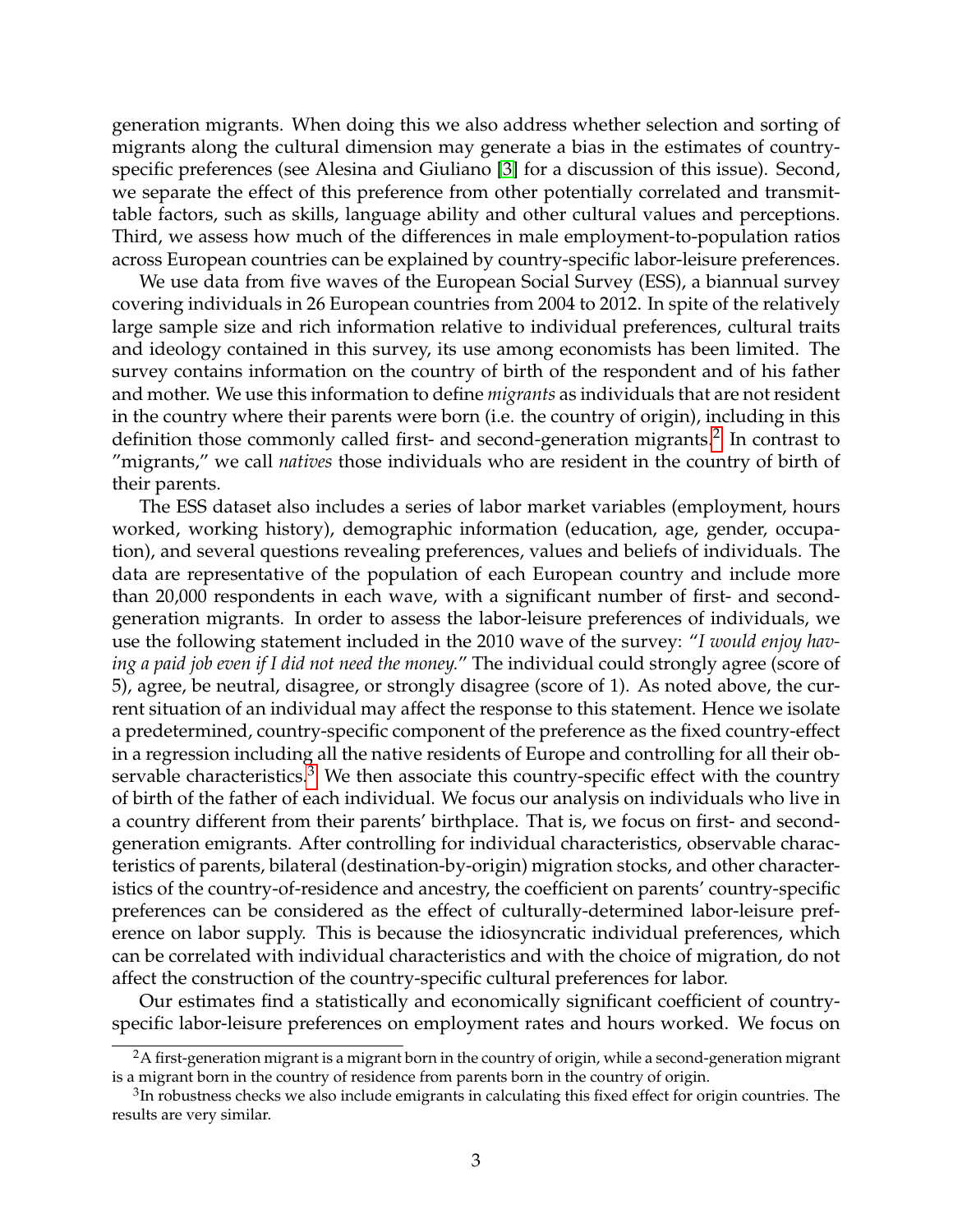working-age males to avoid any transitional and family-related impact on employment. For this group we observe a difference of as much as 11 percentage points in employmentpopulation ratios across European countries (Sweden – in the top 10% – has a ratio of 0.94, while in Lithuania – in the bottom 10% – the ratio is about 0.83). Using the estimated effects of country-specific labor-leisure preferences, we can explain about 24 percent of the 90-10 percentile difference. While our estimates can still contain some bias due to measurement error, selection of migrants and correlation with unobserved country characteristics, we provide an extensive series of checks confirming the order of magnitude of the estimated coefficient and suggesting that those biases are not large. In existing studies, the emphasis in explaining differences in cross-European employment rates has been on labor market institutions (unemployment insurance, labor taxation, unionization) and hysteresis after shocks (see Bassanini and Duval [\[11\]](#page-48-4) and Arpaia and Mourre [\[10\]](#page-48-5)). The central contribution of our paper is to provide evidence that culture-specific labor-leisure preferences are significantly different across European countries and may explain about one quarter of the top-bottom differences in their employment rates.

The rest of the paper is organized as follows. Section [2](#page-3-0) frames this paper within the existing literature. Section [3](#page-6-0) provides a simple theoretical framework to interpret the empirical findings. Section [5](#page-14-0) presents the empirical specifications and discusses issues of identification and interpretation of the coefficients. Section [4](#page-10-0) presents data and summary statistics, Section [6](#page-17-0) shows the main results and Section [7](#page-23-0) discusses some robustness checks and extensions. Section [8](#page-28-0) discusses the results obtained in this paper with respect to the role of redistribution. Section [9](#page-31-0) concludes.

### <span id="page-3-0"></span>**2 Literature Review**

This paper contributes to two lines of research. One, originating with the seminal study of Prescott [\[41\]](#page-50-0), analyzes the possible determinants of differences in hours worked (and employment rates) across developed countries, contrasting the USA and Continental Europe and comparing potential explanations based on different preferences and different tax rates. The other line of research, beginning with Fernández *et al.* [\[20\]](#page-49-1), and Algan and Cahuc [\[7\]](#page-48-0) has analyzed, instead, the role of family attitudes on labor supply of households. This literature has maintained a specific focus on women, youth and old individuals' labor supply. The first line of research can be cast in a very simple question: how much of the cross-country differences in employment and hours worked is due to distortions such as taxes, regulations and rigidities that affect the marginal pay rate, and how much is due to different preferences that affect the marginal rate of substitution between labor and leisure? The second line of research, instead, focuses on cultural values and attitudes towards family, gender and children that differ across countries and change slowly, and which may play an important role in labor supply decisions of families and in the allocation of time between men and women. Our paper combines the very simple question of the first group of papers with the focus on cross-country differences, cultural determination, and transmission of preferences emphasized in the second.

Prescott [\[41\]](#page-50-0) argued that lower labor supply in Europe could be fully explained by higher marginal tax rates, leaving no roles for difference in preferences and attitudes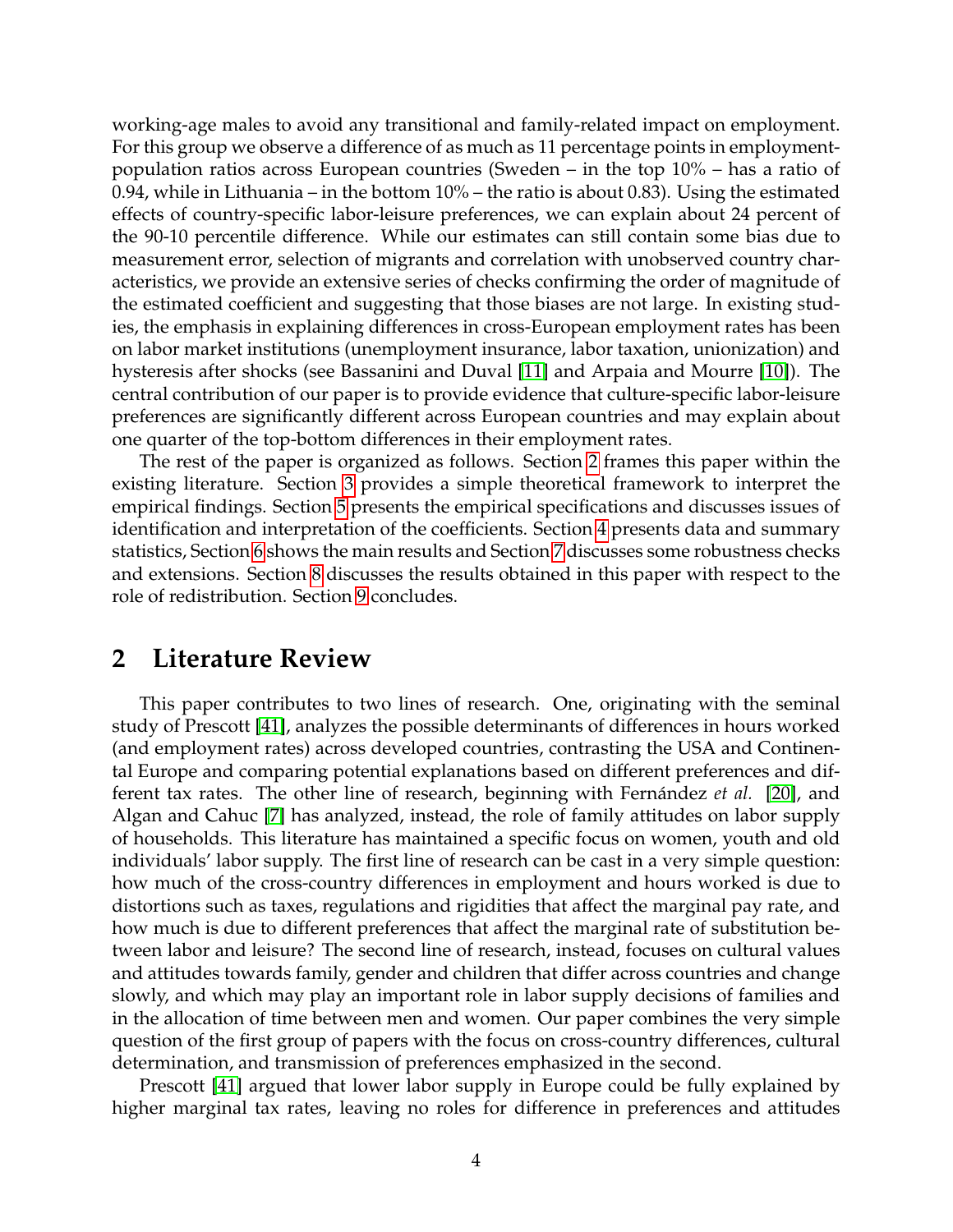that affect the evaluation of labor and leisure. Such an explanation, however, requires values for the wage elasticity of labor supply much larger than those estimated in most micro-studies. Alesina, Glaeser and Sacerdote [\[6\]](#page-48-6) emphasize the crucial role of unions and mandated holidays as coordination devices that allow for longer periods of coordinated leisure in European Countries, leading to a reduction of total hours of work. They also dismissed an explanation of differences based purely on country-specific "preferences," as the US-Europe gap was not always present but opened during the 1980s, a period of important policy changes. More recently, however, several authors have pointed at country-specific preferences for leisure as an important factor in explaining employment (or unemployment) differences across European countries. Eugster *et al.*, [\[33\]](#page-50-1) is a paper closely related to ours. In this paper, the authors use unemployment register data from Switzerland to analyze the impact of culture on the unemployment spells' duration of Swiss prime-age males. The authors distinguish between a "Latin-speaking" cultural group (i.e. French, Italian, Romansh) and a "German-speaking" cultural group, each associated with different cultural attitudes determining levels of job search effort–the first being more pro-leisure, and the second being more pro-work. The authors exploit variation in unemployment at the so called "Röstigraben" (i.e. the border between languagecultural regions which does not correspond to a political border or a labor market border). On the two sides of the "Röstigraben" we observe differences in culture but the same labor market and political institutions. The authors estimate a significant causal impact of cultural differences on differences in unemployment spells. The paper exploits, as an original source of identification, the discontinuity at the border.

Our analysis differs from the contribution by Eugster *et al.* [\[33\]](#page-50-1) in several respects. First, they identify a cultural determinant of individual job search effort, whereas we in-vestigate the cultural determinants of labor supply and employment outcomes.<sup>[4](#page-4-0)</sup> Second, their analysis is limited to the Swiss case, and to only two cultures. Instead of a spatial discontinuity, we feature an "epidemiological approach" to study the transmission of culture to the second generation of migrants, and separate cultural from other effects. The standard version of the epidemiological approach retrieves culture from natives and relates it to preferences, economic behaviors of emigrants (tipically second generation) in their destination (see e.g. Giuliano [\[28\]](#page-49-3), Fernández [\[21\]](#page-49-4) and Fernández and Fogli [\[24\]](#page-49-6)).  $^5$  $^5$ Additionally, we directly measure labor-leisure preferences using survey questions while Eugster *et al.* [\[33\]](#page-50-1) consider a residual effect, after accounting for potentially confounding factors, as culturally determined. Hence, ours is a different and complementary method to the one used by Eugster *et al.* [\[33\]](#page-50-1). Moreover, our approach prompts the inclusion of all countries in the analysis, allowing each of them to differ in their cultural valuation of

<span id="page-4-0"></span><sup>4</sup>Labor supply decisions and job search effort may differ substantially in the presence of institutional arrangements (e.g. generous unemployment insurance. See Lichter [\[35\]](#page-50-2)) acting as a disincentive to job search for the unemployed.

<span id="page-4-1"></span><sup>&</sup>lt;sup>5</sup>Starting from pioneering contributions by Carroll et al. [\[15\]](#page-49-7), and Antecol [\[9\]](#page-48-7), using immigrants to study the importance of culture on economic behavior has become standard in the analysis of culture. Amongst others, Giuliano [\[28\]](#page-49-3), Fernández [\[21\]](#page-49-4) and Fernández and Fogli [\[24\]](#page-49-6) apply it to analyze the effect of culture on living arrangements, female work participation and fertility decisions, respectively. This approach has been used also to analyze the effect of culture on policy preferences (Luttmer and Singhal [\[37\]](#page-50-3), and Algan and Cahuc [\[8\]](#page-48-8)) and attitudes towards labor regulation (Alesina et al. [\[4\]](#page-48-9)). See Alesina and Giuliano [\[3\]](#page-48-3) for a review.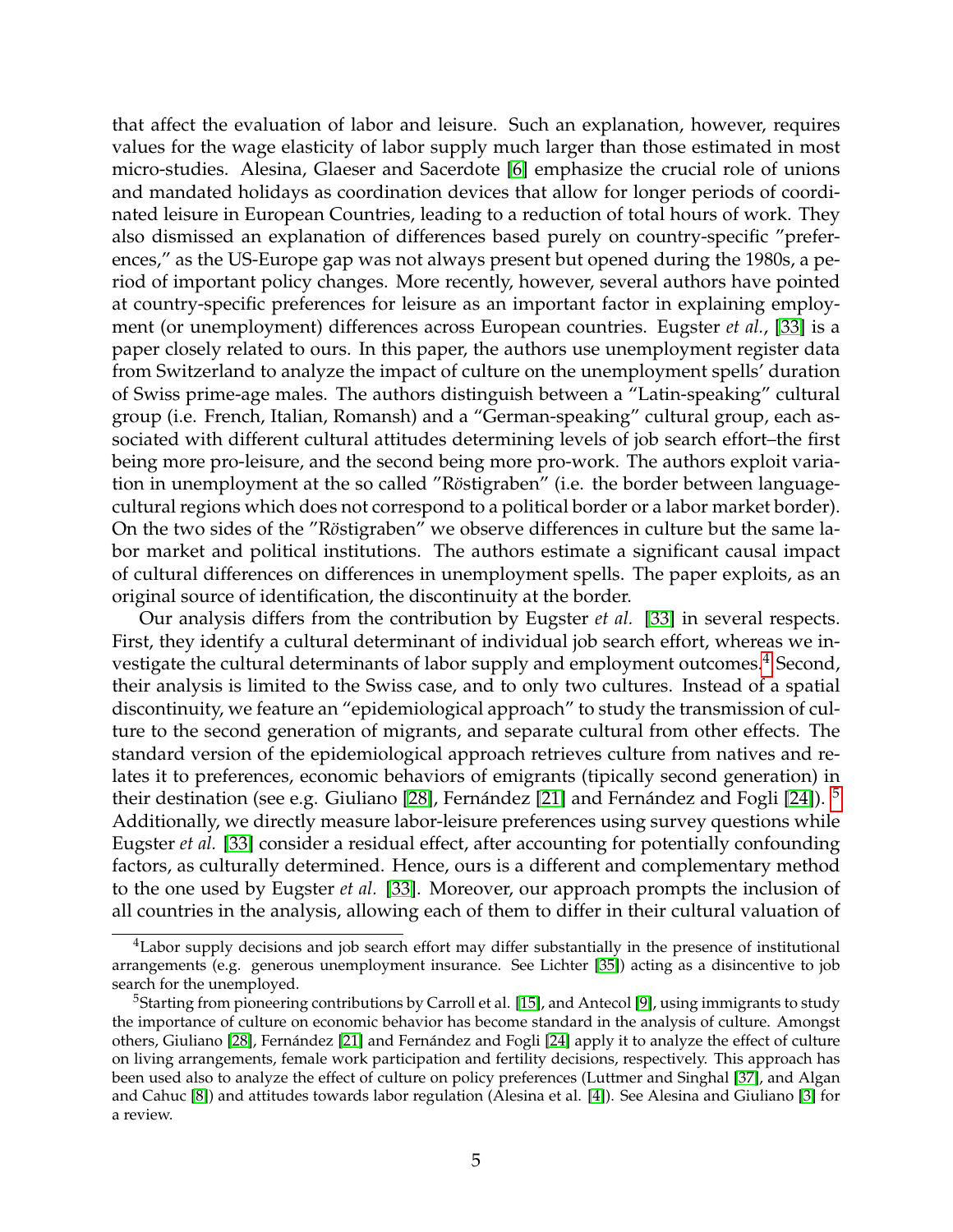labor and leisure. Thus we expand the focus relative to Eugster *et al.* [\[33\]](#page-50-1), trying to use our estimates to explain broad employment differences in Europe.

In the literature on cultural attitudes and labor market outcomes, Fernández *et al.* [\[20\]](#page-49-1) were the first to investigate the effect of preference formation within the family on women's work outcomes. Algan and Cahuc [\[7\]](#page-48-0) analyze the role of family ties and family preferences as an explanation for the heterogeneity between employment rates of females, youth and elderly across developed economies. The authors indicate that people in different countries have very different attitudes with respect to females and young/old individuals, and this correlates with the employment rates of those groups over the period even after controlling for country-specific characteristics and time dummies.<sup>[6](#page-5-0)</sup> More recently, Alesina and Giuliano [\[1\]](#page-48-1) have studied the impact of family ties on work decisions using individual responses from the World Value Survey (WVS) on the role of the family and the attitude that children are expected to have towards their parents. Their results suggest strong family ties are associated with higher home production, larger families, and lower labor force participation of women and young people. In this strand of the literature, the paper more closely related to ours is Giavazzi *et al.* [\[25\]](#page-49-2). They also use data from WVS to analyze whether attitudes towards gender, youth and leisure are significant determinants of the employment rates of women and youth. They proxy labor-leisure preferences by the "value/importance attached to holidays", as a job attribute. They find that fewer hours of work are supplied in countries where holidays are considered a valuable job characteristic.

Our paper is innovative with respect to Giavazzi *et al.* [\[25\]](#page-49-2) in several respects. First, we infer preferences for working from a question on valuing a job even without pay. While our measure is not immune to criticisms, it has the advantage of prompting a direct individual evaluation of work, rather than an indirect one derived from the importance attached to paid vacations. In fact, generous vacation policies may be an indicator of employer's fairness and attention to workers' needs, and the employee's evaluation may reflect that. The question collected by the European Social Survey (ESS) is not available in the WVS.

Second, Giavazzi *et al.* [\[25\]](#page-49-2) emphasize the fact that even country-specific cultural attitudes change over time and use a panel of countries and migrants to the US in order to identify this country-specific, yet changing, component of attitudes. The authors apply a variation of the epidemiological approach that "extracts" culture from US immigrants and correlates it to the economic behavior of natives in their country of origin. It is widely acknowledged that application of the epidemiological approach avoids reverse causality going from economic outcomes to preferences but introduces concerns of selec-tion of migrants and sorting in the destination (see e.g. Fernández [\[21\]](#page-49-4) for a discussion). Selection and sorting concerns are stronger in Giavazzi *et al.* [\[25\]](#page-49-2), as the cultural variable is retrieved from migrants to the US, i.e. a strongly selected group of (usually) high skilled people from their country of origin (e.g. Grogger and Hanson, [\[29\]](#page-49-8)). This may reduce the correlation with (and increase the measurement error of) the attitudes of stay-

<span id="page-5-0"></span><sup>&</sup>lt;sup>6</sup>Algan and Cahuc [\[7\]](#page-48-0) predict culture as the coefficients of the country fixed effects in individual level regressions, after controlling for an extensive set of individual characteristics. These predicted coefficients are then regressed on local employment rates, after controlling for the traditional set of labor market institutions.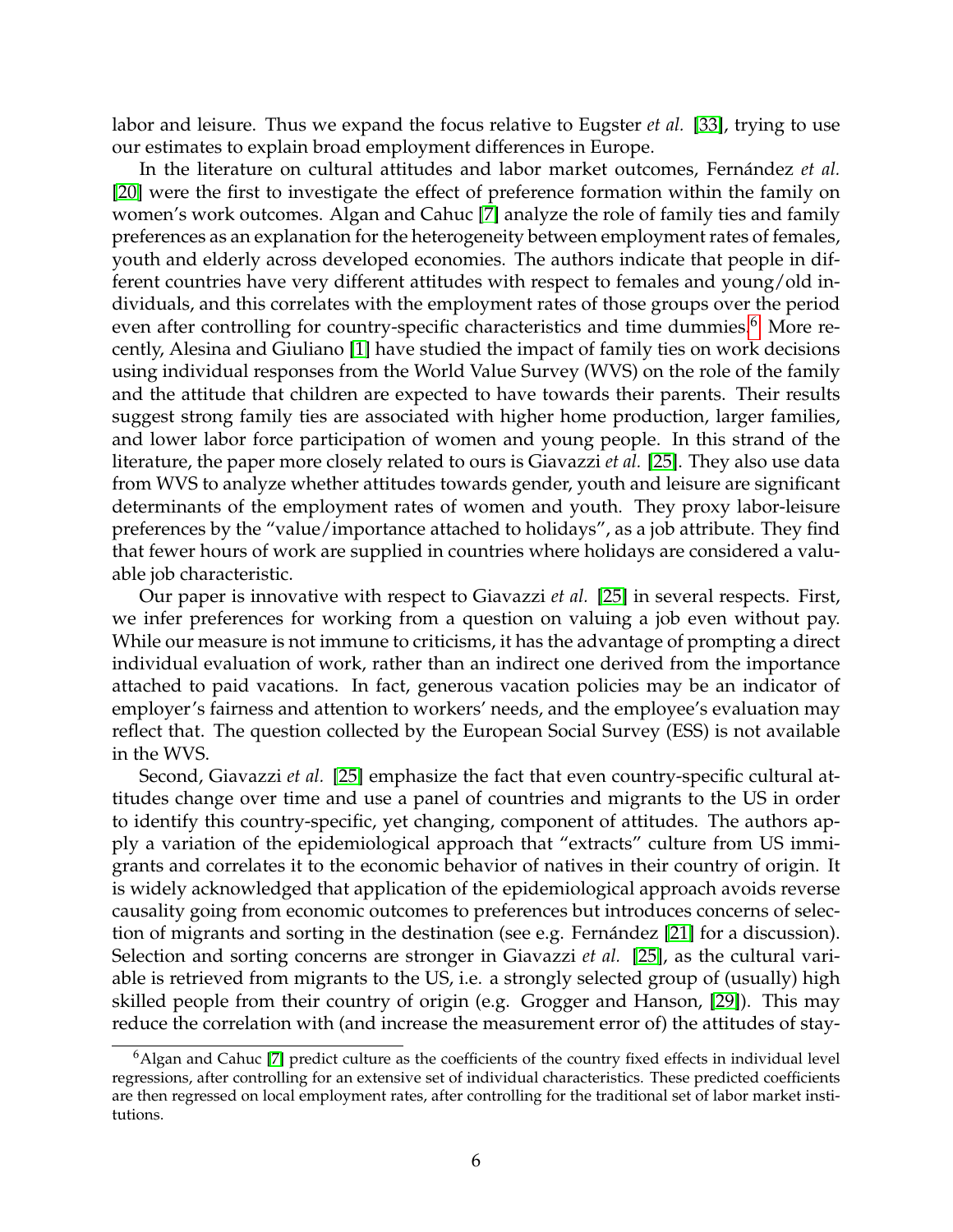ers in the country of origin.<sup>[7](#page-6-1)</sup> Instead of retrieving cultural preferences from the selected group of migrants to the US, we apply the standard epidemiological approach, and obtain country-specific preferences from native people resident of a country. We then include these origin-specific preferences as determinants of employment outcomes for first and second generation migrants in their country of destination. We show that selection and sorting do not make preferences of emigrants very different from those of non migrants. It appears that emigrants are a selected group of people with slightly higher preferences for work compared to non-migrants. Thus, the origin-based coefficients may slightly underestimate the intensity of preferences of the migrants group as it is usually the case in studies that apply the epidemiological approach (see e.g. Fernández [\[21\]](#page-49-4), Fernández and Fogli [\[24\]](#page-49-6). See Alesina and Giuliano [\[3\]](#page-48-3) for a review).

Third, Giavazzi *et al.*, [\[25\]](#page-49-2) estimate the aggregate impact of cultural preferences on total number of hours worked in the country. They analyze an aggregate mechanism consistent with the social multiplier effects a lá Alesina *et al.*, [\[6\]](#page-48-6). Conversely, we analyze the quantitative importance of cultural preferences on individual work supply and on hours worked, and compare their role to that of skills, institutions and labor demand.

## <span id="page-6-0"></span>**3 Theoretical Framework**

In this section we present a framework, rooted in the simplest textbook model of labor demand and supply, that allows us to give a foundation to our empirical analysis. It also helps provide an interpretation for the estimated coefficients and a framework for discussion of identification and possible biases. Our simple, representative agent model produces an equilibrium prediction about the labor supply (interpreted as fraction of total time worked, or as the probability of working) of an individual from culture of origin *o* residing in country *r*.

### **3.1 Labor Preferences**

Consider an individual *i* of culture *o*, which denotes his country of origin, working in country *r* (for residence). This individual splits his time endowment (which we standardize to one for convenience) between supply of labor with measure *lior*, and leisure with measure 1 − *lior*. [8](#page-6-2) The subscript "*ior*" makes explicit that the individual labor supply depends on individual characteristics and also on features of the country of origin *o* and of the country of residence *r*. The choice of *lior* is made in order to maximize a utility function which depends positively on consumption *cior* and negatively on the amount of labor supplied *lior* as follows:

<span id="page-6-1"></span><sup>&</sup>lt;sup>7</sup>Giavazzi *et al.* [\[25\]](#page-49-2) include the appropriately lagged values of the regressors, and predetermined religious beliefs as additional instruments in IV regressions.

<span id="page-6-2"></span><sup>8</sup> If time is continuous one can think of *lior* as fractions of hours worked every day. If there are indivisibilities of labor one can think of *lior* as fraction of weeks worked in a year. This would translate, when we observe data about employment in a specific week, into the probability of working (being employed) that week.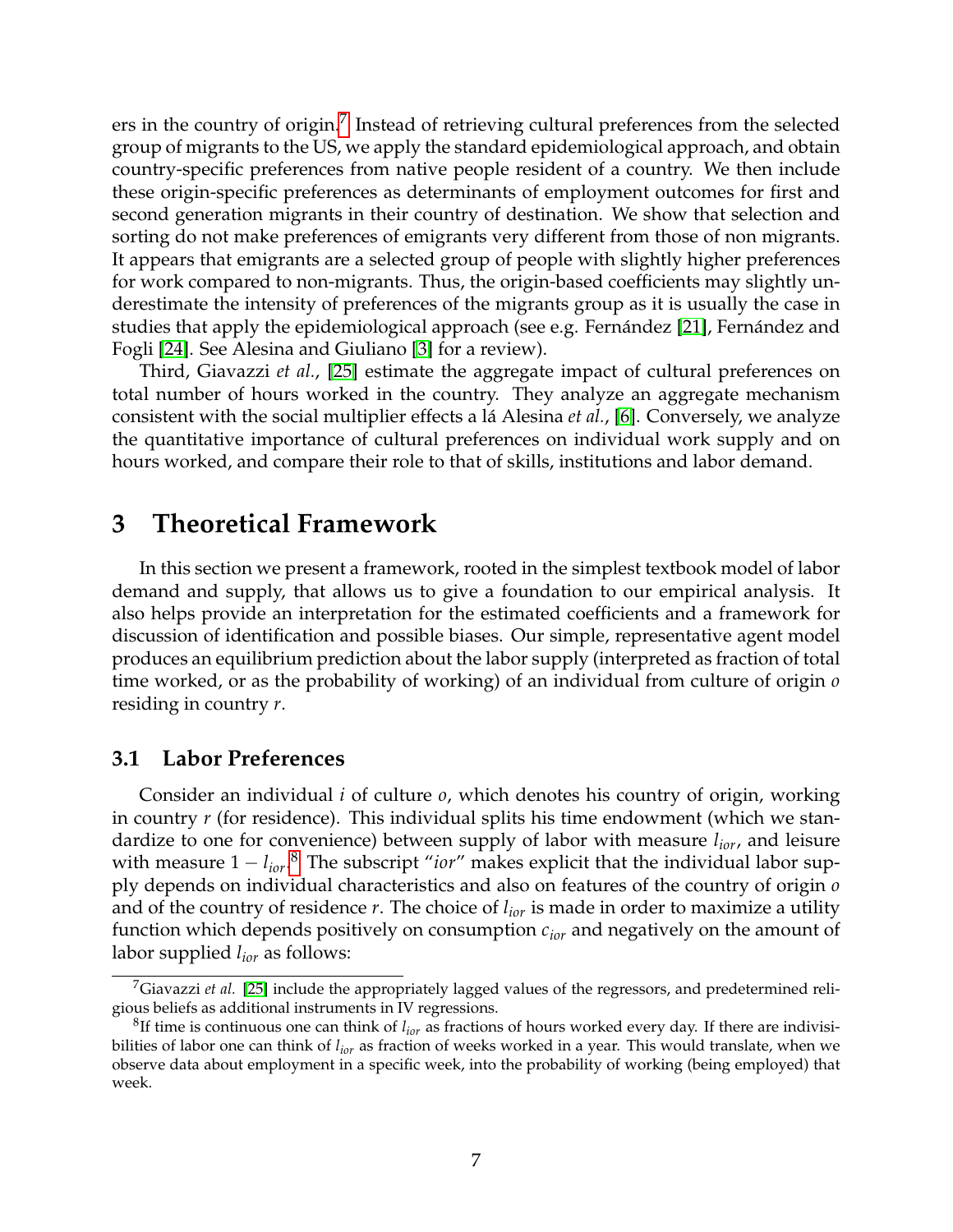<span id="page-7-1"></span>
$$
U_i = c_{ior}^{\delta} - \frac{l_{ior}^{\eta}}{\theta_{ior}}
$$
 (1)

For simplicity, we assume the parameters  $\delta$  and  $\eta$  ( $\geq \delta$ ) are between 0 and 1 and common to all individuals so that the marginal utility of consumption is positive and decreasing and the marginal utility of labor is negative and also decreasing in absolute value. The parameter *θior* captures the individual preference for labor relative to leisure, which we also call the preference for working. A larger value of this parameter implies that an individual experiences a lower marginal disutility when increasing the labor supply. This can be due to the fact that he/she offsets part of the disutility from effort with some enjoyment from work.

#### **3.1.1 Cultural and Individual Preferences, and Selection/Sorting of Migrants**

The coefficient *θ* capturing the preference for labor can be thought as a random variable distributed across the population of country of origin *o*, whose realization is specific to individual *i*. We assume that the culture-specific component of the variable is the average preference in country of origin *o*, common to all individuals from that culture of origin. Namely, while there is variation among individuals in their culturally determined preference for labor, there is an average level determined by norms and traditions and culture in a country. For simplicity we assume that the labor-preference parameter is log linear in its average cultural component and in its idiosyncratic component, so that for a generic individual born in country *o* it can be written as:

$$
\ln \theta_{io} = \ln(\theta_o) + \ln(\theta_i). \tag{2}
$$

The idiosyncratic component,  $ln(\theta_i)$ , varies across individuals and, once the culturespecific average,  $\ln(\theta_o)$ , is subtracted this component has a zero mean across the population in the country of origin. It is important to emphasize that the idiosyncratic component may not be orthogonal to other characteristics of the individual (such as her productivity, *e<sup>i</sup>* , that we will introduce below). This implies part of the correlation between ln *θio* and labor supply can be due to correlation with the unobserved component of *e<sup>i</sup>* .

Moreover there is a second potential issue in considering the parameter *θior* for emigrants of country *o* to country *r*. If there is selection and sorting of emigrants along the preference dimension, then the average value of *θ<sup>i</sup>* for migrants from *o* to *r* can be non zero and possibly correlated with some feature of the country of residence *r*. The expression of preference for the group of migrants from *o* to *r* can therefore be written as:

<span id="page-7-0"></span>
$$
\ln \theta_{ior} = \ln(\overline{\theta}_o) + \ln(\overline{\theta}_{or}) + \ln(\theta_i^1). \tag{3}
$$

In expression [\(3\)](#page-7-0) the term  $\ln(\overline{\theta}_{or})$  represents the average (positive or negative) selection and sorting of the migrants to country  $r$ , and  $\ln(\theta_i^1)$  $\binom{1}{i}$  is the idiosyncratic residual preference of that group of migrants. A problem will arise if the selection term is correlated with characteristics of country *r* such as its productivity and economy. As we will see below, such correlation may bias the estimates of the impact of preferences on labor supply.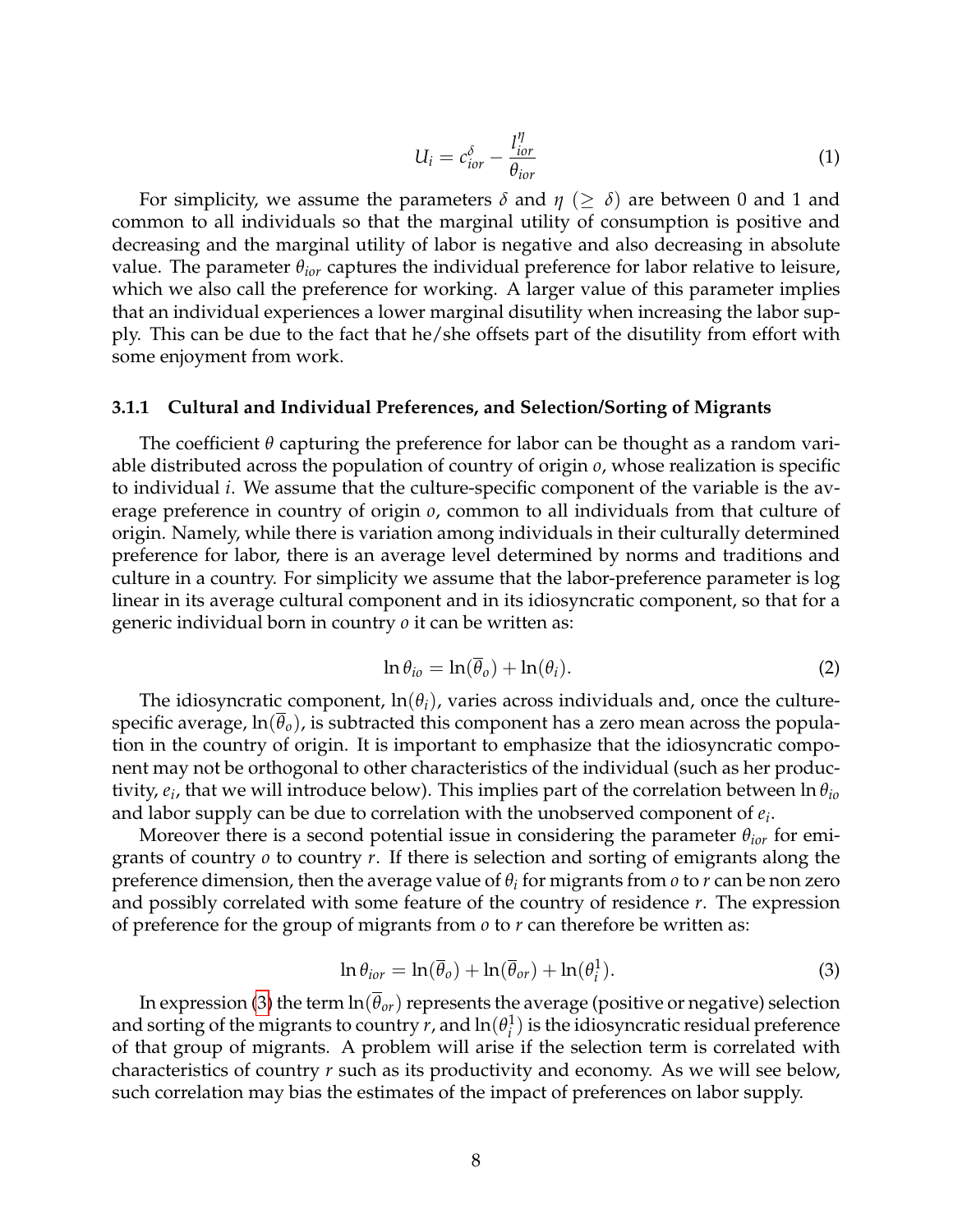Our focus, however, is on identifying the impact of the "culturally-determined" component of preferences,  $\ln(\theta_o)$ . This value can be measured on the total population from country *o* and it is orthogonal to individual characteristics and to immigrant selection. If the three components are log linearly separable and independent, as assumed above, then a consistent estimate of the culture-specific preferences for the country of origin is the average preference of people born in country *o*, which is very close (as emigrants are usually a small fraction of the population) to the average preference of non-migrants in country *o*.

#### **3.1.2 Labor Supply**

The labor supply of individual "*ior*" is easily derived if we assume that she only perceives labor income and she consumes all of it in one period (which can be treated as one year). This implies the budget constraint,  $c_{i0r} = l_{i0r}w_{i0r}$ , where  $w_{i0r}$  is the wage (yearly earnings) earned by an individual *i* from culture of origin *o* in country of work and residence *r*. Substituting this constraint into the utility function [\(1\)](#page-7-1) and maximizing with respect to *lior*, we obtain the labor supply for the individual worker *i* of origin/culture *o* in country of residence *r* as an interior solution of the optimization problem:

<span id="page-8-0"></span>
$$
l_{ior} = \frac{\delta}{\eta} \frac{\frac{1}{\eta - \delta}}{\theta_{ior}^{\eta - \delta}} w_{ior}^{\gamma}
$$
 (4)

Expression [\(4\)](#page-8-0) is a log-linear individual labor supply that depends on individual preferences for work, *θ* 1 *η*−*δ ior* , and on the individual wage, *wior*, with an elasticity equal to  $\gamma = \frac{\delta}{\eta - \delta} \geq 0$  that captures how individual supply of labor responds to the wage rate. Such elasticity is positive but typically small, in the order of 0.1 to 0.2. The larger the preference for work parameter, *θior*, the larger is the labor supply of an individual.

#### **3.2 Labor Demand**

We consider all individuals of origin *o* as perfect substitutes in production when working in country *r*. However, we allow the productivity of each individual *i* to be different and captured by a scalar term  $e_i$  that depends on the skills of the individual (education*,* age, occupation) as well as some non-observable features such as innate ability and effort produced. We call this term the individual labor "effectiveness". Hence we define the aggregate effective labor input from individuals of origin *o* in country of residence *r* as:

$$
l_{or} = \sum_{i} e_{i} l_{ior}
$$
 (5)

We also assume the production function of the final good in country *r*, *Y<sup>r</sup>* , can be expressed (as in Card, [\[14\]](#page-48-10)) as a constant returns to scale aggregation of workers from different countries of origins. In particular, we allow some characteristics of the country of origin, such as the quality of its schools or the prevailing culture, religion or set of beliefs, to affect productivity of workers through the term  $A<sub>o</sub>$  in the same way across countries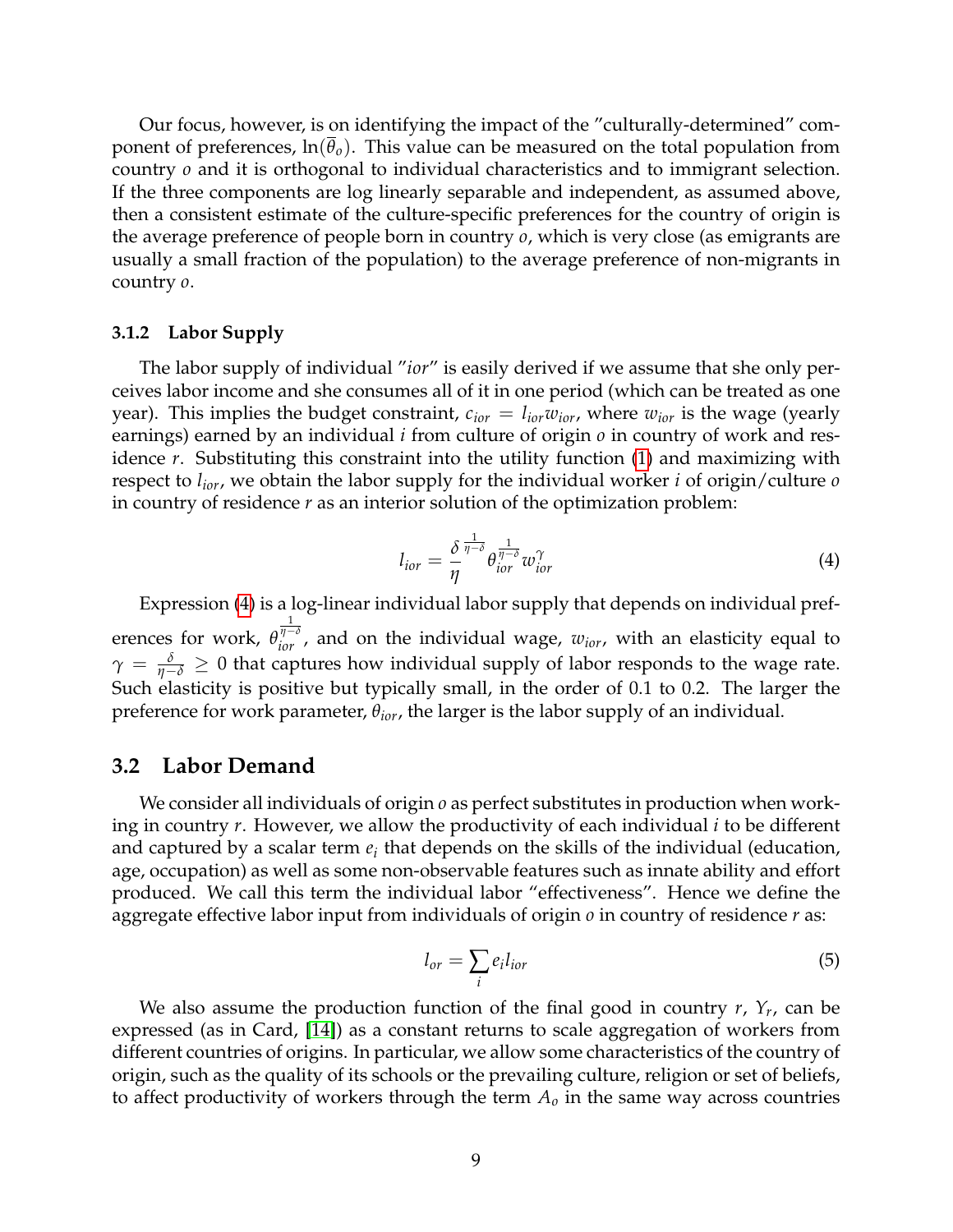of residence. Finally, the country of residence may have specific productivity level, *A<sup>r</sup>* , affecting all workers employed there. The aggregate production will be as follows:

<span id="page-9-0"></span>
$$
Y_r = A_r \left( \sum_o A_o l_{or} \right) \tag{6}
$$

In equation [\(6\)](#page-9-0) the term *A<sup>r</sup>* captures technological and institutional factors of country *r* that affect the efficiency and productivity of the country and its labor demand. Similarly, *A<sup>o</sup>* captures common characteristics of workers from culture of origin *o* that affect their productivity. We have assumed perfect substitutability between workers of different countries of origin and skill, but the framework can easily extend to imperfect substitutability of immigrants and natives or workers of different skills (as in Ottaviano and Peri [\[39\]](#page-50-4), or in Ottaviano and Peri [\[40\]](#page-50-5)). In case of imperfect substitutability, the final expression will include an extra term that depends on the relative supply of immigrants and natives, or of different skill groups. Taking the marginal productivity of worker *i* from culture/country of origin *o* working in country *r* and assuming that in equilibrium this has to equal the wage the worker is paid, we obtain the following labor demand condition:

<span id="page-9-1"></span>
$$
w_{ior} = e_i A_r A_o.
$$
 (7)

This condition implies an horizontal labor demand for each individual *i* of culture of origin *o* in residence *r*. It essentially allows for the (marginal) productivity of a worker to depend on three components. First, it depends on an individual's observable and unobservable abilities, *e<sup>i</sup>* , determined by his schooling, ability, experience and skills. Second, it depends on the productivity of the country of residence, *A<sup>r</sup>* , that varies with institutions, labor market conditions, demand, technology and efficiency in that country. Third, it depends on persistent characteristics of the country/culture of origin, *Ao*, that affect productivity of individuals from that culture, such as work ethic, values, language and beliefs.

### **3.3 Equilibrium Employment and Estimating Equation**

If we substitute the marginal productivity expression [\(7\)](#page-9-1) into the individual labor supply [\(4\)](#page-8-0), we obtain the following equilibrium relation, representing the crossing point (equilibrium) of an upward sloping labor supply and an horizontal labor demand. The relationship represents how individual time worked as a fraction of total time available (or the probability of working) is related to individual preferences and to the determinants of labor productivity:

<span id="page-9-2"></span>
$$
l_{ior} = \frac{\delta}{\eta}^{\frac{1}{\eta - \delta}} \theta_{ior}^{\frac{1}{\eta - \delta}} e_i^{\gamma} A_r^{\gamma} A_o^{\gamma}
$$
 (8)

Taking the natural logarithm on both sides of equation [\(8\)](#page-9-2) and substituting the expression of *ln*(*θior*) with its decomposition into the culture-of-origin-specific, the migrant selection and the idiosyncratic/individual components from equation [3](#page-7-0) we obtain: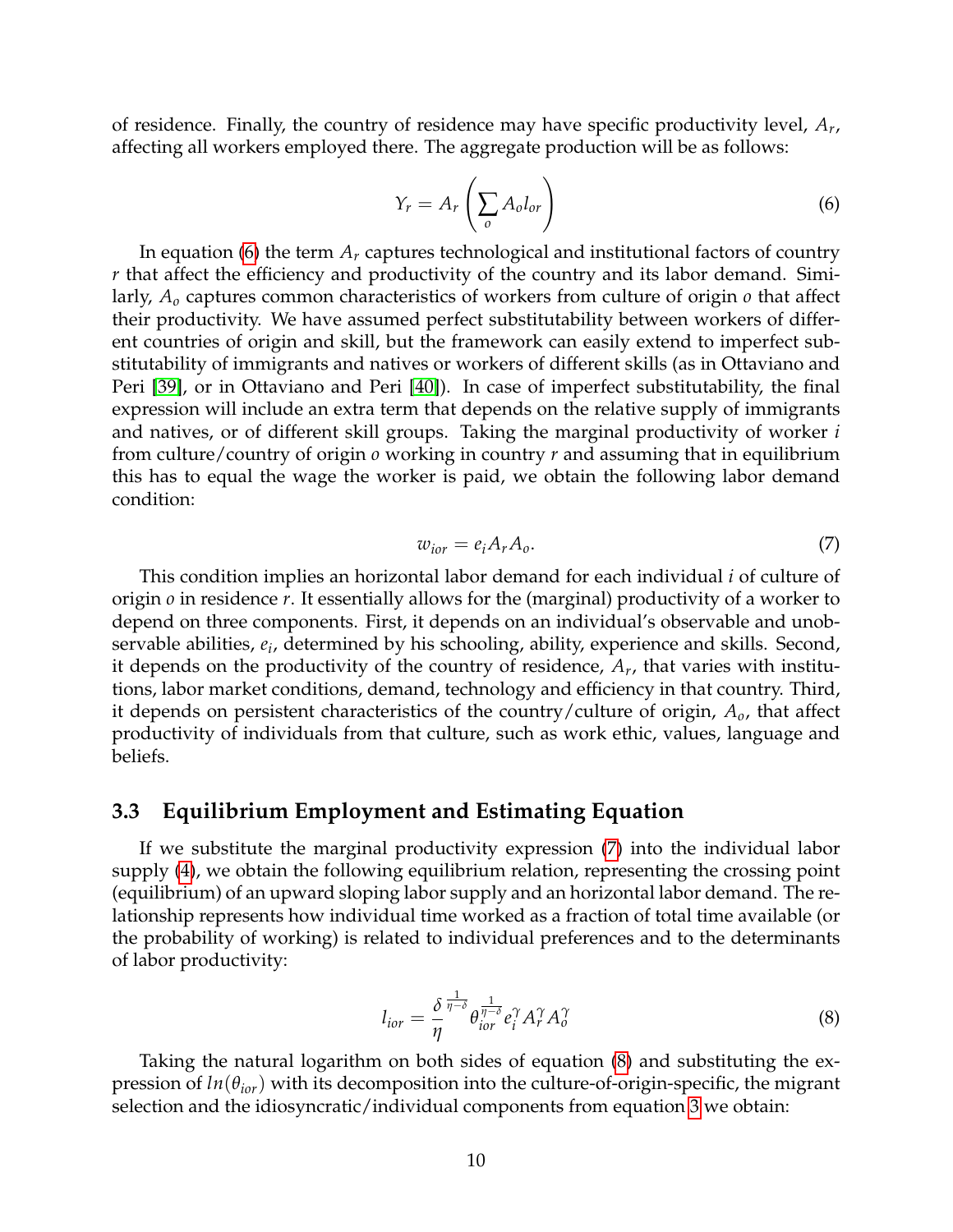<span id="page-10-1"></span>
$$
\ln(l_{ior}) = \alpha + \beta \ln(\overline{\theta}_o) + \beta \ln(\overline{\theta}_{or}) + \beta \ln(\theta_i^1) + \gamma \ln(e_i) + \gamma \ln A_r + \gamma \ln(A_o)
$$
(9)

In expression [\(9\)](#page-10-1) the parameter *α* equals ln *<sup>δ</sup> η* 1 *<sup>η</sup>*−*<sup>δ</sup>* and the parameter *β* equals <sup>1</sup> *η*−*δ* . The variable ln(*lior*) measures (the logarithm of) the fraction of time (year) worked by individual *i* with culture of origin *o* who resides and works in country *r*. The variable  $\ln(\theta_o)$ captures the culture-of-origin specific preference for working. This part is what we define as "culturally determined" preference and it is uncorrelated with the individual-specific part *β* ln(*θ* 1 <sup>1</sup>/<sub>*i*</sub>). Hence the component  $ln(\theta_o)$ , which can be measured from all people with origin in country *o*, identifies the effect of culturally-determined labor-leisure preferences on the labor supply of migrants. The migrant sorting part,  $\ln(\theta_{or})$ , is a term capturing migrant average preferences as a group, if they are different from those of all people with origin in *o*. The other variable specific to country *o* in equation [\(9\)](#page-10-1) is the country-of-origin specific component of productivity described by *A<sup>o</sup>* and it should be properly controlled for. While one might guess the labor-leisure preferences specific to country *o* may affect the labor market institutions and regulations of country *o* itself, the impact on employment of individuals of culture *o* working in a different country *r* is likely mediated by the culture-specific preferences alone. By considering first- and second-generation migrants, for whom  $r \neq o$ , we aim to isolate such an effect.

## <span id="page-10-0"></span>**4 Data and Descriptive Statistics**

Before discussing identification and estimation of equation [\(9\)](#page-10-1) we describe our data, variables and we present some basic statistics and trends. Our primary data source is the European Social Survey (ESS). This is a multi-country survey, which was administered in 6 waves (one every two years) in 36 countries between 2002 and 2012. The data include detailed information on personal and family characteristics such as age, gender, education, marital status, number of children in the family, place of birth, and labor market characteristics such as employment status and work characteristics. It also includes detailed information on parental background, such as parents' education, employment status, occupation when the respondent was 14 years old, and country of birth. Finally, the data include individual preferences and beliefs (such as the attitudes on several social issues, religious sentiment, self-interest, work and family values). We concentrate on the time span 2004-2012 covered by the last five waves of the survey (i.e. ESS2-ESS6), as these include identifiers for father's and mother's country of birth as well as the year of immigration.<sup>[9](#page-10-2)</sup> This information allows us to identify individuals that are not resident in the country where their parents were born and hence are first- or second-generation migrants. We adopt the convention by the earliest strand of the cultural economics liter-ature (see e.g. Fernández and Fogli [\[24\]](#page-49-6), and Luttmer and Singhal [\[37\]](#page-50-3)), and identify the

<span id="page-10-2"></span> $^{9}$ In practice, we do not use the 2002 ESS wave for the main analysis. However, we include the sample of natives of this wave for estimates in Table [13,](#page-47-0) as it is useful to exploit the longest available time span to compare the effect of country-specific preferences with labor market institutions.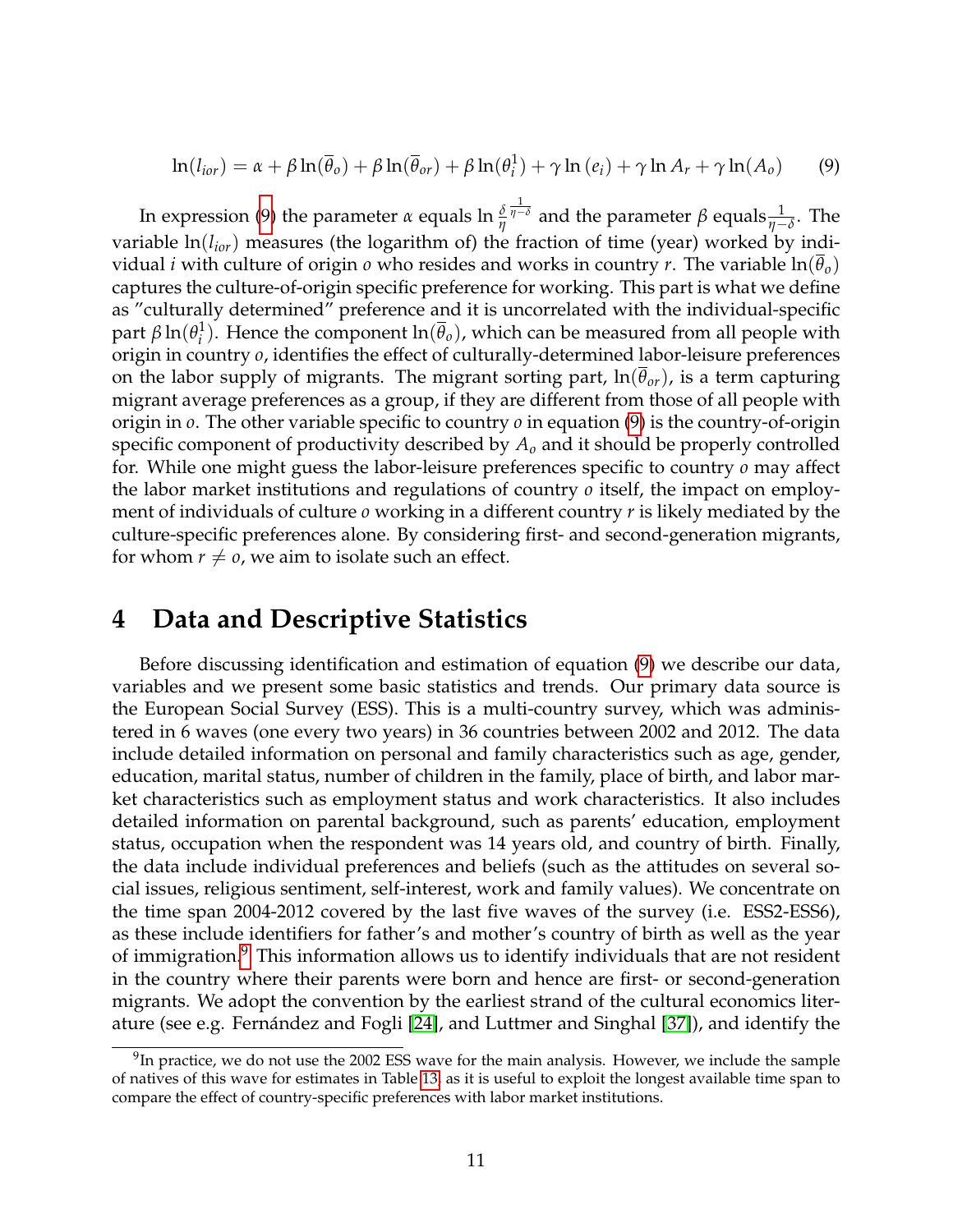country of origin with the country of birth of the father.<sup>[10](#page-11-0)</sup> In contrast to "migrants", we call *natives* those individuals who are resident in the country of birth of the father. Let us emphasize that in many European countries second-generation migrants do not necessarily have citizenship in the country of residence because of the prevalence of the *"ius sanguinis"* in transmitting citizenship rights. By considering first-and second-generation migrants as belonging to the same culture of origin, we acknowledge a potentially slow process of cultural assimilation that our results will confirm.

Besides a set of core questions on values, attitudes and beliefs, each ESS wave includes a rotating component. In particular, the 2010 ESS wave included the statement: "*I would enjoy having paid job even if I did not need money*". The corresponding variable is coded by us from 1 to 5, where 1 stands for "disagree strongly", 2 for "disagree", 3 for "neither agree nor disagree", 4 for "agree" and 5 for "agree strongly". Our basic measure of the individual preference for labor versus leisure is a dummy equal to one for people who "strongly agree" with the statement and zero otherwise.<sup>[11](#page-11-1)</sup> As described in section [5,](#page-14-0) we identify the culture-specific component of this preference as the coefficient of the countrydummy after controlling for individual and parental characteristics in a regression with native individuals only and, as the dependent variable, the dummy described above. We check the robustness of our results to other measures of labor-leisure preferences, including beliefs regarding the importance of work and leisure for the individual and for the society as a whole. The significance of the original variable remains strong even adopting these alternative definitions.

Our dataset covers 26 countries.<sup>[12](#page-11-2)</sup> We exclude observations with missing information on basic individual or father characteristics, and we also exclude observations of immigrants from countries not included in our sample (outside Europe). As a first step of our econometric analysis, we retrieve an encompassing indicator of country-specific preferences from the entire sample of natives, which includes both males and females, regardless of their labor market participation status (i.e. we include also students, retired, disabled, and houseworkers).

In our main empirical specification, we estimate the effect of the predicted preferences

<span id="page-11-0"></span> $10A$  more recent strand of the literature associates culture with the country of origin of the mother, because mothers are more relevant than fathers in the cultural transmission process (see e.g. Rodríguez-Planas and Sanz-de-Galdeano [\[42\]](#page-50-6)). Our robustness checks using the mother's country of origin confirm this finding. See more on this in Table [7](#page-41-0) below, where we also discuss the effect of having both parents foreign-born versus one only.

<span id="page-11-1"></span><sup>&</sup>lt;sup>11</sup>As Algan and Cahuc [\[8\]](#page-48-8) note, very often in individual survey questions only the two extreme answers have a clear meaning for the respondent. This is why our preferred definition groups together the answers "strongly agree" on one side and all other answers on the other side. As robustness checks we also codify differently the preference for labor versus leisure either by using the 1-5 index directly or extending the dummy to one if a person agrees or strongly agrees with the statement and zero otherwise. Our results suggest that these alternative codings produce similar results (see on line Appendix, Table C-3).

<span id="page-11-2"></span> $12$ We exclude all countries that do not appear in ESS5, as this is the only wave that includes our variable of interest. We also exclude countries that do not appear at least in two waves and have fewer than 10 people as emigrants. In the end, the countries in our sample are the following: Belgium, Bulgaria, Croatia, Cyprus, Czech Republic, Denmark, Estonia, Finland, France, Germany, Greece, Hungary, Ireland, Israel, Lithuania, Netherlands, Norway, Poland, Portugal, Russian Federation, Slovakia, Spain, Sweden, Switzerland, UK, and Ukraine. See the on-line Appendix for details of the construction and harmonization of the aggregate ESS dataset.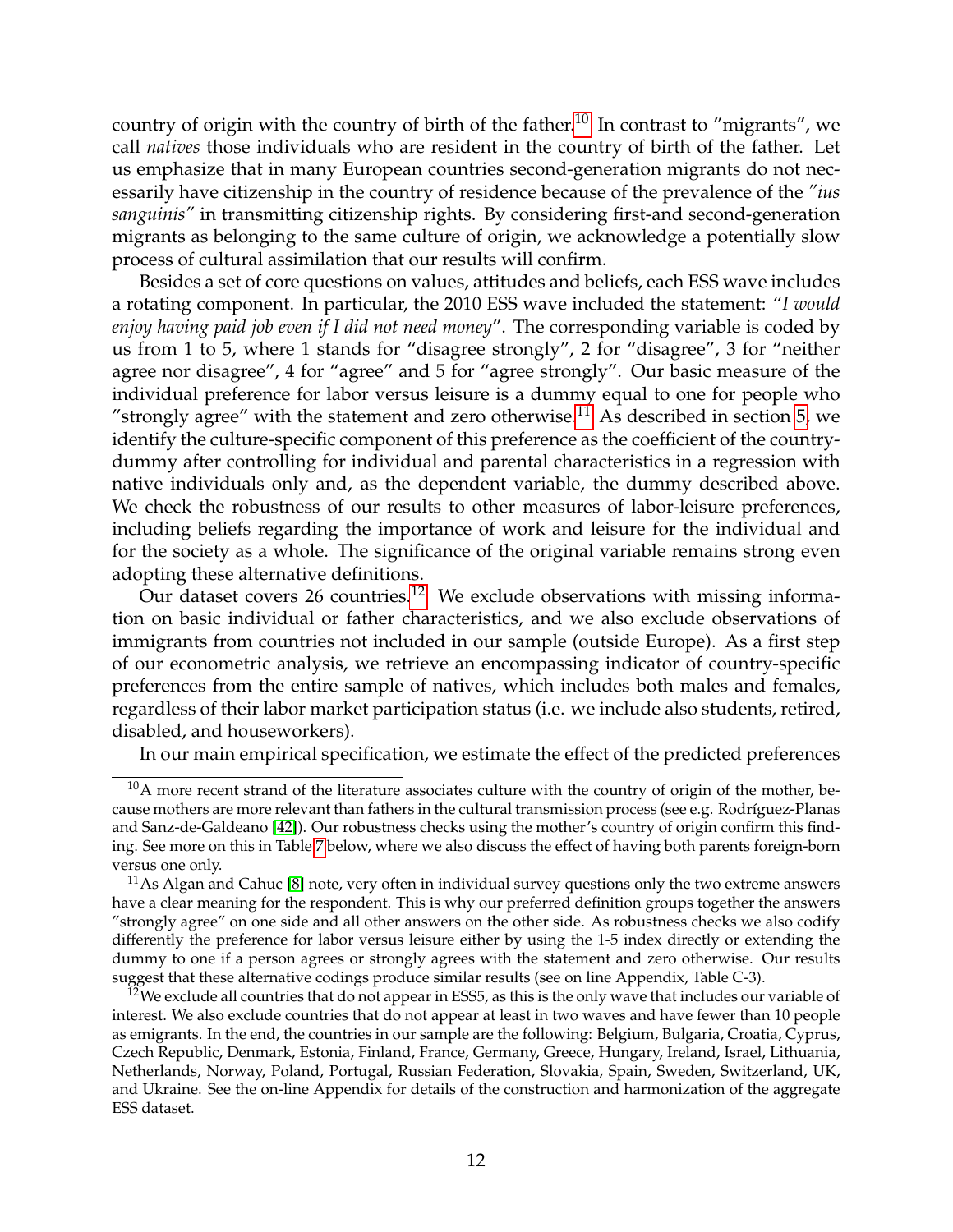on individual employment and participation outcomes. To minimize noise in the measurement of the effect of preferences, in this second step we concentrate on the segment of the population with the strongest work incentives. Thus we include working-age individuals (between 15 and 64 years old) and we exclude individuals who are disabled, in school, retired, and people serving in the armed forces. Finally, we focus only on males. This avoids gender and family issues, and the problem of discontinuous working careers, that have been studied extensively by other authors in connection with culture and labor market decisions (e.g. Fernández and Fogli [\[24\]](#page-49-6), and Alesina and Giuliano [\[1\]](#page-48-1)). Our final sample for the main analysis includes 48, 119 individuals of which 45, 433 are natives, 1, 483 are first-generation migrants and 1, 203 are second-generation migrants.

Table [1](#page-35-0) describes some aggregate characteristics of the main dependent variables and of the explanatory variables and demographic controls of the sample, separately for natives, immigrants and for the whole population. We see that, in aggregate, 10% of the sample strongly agrees with the statement about enjoying paid work, and 50% either agrees or strongly agrees. These percentages in aggregate are quite similar for natives and first- or second-generation migrants.

In terms of the outcome variables, the employment probability (rate) is on average about 0.9; however, it exhibits (as we will see below) significant cross-country variation.<sup>[13](#page-12-0)</sup> Hours of work is, on average, one full time equivalent (i.e. 40 hours), while the current unemployment probability in the reference week was about 9% and the probability of ever being unemployed for 12 months or more was about 13%. About 40% of the sample has some tertiary education, while 44% has some secondary education. We consider "prime-age" individuals as those between 20 and 50 years of age among all working-age males. They constitute 72% of all workers in the sample. Finally, about two-thirds of individuals are married and the majority live in households with children. The aggregate characteristics of the sample of natives and migrants reveal the two groups are rather similar, with a greater tendency for first-generation migrants to be married and to come from more educated and entrepreneurial families.

#### [TABLE [1](#page-35-0) AROUND HERE]

Table [2](#page-36-0) reports means and standard deviations of employment rates for working-age native male workers and for workers aged 20-50 years for each country in the sample, averaging across years. Average employment rates display considerable cross-country variation. Even considering only prime-age males, their employment/population ratio varies from about 0.95 (in Norway and Switzerland) to less than 0.80 (in Croatia and Bulgaria). Usually, Western European, UK and Nordic countries show relatively high employment rates (above the sample average of 90%), and low employment rate dispersion (below the sample average of 30%). On the other side, Mediterranean countries, and countries from Central and Eastern Europe (with the exception of the Czech Republic) are characterized by low average employment rates and high employment rate dispersion.

### [TABLE [2](#page-36-0) AROUND HERE]

<span id="page-12-0"></span><sup>&</sup>lt;sup>13</sup>The high average employment probabilities are due to the fact that we exclude from the population sample a number of individuals that do not usually supply labor despite being of working age (e.g. people in school, or disabled). These individuals are generally included in country aggregates provided by national statistical offices.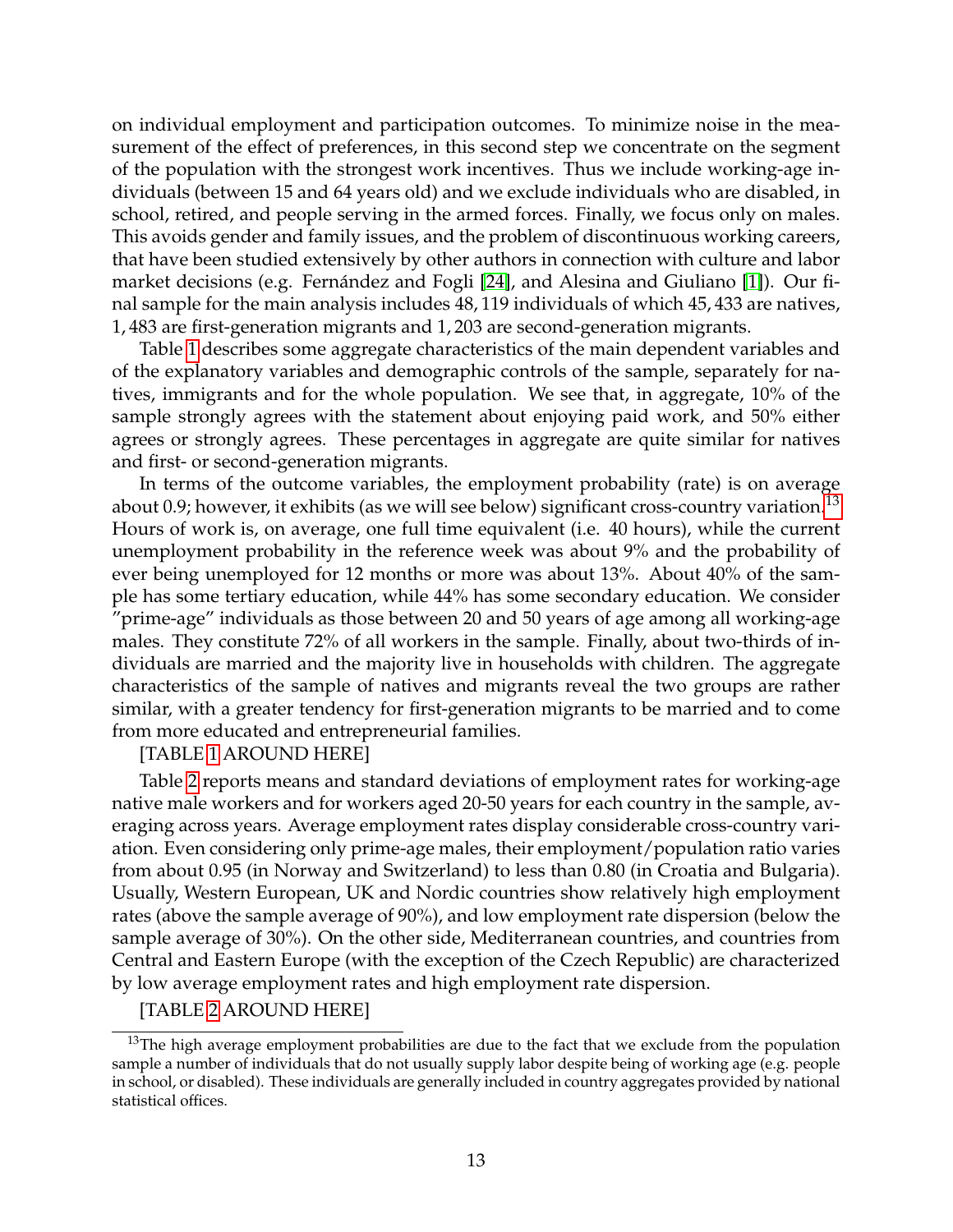Before presenting the empirical analysis, we present and discuss some important features of the data. Some simple graphs allow us to show that labor-leisure preferences have a component common to all people with the same culture of origin and that this component is correlated with the employment behavior of migrants from that culture of origin.<sup>[14](#page-13-0)</sup> Figure [1](#page-32-0) shows on the horizontal axis the country-specific component of laborleisure preferences, estimated as the coefficient on the country-fixed effect in the regression of native-only preferences after controlling for all individual and parental characteristics. On the vertical axis it shows the country-of-origin component in the labor-leisure preferences (coefficient on the country-of-origin fixed effect after controlling for country of residence effects) for migrants only. The graph shows a statistically significant positive correlation (coefficient equal to 0.12 and standard error equal to 0.06) between the labor-leisure preference of natives and migrants from the same culture of origin. When constructing the vertical axis variable we only include migrants outside the country of origin, hence the correlation is not driven by exposure to common labor market conditions or common institutions. That correlation has to derive from the fact that emigrants share preferences with people in their country of origin.<sup>[15](#page-13-1)</sup>

#### [FIGURE [1](#page-32-0) AROUND HERE]

The second correlation, shown in Figure [2,](#page-33-0) is between the culture-of-origin workpreferences, reported on the horizontal axis and the employment rate of emigrants from the same culture-of-origin, aggregating all destinations. While there is a large amount of noise and variation, produced by many other confounding factors, we see a positive correlation that indicates emigrants from countries with higher labor-leisure preferences have a higher probability of being employed when abroad. The OLS coefficient is equal to 0.38 with a standard deviation of 0.27, hence not quite significant but suggestive of a positive association. Figure [3](#page-34-0) shows the correlation of culture-of-origin labor-leisure preferences with employment of natives in their own country of origin. A much lower correlation is detected. While the empirical analysis will be able to control for several other factors and isolate an association more precisely, the scatterplots help to understand the importance of using emigrants to separate the impact of culture-of-origin preferences on employment from that of other factors and reverse causality. The correlation between preference for work and employment in the country of origin could work through institutions or even labor demand and obfuscate the pure effect through supply. When considering emigrants, instead, those confounding effects are not present. In showing this, Figures [2](#page-33-0) and [3](#page-34-0) already illustrate the important role of the migrant-based "epidemiological approach" in isolating the effect through preferences and labor supply.

[FIGURES [2](#page-33-0) AND [3](#page-34-0) AROUND HERE]

Another important feature of our data is that migrants in our sample do not seem to sort systematically in the countries of destination based on their work preferences. Table [3](#page-37-0)

<span id="page-13-0"></span> $14$  We omit Bulgaria in the scatterplots. The labor-leisure average preference for this country is a big outlier, raising some doubts on the actual comparability of answers between this and other countries. In the regressions, however, we include Bulgaria, and also check robustness of the results after dropping it.

<span id="page-13-1"></span><sup>&</sup>lt;sup>15</sup>Size and statistical significance of the correlation becomes even larger when we regress individual preferences of immigrants on country-specific preferences, i.e. describe the cultural transmission of individual preferences featuring Luttmer and Singhal [\[37\]](#page-50-3) and Fernandez and Fogli [\[24\]](#page-49-6) (see on line Appendix, Table ´ C-2).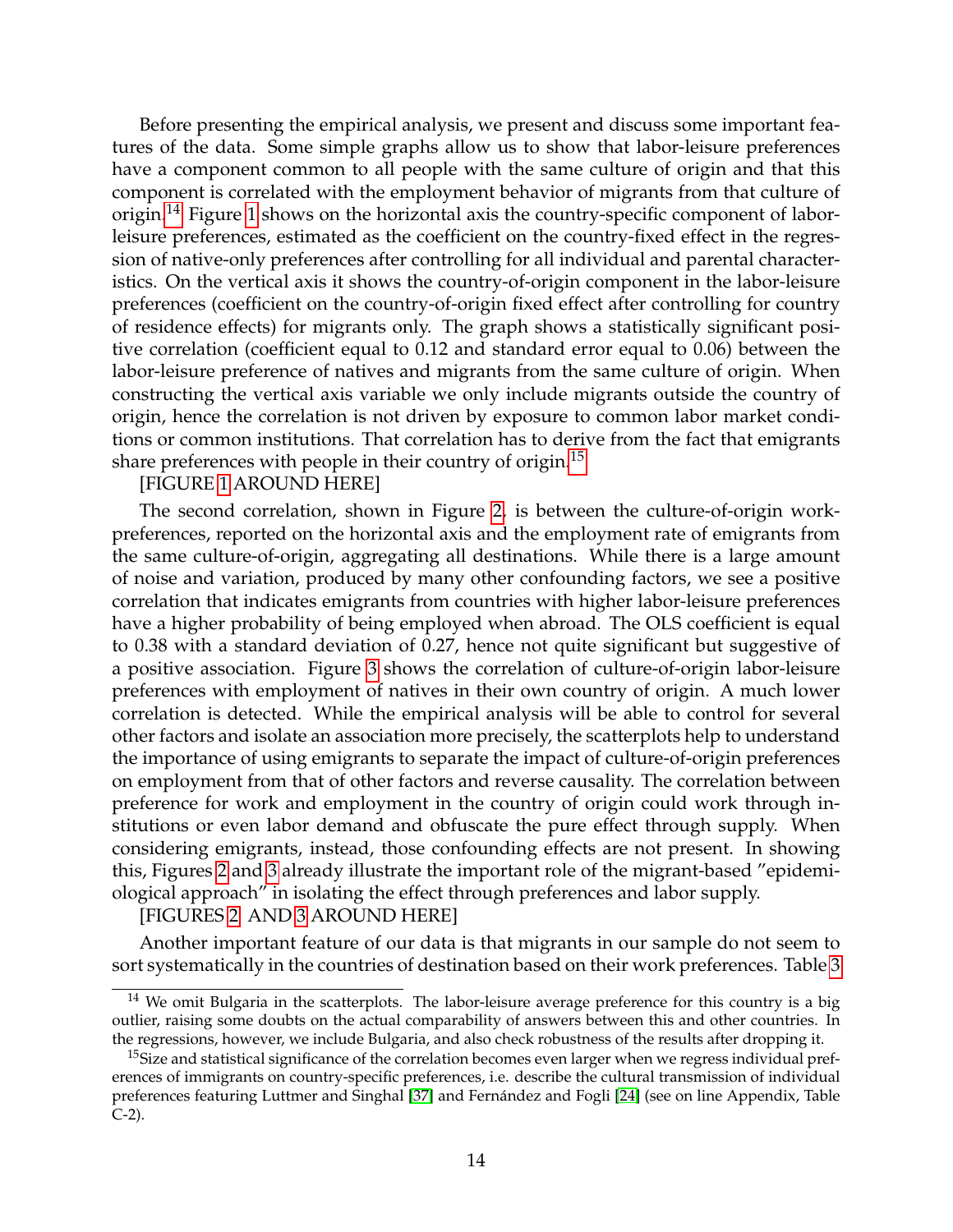displays correlations between country-specific labor-leisure preferences of migrants and the average characteristics of the host countries they migrated to.[16](#page-14-1) In Panel A, we report the correlation with the labor market and political institutions of the country of destination. In Panel B, we show the correlation with indicators of labor market performance and inequality in the destination. In Panel C, we look at correlations with investments and performance in education. Results show that preferences for work are not strongly correlated with any characteristic of the destination, with the exception of the net unemployment benefit replacement rate (negative correlation). This evidence attenuates con-cerns of a systematic sorting of immigrants based on observable hosts' characteristics.<sup>[17](#page-14-2)</sup>

[TABLE [3](#page-37-0) AROUND HERE]

Finally, it is also worth noting that our measure of country-specific labor-leisure preferences strongly correlates with individual evaluations of work of migrants available from other survey data (e.g. the European Value Study). For example, individuals from countries characterized by high country preferences for working are much less likely to consider leisure less important than work in life. On average, these migrants will consider work as a "*duty towards the society*". They believe that "*work always comes first*", that "i*t is needed to develop talents*", while "*not working makes people lazy*" (see Table C-13 in the on line Appendix).

To complete the description of the data sources, the country level indicators on institutions, economic conditions (i.e. economic performance and growth, labor market performance, and income inequality), and education quality (i.e. expenditure in education, enrollment rates, pupils-to-teachers ratios, and PISA scores) were obtained from World Bank and OECD data. Indicators of labor force quality and linguistic proximity are taken from Hanushek and Kimko [\[32\]](#page-50-7), and Melitz and Toubal [\[38\]](#page-50-8), respectively. More details on the construction of the variables and on the data sources are contained in the on-line Data Appendix).

## <span id="page-14-0"></span>**5 Empirical Implementation and Discussion of Identification**

Equation [\(9\)](#page-10-1) provides the structure to discuss important issues of estimation, identification and potential biases. First, let us emphasize that we are interested in the estimates of parameter  $β$  in equation [\(9\)](#page-10-1). This parameter captures the causal impact of culture-oforigin specific preferences,  $\ln(\theta_o)$ , on employment outcomes for individual *i* from culture *o* working in country  $r \neq o$ . Notice that in equation [\(9\)](#page-10-1) the parameter  $\beta$  is also the coefficient of the term  $\ln(\theta_i^1)$  $\hat{i}$ ) and of the term ln( $θ$ <sub>*or*</sub>), capturing individual specific preferences and average origin-specific preferences of the group of migrants in the destination. The

<span id="page-14-1"></span><sup>&</sup>lt;sup>16</sup>In practice, for each destination country indicator (*d*), we have constructed an average by country of origin (*o*), where the values of the indicator by *d* are weighted by the corresponding share of immigrants from *o*.

<span id="page-14-2"></span> $17$ Along similar lines, Figure 1 in the on line Appendix shows that the share of migrants from a given origin in each destination is uncorrelated with the distance in preferences for work between the destination and the origin.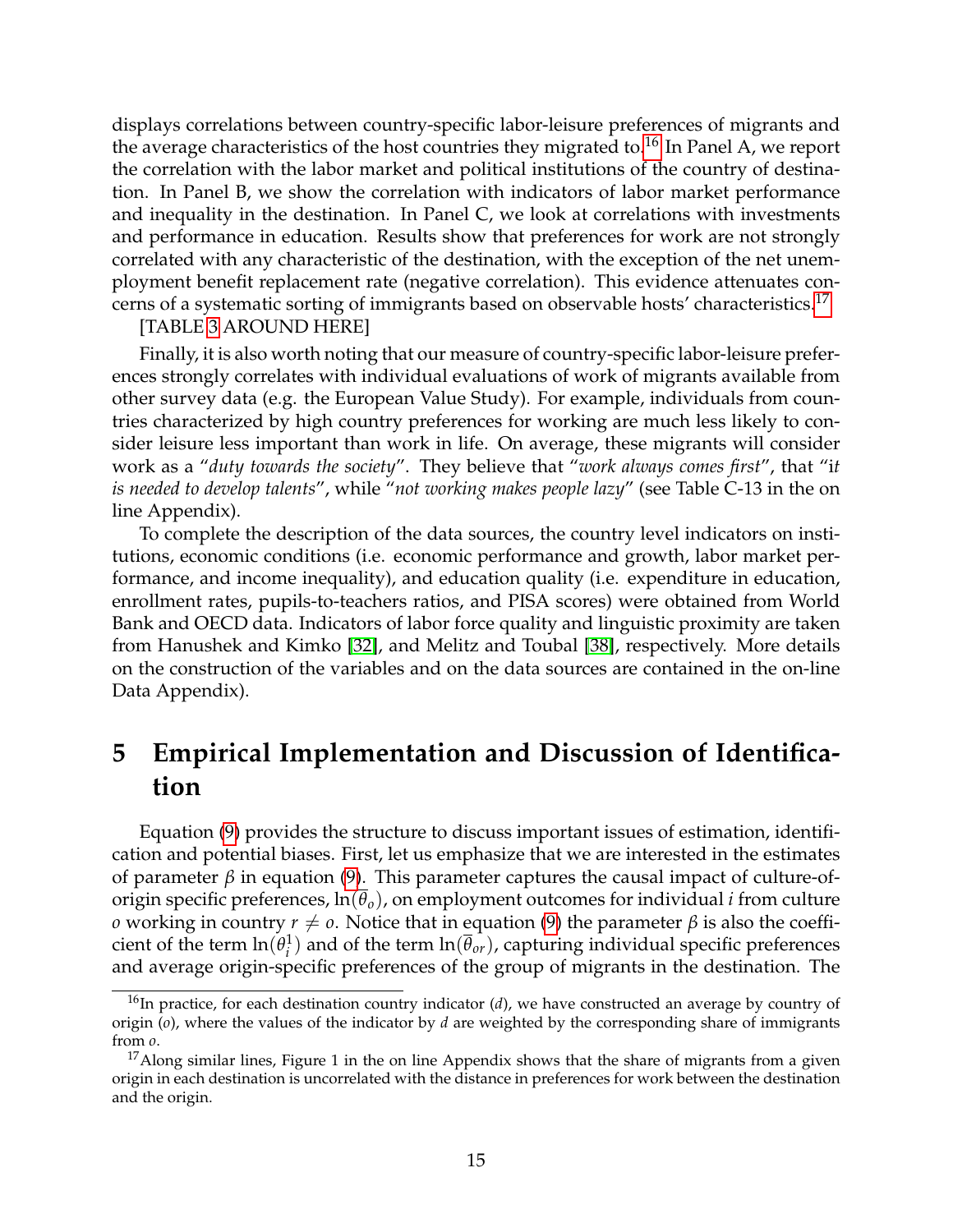problem with including these two measures of preferences is that individual preferences can be correlated with the unobserved components of skills and abilities, the term  $\ln (e_i)$ , while the selection component of migrant preferences  $\ln(\overline{\theta}_{or})$  can be correlated with country of destination productivity  $A_r$  or institutions. These correlations, if not properly controlled for, would imply that the estimated coefficient on those variables is a combination of *β* and *γ*. For instance, if more motivated people who value labor more than leisure are also more skilled in a non observable way, then this non-observable characteristic will generate a positive correlation between  $\ln(\theta_i)$  and  $\ln(e_i)$ , inducing a bias in the estimate of *β*. Alternatively, if migrants to country *r*, as a group, are positively selected in their preference for working because country *r* has institutions that help effectiveness of workers in a way that is not perfectly observed, that will generate a correlation between ln(*θor*) and  $\ln A_t$  which could bias the corresponding coefficient. Hence in our analysis we isolate the measure of  $\ln(\bar{\theta}_0)$  and its coefficient as the one of interest. This measure is generated using all individuals with origin from *o* and therefore independent from migrant selection and individual bias and it partials out individual characteristics' effects.

As described above, in order to measure preferences for work of an individual,  $\ln(\theta_i)$ , we use a dummy equal to one if the person strongly agrees with the statement, "*I would enjoy having a paid job even if I did not need the money*", and equal to zero otherwise. While it is not immune to criticisms, this statement describes well individual preferences for work, for two main reasons. First, by measuring preferences for a *paid job* it abstracts from volunteering and supply of non-paid work, which may be due to an altruistic motive. Second, the conditional clause *even if I did not need money*, prompts a direct evaluation of work, which abstracts from economic needs. In order to "extract" the culture-specific component of preferences for work,  $\ln(\overline{\theta}_o)$ , we regress the individual dummies on a set of controls for individual and parental characteristics (identical to those used in the regressions in Table 2) and on country-specific dummies. This regression is performed only on data of the 2010 wave of the ESS, which was the only one in which the question above was asked. The coefficients of the country-specific effects are taken as the country-specific component of the preferences for work. This describes a "latent" component of preferences which relates to the country of origin only. Being obtained after partialling out the effect of individual and parental characteristics, this component is immune to reverse causality going from economic outcomes to individual preferences, which is a typical advantage of the epidemiological approach. In fact, our analysis follows the epidemiological approach as in Fernández [\[21\]](#page-49-4). $^{18}$  $^{18}$  $^{18}$  These values are then associated with the country of origin of parents of the individuals, and capture the"culture of origin" attitude in working preferences of an individual,  $ln(\bar{\theta}_o)$ .

In our main empirical specification the outcome of interest–a proxy for the fraction of time worked, ln(*lior*) in expression [\(9\)](#page-10-1)–is either a dummy for working/not working in the reference week, *l*, or the logarithm of hours worked, ln(*h*). The key explanatory

<span id="page-15-0"></span><sup>&</sup>lt;sup>18</sup>This is because the measure of country-specific preferences obtained applying the epidemiological approach is conditional on individual and parental characteristics. This is to be preferred to a simple unconditional average, which aggregates individual preferences, thus incorporates feedback effects from economic outcomes. In line with our expectations, coefficients for the auxiliary regression reported in on line Appendix B show that education is positively related with the preference for working and age is negatively correlated with it.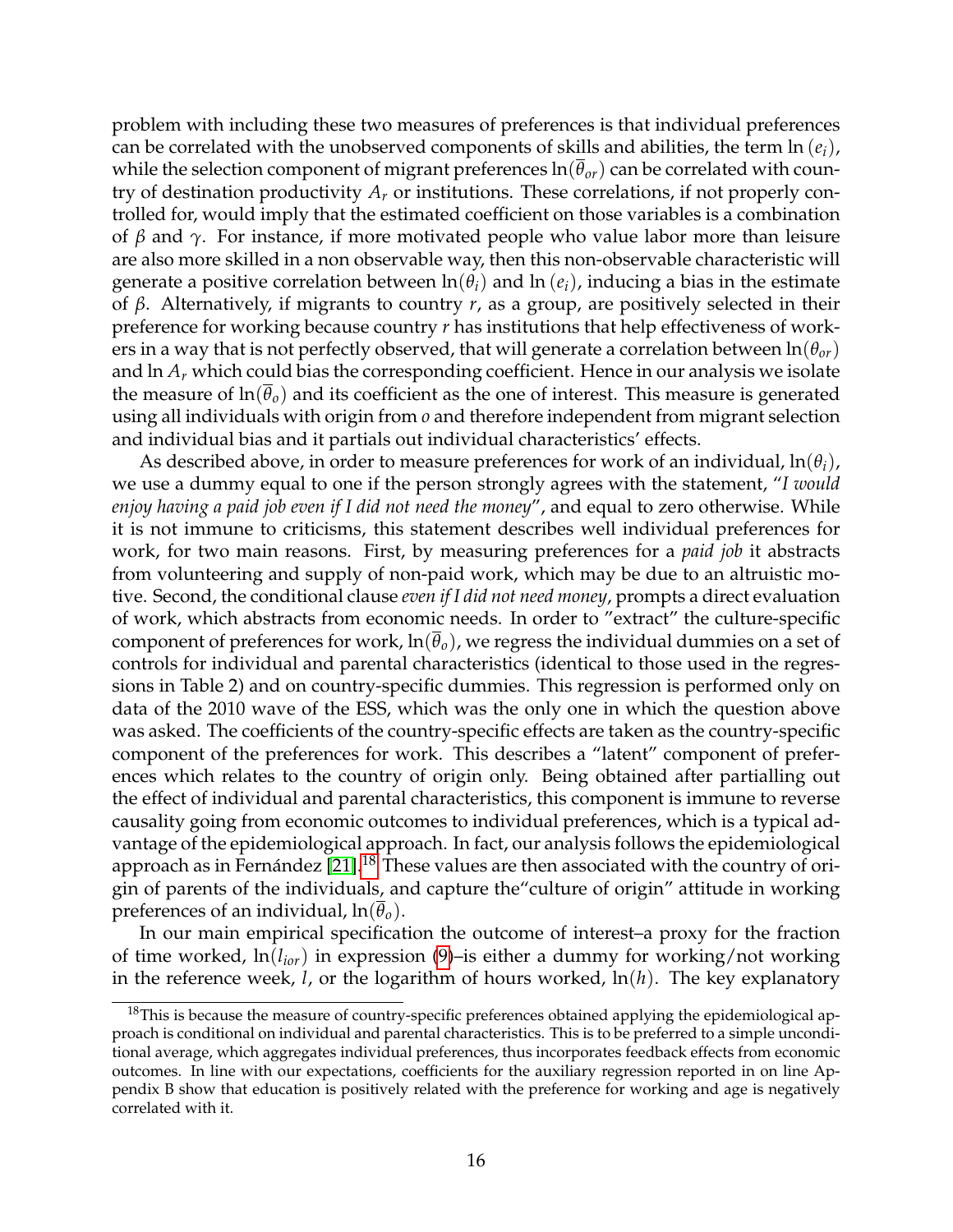variable is the culture of origin labor-leisure preference calculated as described above. This variable, which we call (*workpre f erence*)<sub>o</sub>, varies across countries of origin, *o*, but not across individuals and years. The corresponding variable at the individual level is (*workpre f erence*)*ior*, which includes culture-specific, idiosyncratic, and selection terms. The units of observation for our regressions are individuals *i* from country of origin *o* resident of country *r* in year *t* that corresponds to the survey years. In our baseline regressions we limit our analysis to first- and second-generation migrants, hence only to individual who reside in countries different from those of their culture of origin,  $o \neq r$ and we consider as culture of origin the country of birth of the parents of the individual. Hence the basic estimated specification is:

<span id="page-16-0"></span>
$$
l_{iort} = a + b(work preference)_o + \phi_{rt} + b_1 X_{it} + b_2 X_{it}^{Parents} + b_3 m_{or} + b_4 C_o + b_5 Values_{it} + \varepsilon_{irot}
$$
\n(10)

The dependent variable *liort* is a measure of employment (probability of being employed or the logarithm of hours worked) for individual *i* from culture *o* who resides in country *r* in year *t*. The coefficient of interest, *b*, captures the impact of culture-of-origin preferences for labor versus leisure (*workpre f erence*)*o*, which we expect to be positive i.e *b* > 0. The term *φrt* indicates a set of country of residence by year fixed effects. This rich set of fixed effects captures the determinants of term  $\ln A_r$  in equation [\(9\)](#page-10-1) and its variation over time. In particular, policies, institutions, endowments, laws and demand shocks in the country of residence that affect employment are absorbed by this term. The variable *Xit* controls for the observable individual characteristics (age, schooling, marital status, having children) that are important determinants of productivity and efficiency (the term  $\ln(e_i)$  in equation [\(9\)](#page-10-1)) while the parental characteristics,  $X_{it}^{Parents}$  (education and occupation of the father), are also likely to affect human capital inputs and hence other aspects of ln (*ei*). The term *mor* is the (log of the) bilateral stock of immigrants from origin *o* into destination *d*. This accounts for the term  $\ln(\theta_{or})$ , which describes the selection and sorting of migrants into destinations in equation [\(9\)](#page-10-1). In particular, controlling for country of origin characteristics, the larger is the flow of migrants in a bilateral corridor, the smaller is the selection, so that controlling for the intensity of bilateral migration indirectly control for the strength of bilateral sorting/selection. In some specifications we also control for the bilateral stock of highly educated migrants, which proxies even more closely for the intensity of selection and sorting along the educational component. The term *C<sup>o</sup>* captures some country of origin characteristics that potentially affect individual unobserved human capital and productivity (such as quality of schooling in the country of origin, language, income per person of country of origin) and which may be correlated with the culture of origin preference for working, namely the term ln *A<sup>o</sup>* in equation [\(9\)](#page-10-1). Finally, the vector *Valuesit* includes measures of other individual preferences with a potentially strong "cultural" component that can be correlated with work attitudes and employment outcomes (e.g. trust, conservative work culture, religious attitudes). Their inclusion makes us more confident that the effect of (*workpre f erence*)*<sup>o</sup>* can be interpreted as the specific effect of labor-leisure preferences, rather than of generic cultural traits. The term *εirot* is a zero-average idiosyncratic error, capturing measurement error and other unobservable characteristics affecting employment of individuals.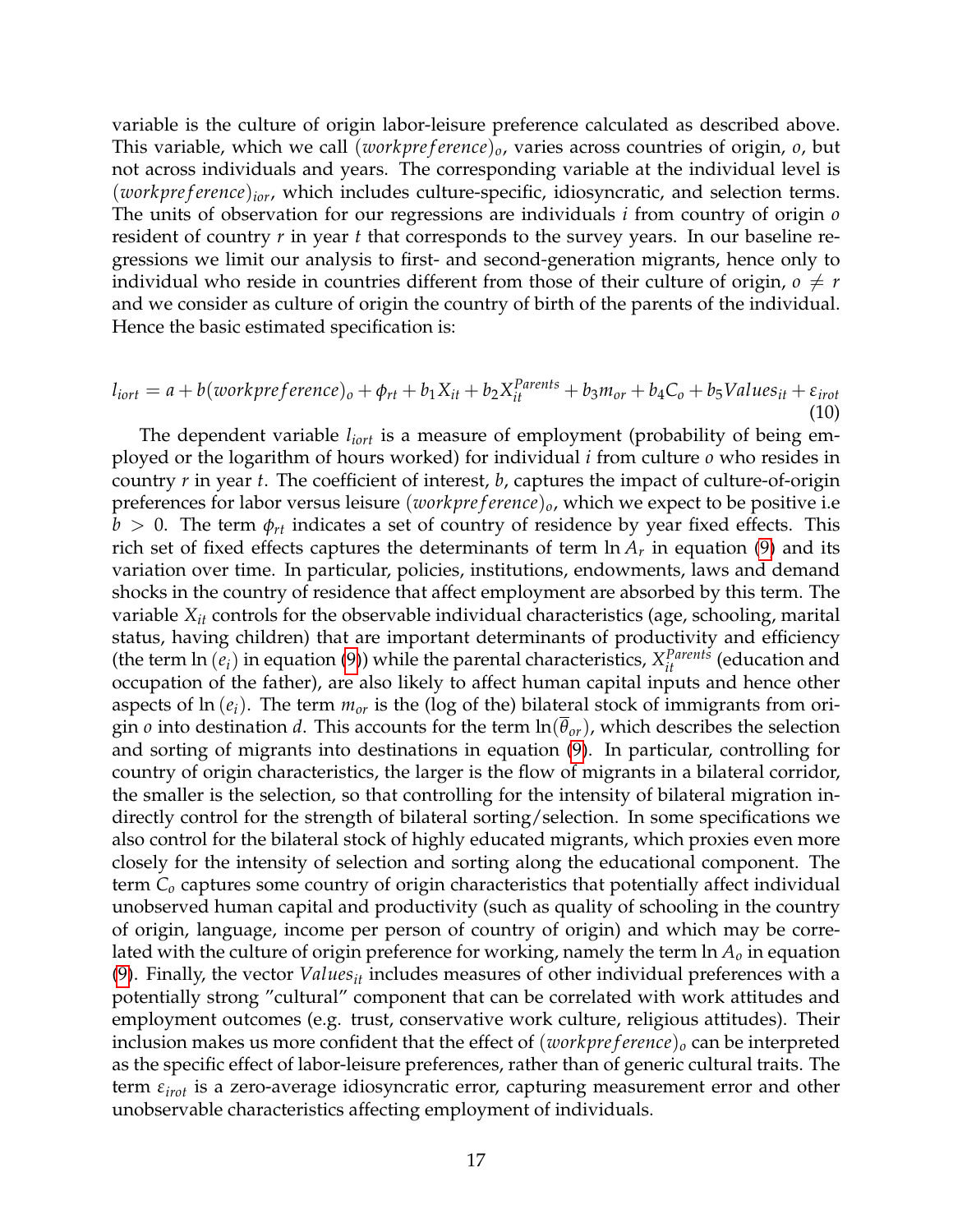Given the arbitrary units of the variable (*workpre f erence*)*<sup>o</sup>* we estimate the parameter *b* using a reduced-form epidemiological approach, rather than estimating a two-stage specification in which culture of origin is a proxy (instrument) for individual labor-leisure preferences. The identifying assumption in equation [\(10\)](#page-16-0) is that, conditional on the other individual, parental and country of residence controls, the culture of origin preferences for labor and leisure affect individual employment in the country of residence only via own preferences.

While immune to reverse causality, the epidemiological approach is sensitive to selection and sorting of migrants into destinations. If people select themselves into migration and to specific destination as a function of their work-preferences then migrants as a whole will have different preferences than the average in the country of origin and this may generate a bias in the estimate. In addition to that, a bias to our estimates may also arise through a "mechanical" effect of selective migration on the distribution of preferences in the native population. If emigrants were a selected group of individuals with different preferences relative to non-migrants, the group of natives used to estimate (*workpre f erence*)*o*, would be distorted. If the size of migratory outflows is very large, the predicted (*workpre f erence*)*<sup>o</sup>* would then overstate (or understate, depending on the natuer of selection) the true country-specific preferences.

To ensure that these issues of selection and sorting do not bias our estimates significantly we perform several important checks. First, we check correlations of countryspecific preferences with characteristics of the country of destination, to see if there is a systematic selection of people with some preferences to some countries and we do not find significant correlations. Second, as we discussed above, we include bilateral migration stocks (or the bilateral stock of high skilled migrants) in our empirical specification [\(10\)](#page-16-0) as control. This allows us to use the size of bilateral (skilled) migrant population as proxy of the intensity of selection and sorting between two countries, so that including those the potential impact of bias should be reduced. Third, to eliminate the potential "mechanical" effect of selective migration on preference of non-migrants, we use as a main explanatory variable the culture-of-origin preferences predicted including all individuals (i.e both natives and migrants) sharing the same origin. The robustness of our main results to these variations reassure us that selection and sorting do not drive our estimates.<sup>[19](#page-17-1)</sup>

Finally, we perform a number of robustness checks to account for potential measurement error of the preferences, and for its possible correlation with individual productivity. We check the robustness of our results to alternative measures of country-specific preferences and in all our specifications we only use first and second migrants.

## <span id="page-17-0"></span>**6 Main results: the effect of labor-leisure preferences**

#### <span id="page-17-1"></span>[TABLE [4](#page-38-0) AROUND HERE]

<sup>&</sup>lt;sup>19</sup>The battery of correlations is presented in Table [3](#page-37-0) below. The inclusion of bilateral migration rates is presented in Table [8.](#page-42-0) The check on the measurement of culture using the entire population of origin (i.e. natives and emigrants) is in Table [11.](#page-45-0) We also show that our results are robust to the inclusion of high skilled emigration rates as controls (see Table C-9 in the on line Appendix).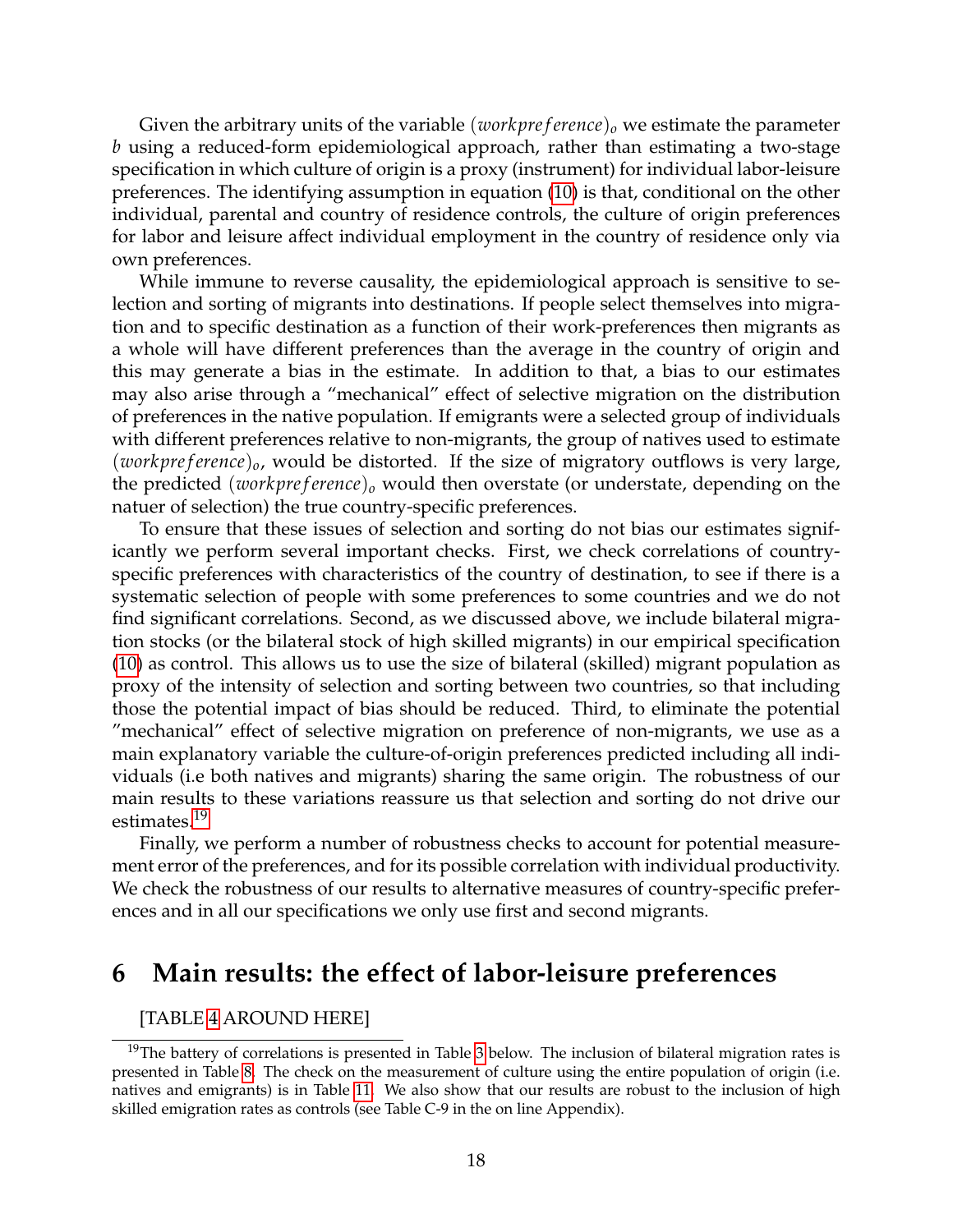In Table [4](#page-38-0) we show the main results of the paper. In Row (b) and below we report the estimates of the coefficient on the variable (*workpre f erence*)<sub>0</sub> that captures the culture-oforigin preference for working, measured as the coefficient on the country fixed effect of the auxiliary regression described in section [5](#page-14-0) above. Specifications from Column [1] to Column [3] include progressively more controls. In Column [1] we only include countryof-residence-by-year fixed effects, capturing all time-varying institutional and economic features of the country of residence. In Column [2], we add controls for individual characteristics, namely age, education, marital status, a dummy for the presence of children living in the household and a dummy for being in the country for less than 20 years. These characteristics may clearly affect productivity and preferences, and have an impact on employment probability. In Column [3], we include additional controls for parental characteristics, namely father's education, employment status and occupation when the respondent was 14 years old. Some unobservable human capital characteristics of individuals derive from parental investment, and these controls allow us to account for them.<sup>[20](#page-18-0)</sup> Row (a) of Table [4](#page-38-0) differs from the others in that it shows the coefficient on the variable (*workpreference*)<sub>*i*</sub>, measured for the individual. As discussed above, the individual preference has an idiosyncratic and potentially endogenous part, as well as a culturally determined, more persistent part captured by the country-specific preferences indicator (*workpre f erence*)<sub>o</sub> which is the explanatory variable of the specifications in Rows (b)-(e), following the epidemiological approach (EA). Hence the estimates in Rows (b)- (e) can be interpreted as the effect of culture-of-origin work preferences on employment probability, while the estimates in Row (a) show how endogeneity and omitted variable bias substantially affect the correlation at the individual level. For all specifications we compute robust standard errors, two-way clustered by origin-destination country as unobserved characteristics can be correlated within origin and destination (Cameron *et al.* [\[13\]](#page-48-11)). We also re-run all estimates with bootstrapped standard errors by country of origin to account for measurement error in the estimated (*workpre f erence*)*<sup>o</sup>* variable. We also run probit models to accommodate non-linearity. All these estimates confirm the statistical significance and qualitative features of the coefficients (and are shown in the on line Appendix, Tables C-4 and C-5).

The dependent variable in each specification of Table [4](#page-38-0) is a dummy equal to one if the person is working during the reference week and zero otherwise. The estimates of Row (a) show that there is a significant negative correlation between the individual statement about work preference and the probability of being employed. It reveals that individuals who are less likely to be employed are more likely to state that they enjoy having a paying job. Frustration with unemployment or perceived job insecurity (see Dickerson and Green [\[17\]](#page-49-9)) may lead to overstating one's preference for work (reverse causality). Alternately, unobserved individual characteristics may negatively affect employment chances as well as lead them to overemphasize their enjoyment of work. Both of these problems would induce a spurious negative correlation between employment and stated preferences for labor. Things change when we assign to individuals the average preference for work from the culture of origin.

<span id="page-18-0"></span> $^{20}$ In Table C-6 of the on line Appendix we also account mother's characteristics as these are important predictors of son's outcomes. See Fernández et al. [\[20\]](#page-49-1).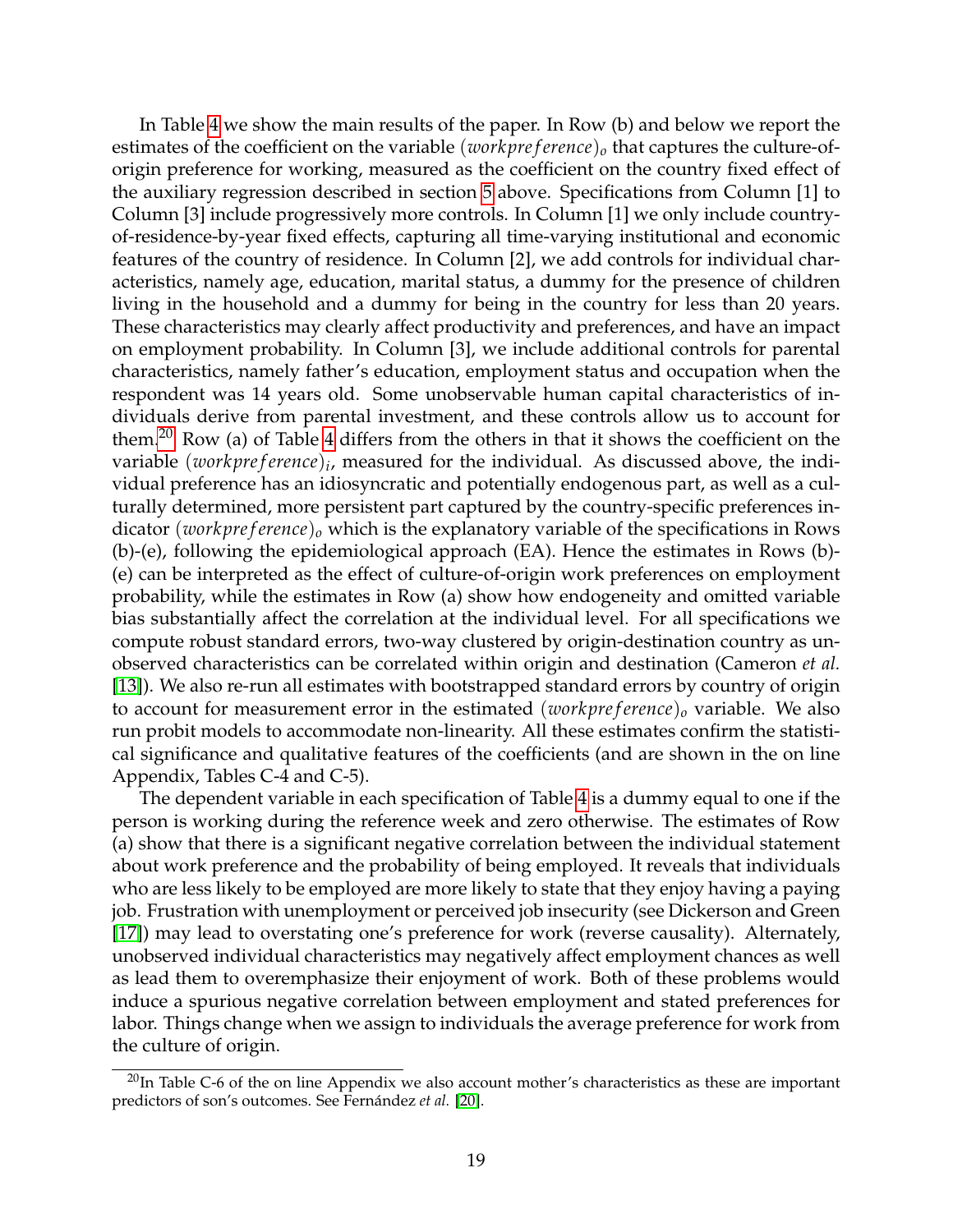In Specifications (a) and (b) we have only considered a cross section of individuals in year 2010, the year in which the question on work preferences is asked in the survey. Estimates in Rows (c)-(e) include individuals in all waves (from 2004 to 2012) in the analysis. The variable (*workpre f erence*)*<sup>o</sup>* is still calculated using 2010 data, thus we assume the country-of-origin preferences are stable over the decade. Some studies, such as Giavazzi *et al.* [\[25\]](#page-49-2) emphasize that cultural preferences evolve, albeit slowly, over time. In our case, we focus on the cross-country differences in preferences as the analysis is limited to one decade–a period over which we consider them constant. Row (c) includes natives and immigrants in the regression, while Rows (d) and (e) consider only migrants. Row (e) focuses on the group of migrants aged 20-50, which has the highest employment rates in our surveys. The results show a strong, positive and statistically significant coefficient of the work preference on employment probability, especially large when we limit our analysis to migrants (Row (d)). Using the more conservative estimate from Column [3], an increase by 0.05 in the country-of-origin preference for work, which is as large as one standard deviation across countries and equal to about half the difference between the preferences of people from Spain and Norway, would imply a difference in employment probability by 2 to 2.5 percentage points for males. This is about half of the actual difference in employment rates of males between Spain  $(0.9)$  and Norway  $(0.95)$ <sup>[21](#page-19-0)</sup>

#### [TABLE [5](#page-39-0) AROUND HERE]

In Table [5,](#page-39-0) we focus on the specification used in Row (d) of Table [4,](#page-38-0) which includes only migrants and looks at the entire period from 2004 to 2012, and considers different measures of individual labor supply. In Panel A of Table [5,](#page-39-0) we use as a dependent variable the participation rate (Row (a)), the logarithm of average hours worked in a year for employed people (Row (b)) or all working-age individuals (Row (c)). These estimates also show a significant impact of country-of-origin preferences on the intensive margin of hours worked for employed people. Estimates in Row (c), which account for both the extensive (employment) and intensive (hours per worker) margins of labor supply, suggest a one standard deviation increase in preferences for work is associated with an increase in hours of work by about 0.02 full-time equivalents, about one hour of work per week.

In Panel B of Table [5](#page-39-0) we show the estimates when considering various measures of unemployment and non-employment as the dependent variable. In particular, these measures relate the country-of-origin preference with "cumulated" non-employment over the lifetime of a person. In Row (d), the outcome is being currently unemployed; in Row (e) it is a dummy for having ever had a 3-12 month unemployment spell; and in Row (f) it is a dummy for having experienced at least one unemployment spell lasting more than 12 months. Row (g) considers never having had a paid job as the outcome. The estimated coefficient of the country-of-origin preference for work on all these measures of non-employment is negative and very significant. These results are consistent with peo-

<span id="page-19-0"></span><sup>&</sup>lt;sup>21</sup>Similar magnitudes are confirmed in specifications that capture the country-of-origin preference for work using different codifications of the variable that states individual's preferences i.e. a dummy equal to one if he agrees or strongly agrees with the statement (rather than only "strongly agree") about enjoying work and the initial index ranging from 1 to 5 (from strong disagreement to strong agreement) directly. Estimates using these alternative mappings of country specific preferences are reported in Table C-3 in on line Appendix.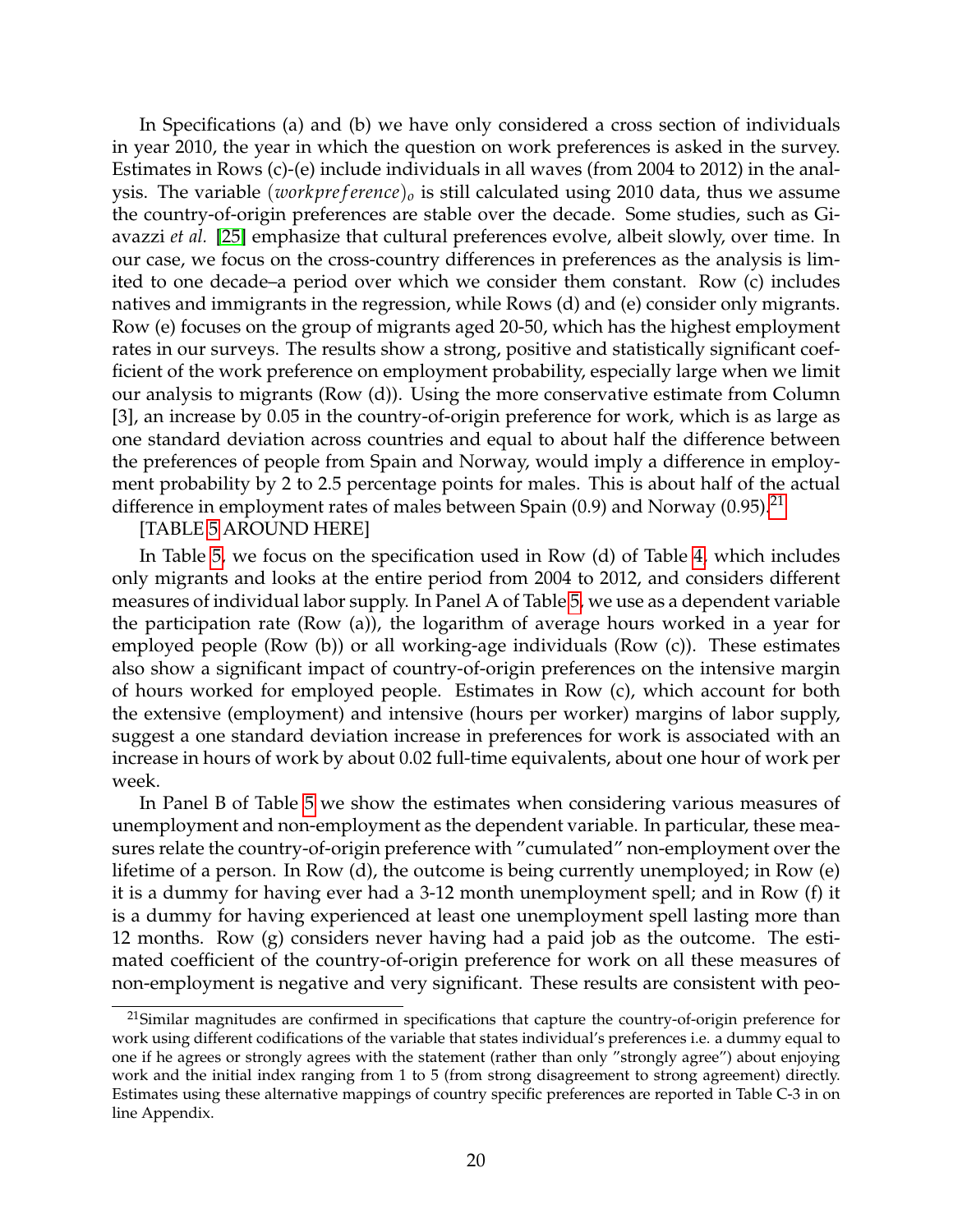ple from countries with stronger work-preferences being less likely to be unemployed and having a history of unemployment or non-employment.

### **6.1 Cultural Integration and Cultural Transmission**

#### [TABLE [6](#page-40-0) AROUND HERE]

Assimilation into the culture of the country of residence is certainly a process that may attenuate the influence of the country-of-origin preferences on the behavior of migrants. Estimates in Tables [4](#page-38-0) and [5](#page-39-0) consider all migrants together. In this section we test whether assimilation in the country of residence affects the strength of the impact of culture of origin on employment. A long period of residence in the host country and more open attitudes towards integration into a different culture are features that should affect the degree of assimilation of migrants. In Table [6,](#page-40-0) we analyze this issue by partitioning migrants into groups with different characteristics that should be related to their degree of assimilation. The first is the length of time the immigrant has been in the country. Immigrants that spent a long time in the country of residence are more likely to have absorbed aspects of the local culture. The second dimension is their citizenship. The restrictive conditions on obtaining citizenship in European countries (e.g. by marriage, or naturalization) require effort from immigrants, a commitment to integrate, and to have long-term residence in the country. Moreover, the benefits of citizenship can be rather limited for the group we are considering as they are intra-European migrants, many of whom already have access to most of the rights of citizenship via EU or intra-Schengen agreements.<sup>[22](#page-20-0)</sup> Hence only immigrants with a strong commitment to their host country, or their children, may decide to become citizens. A final important feature we consider is immigrants' own attitude and inclination to become integrated with the culture of the country of residence. One piece of information to evaluate the migrants' attitude is their answer to the question whether they consider important "*understanding different people*". An affirmative answer to this question implies a more open attitude toward different people and cultures. We interpret this variable as a proxy for the migrant's individual openness to integration.<sup>[23](#page-20-1)</sup>

We split the sample in two groups along each of the three characteristics described above and present the results in Panels A, B and C of Table [6.](#page-40-0) In each panel, we report first the coefficient on the preference for work from a regression with the employment probability as dependent variable, conditional on the relevant measure of cultural integration (denoted by *(i)* in each panel). We also report the estimated coefficients when interacting preferences for work with two dummies describing the heterogeneity in each dimension (denoted by *(ii)*). For this second set of regressions, we also show the p-value of a test of the null hypothesis that the coefficients on the two interactions are equal.<sup>[24](#page-20-2)</sup>

<span id="page-20-0"></span><sup>&</sup>lt;sup>22</sup>Conversely, benefits of acquiring citizenship of the residence country can be relatively high (e.g. in terms of easiness of getting a work permit) for immigrants coming from countries outside of the Schengen area. In our sample these are Bulgaria, Croatia, Cyprus, Israel, Ukraine and Russian Federation.

<span id="page-20-1"></span> $^{23}$ This may be an imperfect measure of the openness to cultural assimilation. Other measures of such attitude could be questions related to "speaking the residence language" or "respecting a Host Country's Law" . These questions, however, are asked in other survey data (e.g. the European Value Study. See Litina *et al.* [\[36\]](#page-50-9)) but not in the ESS.

<span id="page-20-2"></span> $^{24}$ Notice that we focus on the entire pool of migrants. In fact, distinguishing between first and second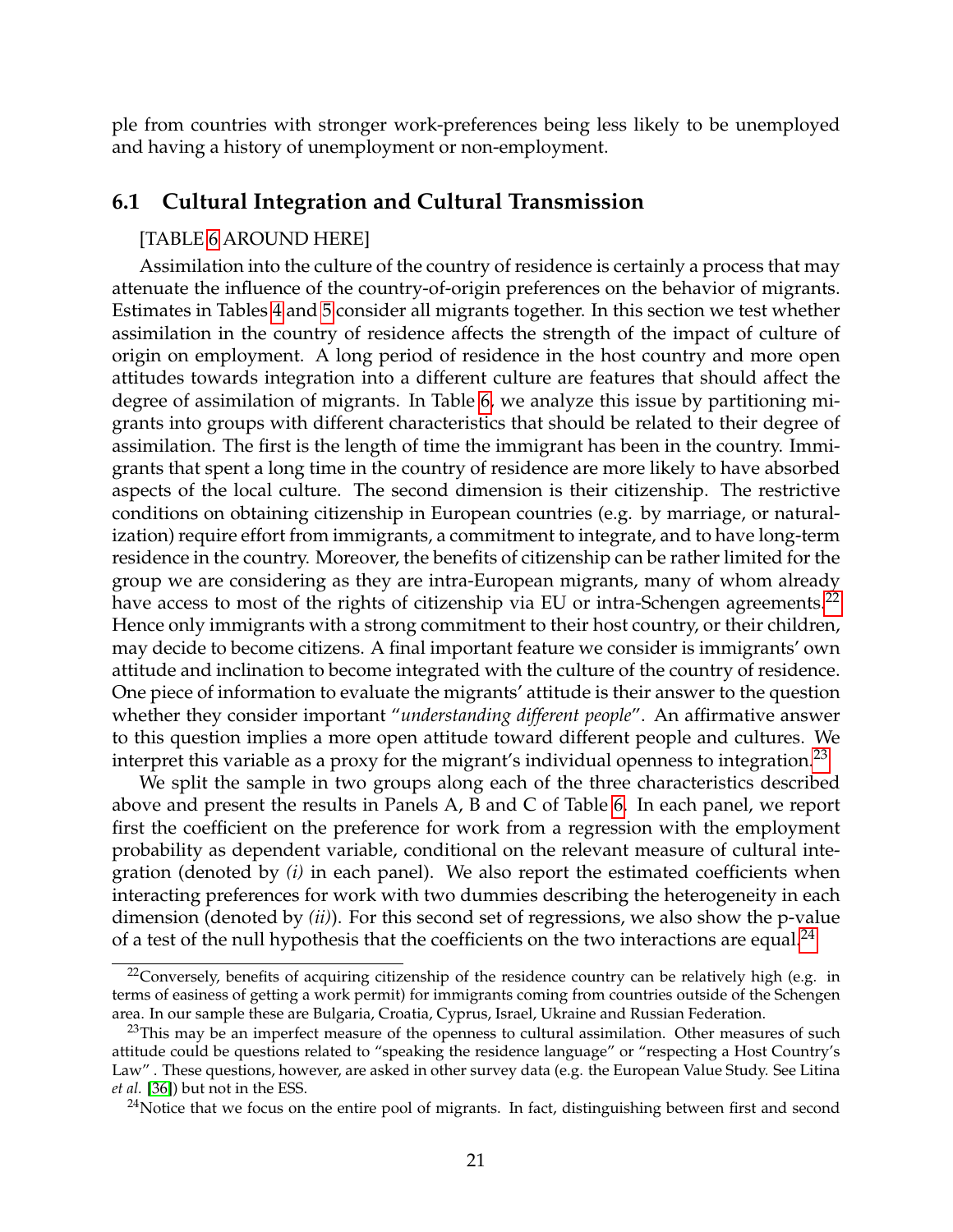First, in each panel we find a significant average coefficient of the country-of-origin preference for work, even after controlling for assimilation using our proxy variables. Second, in each of the three cases considered, there is some evidence that assimilation reduces the effect of culture of origin on the probability of employment. Panel A(ii) shows a significant and stable effect only for workers who spent less than 20 years in the country of residence. The coefficient of this effect in the more conservative specification [3] is equal to 1.04 with a standard error equal to 0.08. Workers who lived in the host country more than 20 years do not exhibit any effect of country-of-origin work preference on employment after controlling for individual and parental characteristics, significant at the 1% level. In Panel B(ii) specification [3] shows that, after controlling for individual characteristics, having the citizenship of the host country reduces the impact of the country-of-origin culture. The estimated coefficient is 0.50 for non-citizens and 0.28 for citizens, with the difference between the two coefficients being statistically significant at the 5% level in column [3]. Finally, Panel C(ii) suggests individuals who agree with the statement *"it is important to understand different people"* are less affected by their culture of origin in their employment (coefficient 0.39) relative to those stating that it is not important to understand different people (coefficient of 0.74), with the difference being significant at the 1%. Overall, these checks are consistent with the view that the effect of country-of-origin preferences weakens with assimilation.

### [TABLE [7](#page-41-0) AROUND HERE]

In Table [7,](#page-41-0) we analyze the issue of intergenerational transmission of preferences looking more closely at the second generation of migrants. The table shows the effect of country-of-origin preference on the employment outcomes of second-generation immigrants only. In the analysis we separate the culture of origin effect between individuals with either an immigrant father, an immigrant mother, or both. We focus on whether having a native parent (i.e. born in the country of residence) significantly reduces the culture of origin effect on the second generation. A native parent may certainly increase the effectiveness of assimilation into the culture and values of the country of residence. At the same time, a native parent may also have an impact on employment opportunities independent of the culture of origin, by transferring country-specific skills and network connections that are useful for productivity and the job finding. In Panel A, we consider the case of second-generation immigrants with an immigrant father by giving these individuals the working preference of their father's country of origin. This replicates what we did in the previous tables. In Panel B, we consider second-generation whose mother is an immigrant. We give these individuals the working preference in the mother's country of origin.<sup>[25](#page-21-0)</sup> Let us emphasize that the focus on second-generation substantially reduces worries of selection/sorting of migrants as the migration decision was taken by the migrant's parent (first generation) and hence does not depend on the employment outcome of the offspring (see Fernández [\[21\]](#page-49-4)). $^{26}$  $^{26}$  $^{26}$ 

generation would entail a large reduction of the number of observations available in each cell.

<span id="page-21-0"></span><sup>&</sup>lt;sup>25</sup>This implies that for estimates in Panel A we adopt the same definition of migration status as in Tables [4](#page-38-0) - [6](#page-40-0) (i.e. based on the father's country of origin), while in Panel B we switch to the mother's country of origin.

<span id="page-21-1"></span><sup>&</sup>lt;sup>26</sup>Selective migration may still be present in second generation migrants if individual employment outcomes are correlated across generations.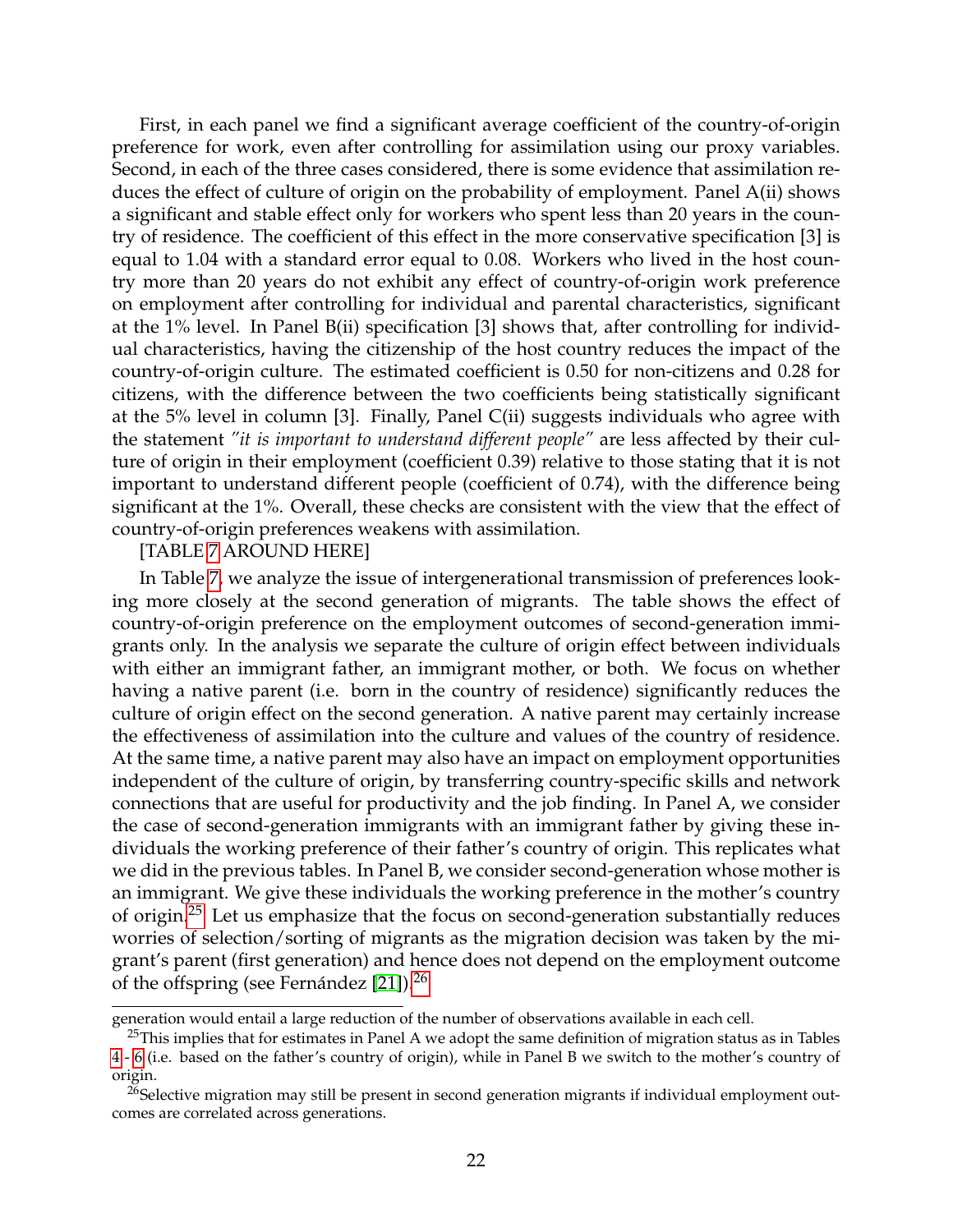In Columns [1]-[3], we present the basic results. At first glance, the second generation– similarly to people who have been in the country for more than 20 years–does not seem to exhibit much effect from the father's culture of origin on employment probability. The estimates in Columns [1]-[3] are small and sometimes not significant. Then in Columns [4]- [6] we distinguish between individuals who have both immigrant parents (coefficient in the first row of Specifications [4]-[6]) and those who have a native mother and immigrant father (sum of the coefficients in the first and third row of Columns [4]-[6]). Children with two immigrant parents exhibit a strong positive effect from the father's country-of-origin preference for work on their employment probability (coefficient between 0.52 and 0.67 with standard errors  $0.12 - 0.16$  in Columns [4]-[6]), while having a native mother completely offsets this effect (possibly the father's country-of-origin preference has a negative impact on employment in Specification [4]-[6]) and ensures full assimilation. Having a native mother also increases, per se, the probability of second-generation migrants being employed (second row), possibly because having a native mother improves the acquisition of country-specific skills. To investigate more the relevance of the mother compared to the father in the cultural transmission process, in Panel B we report results of similar specifications but with "culture of origin" now relative to the mother of the secondgeneration immigrant. From Specifications [1]-[3], we see the mother's country-of-origin preferences have a stronger impact on employment of the second generation than the father's country of origin. The coefficient is around 0.85 and very significant. Even in this case, the effect is concentrated on second-generation immigrants with two immigrant parents (first row, Specifications [4]-[6] of Panel B). The positive effect of mother's cultureof-origin preference for work is between 1.48 and 1.86 in its impact on employment. Even in this case, the presence of a native father reduces to zero the impact of mother's culture of origin on employment. Having a native father has a similar effect as having a native mother on the probability of having a job (similar effects in second row coefficients in Panel A and B).

Two considerations are in order. First, a marriage with a native person weakens the impact of preferences from the country of origin of the immigrant parent on the second generation job probability. This is an interesting result, consistent with the view that the persistence of culture depends on several factors related to social interactions of migrants in the host country, particularly for second (and higher) generations (see e.g. Giavazzi *et al.* [\[26\]](#page-49-10)). Our findings point at the great role of intermarriage in the assimilation of the second generation. However one has to be careful in interpreting causally these results. Clearly intermarriage is not random, and the effect we estimate may be entirely due to the selection of immigrants with weaker ties to their country of origin culture into marriage with natives, followed by a weak transmission of their preferences to the children.

Second, our results are consistent with the view that the mother is more relevant than the father in the formation of the working attitudes of sons. This confirms existing evidence that growing up with a work-oriented mother has a specific influence on man's preferences: women who worked set an example for their sons (Fernández *et al.* [\[20\]](#page-49-1)). From an empirical perspective, this also implies that our choice of the fatherly cultural channel in the baseline specification in Table [4](#page-38-0) (Row (d)) is very conservative: the size coefficient of country-specific preferences in the baseline specification increases by roughly the 50% once we benchmark the cultural transmission process to the motherly instead of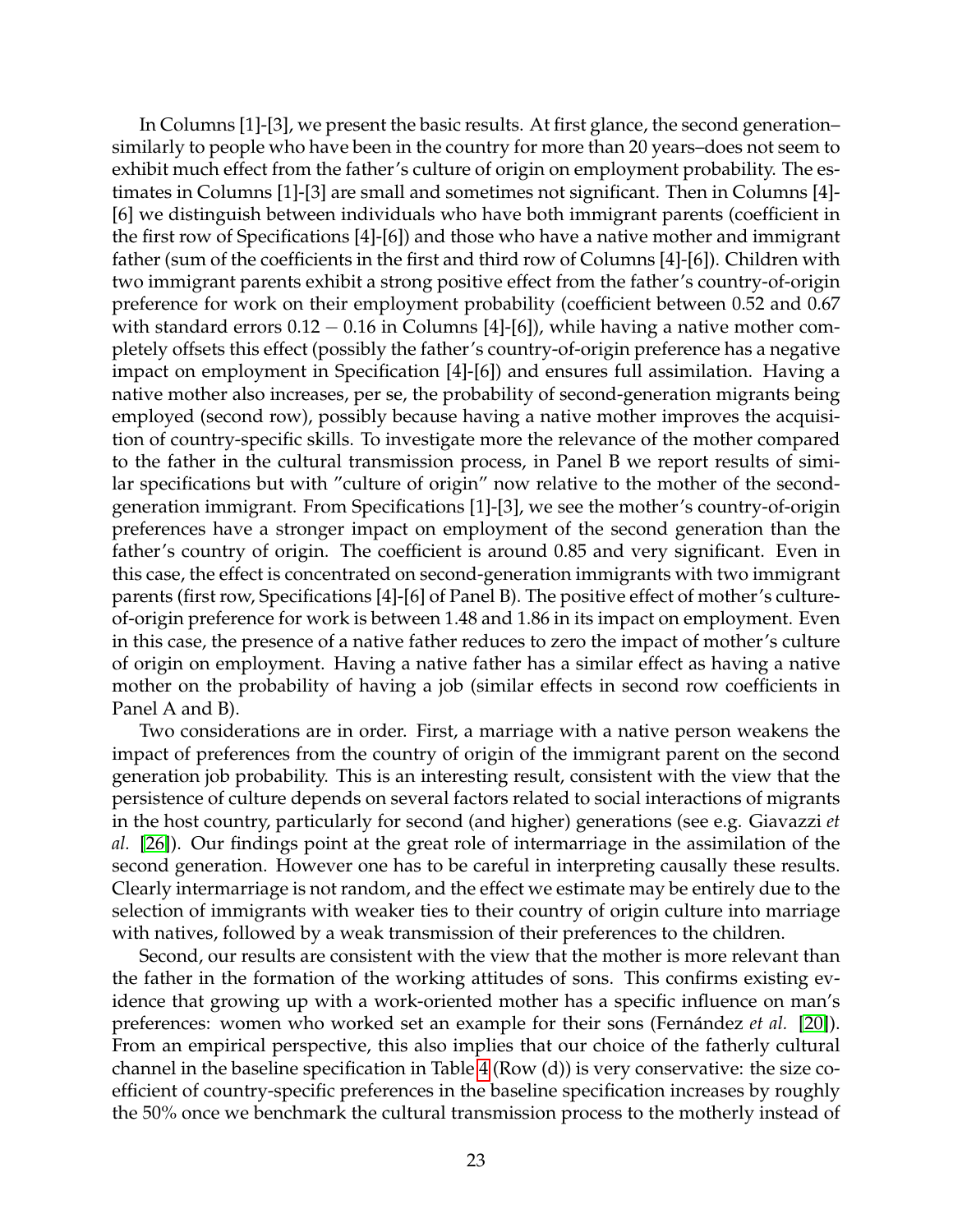the fatherly channel (see Table C-6 in the on line Appendix). Our results are robust to the inclusion of the characteristics of the mother in the set of parental controls (see Table C-12 in the on line Appendix).

## <span id="page-23-0"></span>**7 Extensions and Checks**

### **7.1 Sorting of Immigrants: Bilateral Destination-by-Origin Stocks**

As mentioned above, one concern in the identification strategy adopted so far is that migrants may select from their origin based upon some unobserved culture-specific feature, and sort in the destination country based on their employability there. This mechanism may introduce some spurious correlation between the variable (*workpre f erence*)*<sup>o</sup>* and  $l_{iort}$  (as described by the term  $\ln(\theta_{or})$  in equation [\(9\)](#page-10-1)).

In Table [3](#page-37-0) we have already presented some descriptive evidence that reassures us about the lack of a systematic correlation between country-specific preferences for work, and observable characteristics of the destination e.g. related to its institutions, labor market performance and education system. In Table [8](#page-42-0) below we move one step further, and check the robustness of our results once we explicitly account for the selection and sorting of immigrants from a certain origin to a specific destination. We do this by including the term *mor* in equation [\(10\)](#page-16-0) wich is the logarithm of the bilateral stock of migrants. In Columns [1]-[3] we include in the set of controls the bilateral stocks of migrants in the destination by country of origin in 2010, i.e. at the time of the measurement of preferences. To avoid any feedback effects, in Columns [4]-[6] we measure the stocks at their predetermined 2000 level.

Results from both specifications suggest a negative effect of bilateral stocks on the employment probability of immigrants in the destination, which is significant at the 1% level. The negative sign may derive from a labor market competition effect between immigrants from the same origin: an increase in the stock of migrants from the same ancestry reduces the probability of the individual migrant to have a job in the destination. This result is consistent with the view that labour markets of EU destinations are often segmented by region of origin (Felbo-Kolding et al. [\[19\]](#page-49-11)). As we account for this effect, the estimated coefficients of preferences for work in all specifications in Table [8](#page-42-0) become slightly larger than the corresponding baseline estimate in Table [4](#page-38-0) (Row d). The same is true when we focus only on bilateral stocks of high skilled immigrants (see Table C-15 in the on line Appendix). These results may suggest that the selection and sorting of immigrants in the destination, if not controlled for, produces a downward bias to our estimates. This would be true if migrants are positively selected and sorted along the "work preference" dimension. The estimates, however, are rather similar to those of [4](#page-38-0) indicating this bias not to be too large.

[TABLE [8](#page-42-0) AROUND HERE]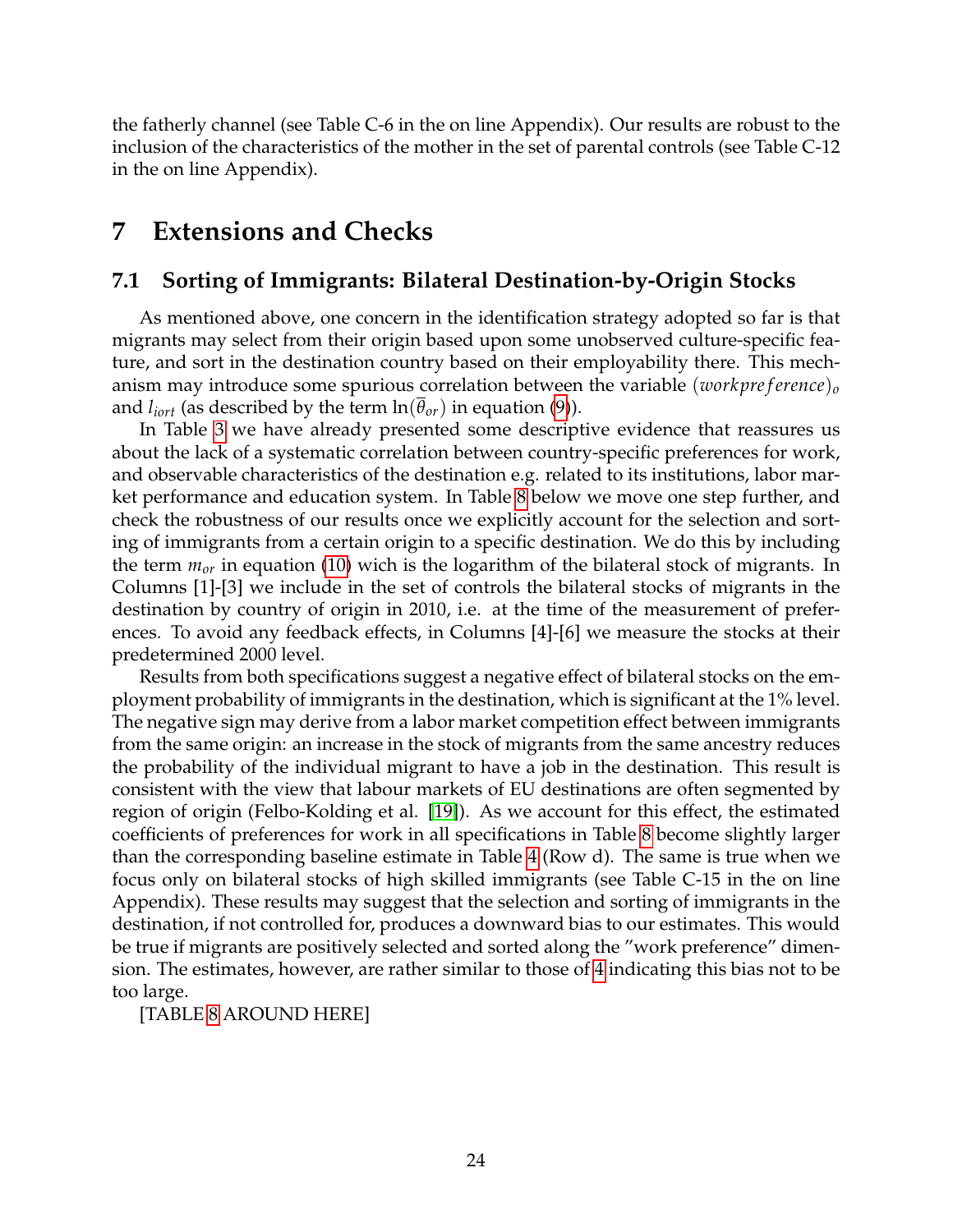## **7.2 Omitted Variables: Country of Origin Characteristics, General Attitudes and Values**

#### [TABLE [9](#page-43-0) AROUND HERE]

A second identification concern is that other country of origin characteristics may be affecting skills and abilities of migrants, and may be correlated with the variable (*workpre ference*)<sub>o</sub> that measures working preferences in the country of origin (i.e. the term *C<sup>o</sup>* in equation [\(9\)](#page-10-1)). We address this issue in Table [9](#page-43-0) below. Some of these robustness checks are in the spirit of Fernandez and Fogli [\[24\]](#page-49-6). One characteristic that may have long- ´ lasting effects on the employment possibilities of a migrant, by affecting his/her skills, is the quality of schooling and education in the country of origin. In columns [1]-[3] we address this issue and check the robustness of the coefficient estimates to the simultaneous inclusion of country-of-origin indicators that are correlated with school quality: education expenditure as a percentage of GDP, school enrollment rate for individuals in primary school age, a measure of pupil-to-teacher ratios (PtT) in primary school and the measure of labor force quality in the country of origin (at World basis) by Hanoushek and Kimko [\[32\]](#page-50-7). The estimates of the coefficient of (*workpre f erence*)*<sup>o</sup>* remains roughly stable and very significant across specifications, suggesting that our main results are not driven by unobserved skills related to school characteristics in the country of origin. Most proxies for education quality in the country of origin take the expected sign. In particular, larger education expenditure as a percentage of GDP and lower pupil-to-teacher ratios in the country of origin are associated with higher employment probability of migrants, with the effect of education expenditure being statistically significant. Overall, these results suggest that quality of schooling in the country of origin is likely to matter for the human capital of an individual<sup>[27](#page-24-0)</sup> and hence his probability of employment. The labor force quality indicator by Hanushek and Kimko [\[32\]](#page-50-7), which is based on performance on international standardized tests has a negative coefficient. This may signal a selection effect: highly employable individuals emigrate less from countries with a highly qualified workforce. This effect however is no longer significant in column [3], after we account for parental characteristics.

Institutions and culture may constitute unobserved factors associated with each origin, or each destination-origin couple. In columns [4]-[6] we present additional robustness checks along these lines. Our results are unchanged when we include indicators of quality of institutions in the country of origin (i.e. government effectiveness, regulatory quality, rule of law, control of corruption), geographical proximity between origin and destination (measured as the inverse of the CEPII indicator of distance between capitals), a measure of linguistic proximity (see Melitz and Toubal [\[38\]](#page-50-8)), and the size of the network of co-immigrants in the same destination. Size and significance of the controls' coefficients signal that migrants coming from countries with more efficient rule of law (e.g. in terms of contract enforcement, property rights, etc..) and less pervasive state regulations, are more likely to have a job in the destination. Also, geographical and, linguistic proximity enhance the portability of migrants' skills from origin to destination, and

<span id="page-24-0"></span> $27$ See Schoellman [\[43\]](#page-50-10) for a quantification of the importance of education quality using migrants' human capital.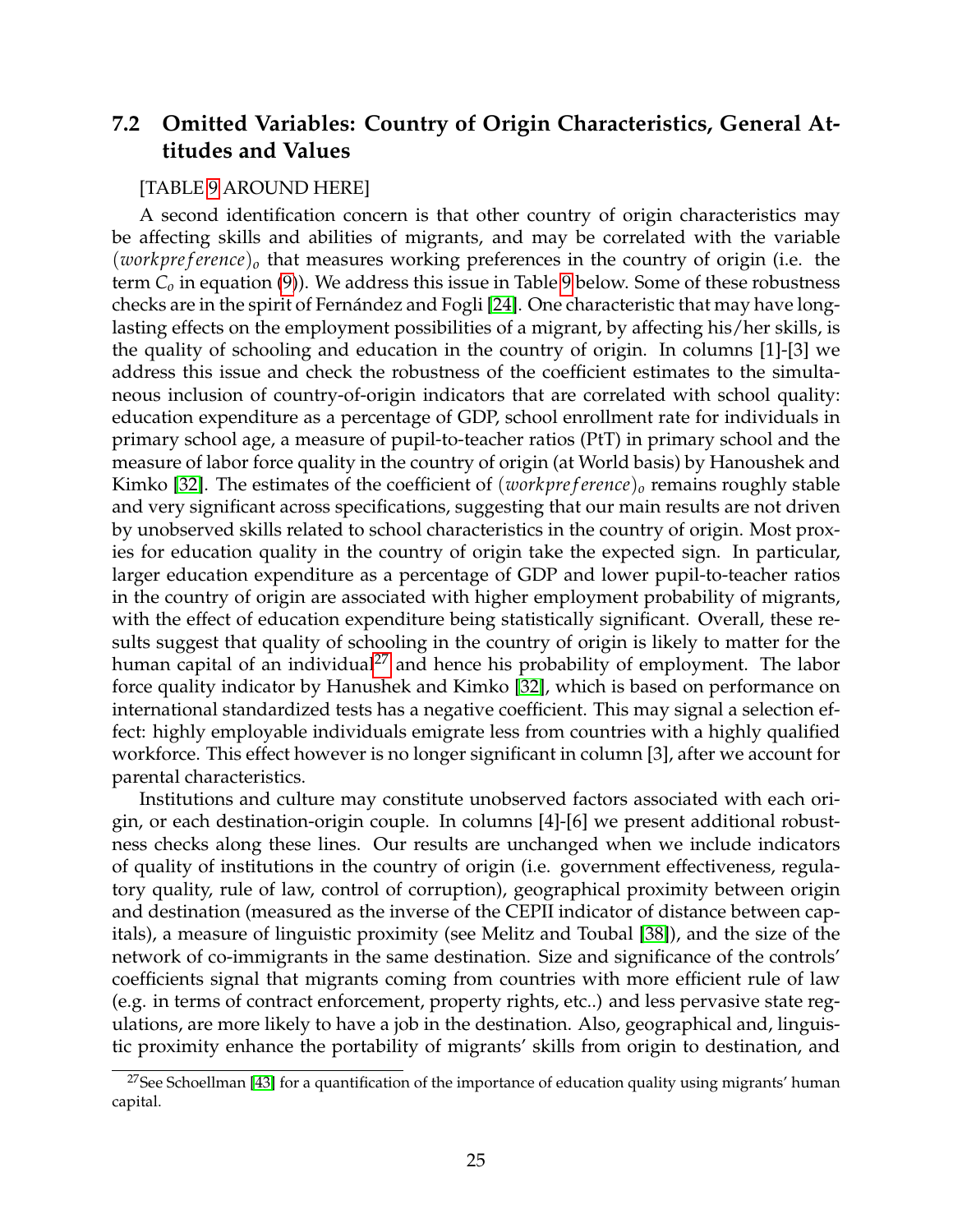are positively associated with employability. Finally, a large size of the co-immigrants' group may foster competition for jobs in the same labor market segment by reducing the employment probability of each individual immigrant finding a job.

More generally, one concern of our approach is that economic conditions in the country of origin may affect the employment outcome of migrants, either through abilities or through the perception of migrants in destination countries. In both cases, economic success in the country of origin may be an omitted driver of employment probability of migrants. An alternative possibility is also that economic characteristics of countries of origin affect the selection of migrants, in turn affecting their performance in the host country. In columns [7]-[9] we control for these possibilities by including simultaneously several different economic indicators from the migrants' country of origin. We include (log) GDP per capita, the employment to population ratio, a measures of income inequality (the 90/10 percentile ratios), and the emigration rate from the country of origin. The effect of culture-of-origin work preferences on individual employment probability remains positive and significant. As for the controls, migrants from countries with lower GDP per capita, lower inequality, and lower emigration rates seem to have a higher probability of employment in the host country, while the employment to population ratio has no significant effect. These findings may be consistent with the idea that selection of more skilled emigrants is stronger from countries with worse economic performance, so that more skilled individuals (in non-observable dimensions) are more likely to migrate and have better employment opportunities in their destination.<sup>[28](#page-25-0)</sup>

Finally, in columns [10]-[12] we include simultaneously all the controls that turned out to be significant in previous specifications. The coefficient of country-specific preferences remains significant and stable in these more demanding specifications.<sup>[29](#page-25-1)</sup>

[TABLE [10](#page-44-0) AROUND HERE]

Our analysis is focused on isolating the impact of preferences for work on labor supply. However, country-of-origin culture influences other personal values and beliefs and, in turn, behaviors of migrants. We considered several other values as potentially having important economic consequences and also possibly affecting the inclination to work. Religious denomination and religiosity (see e.g. Guiso *et al.* [\[30\]](#page-50-11); Giavazzi *et al.* [\[25\]](#page-49-2)), self-interest or trust (Guiso *et al.* [\[31\]](#page-50-12), Algan and Cahuc [\[8\]](#page-48-8)) and attitudes towards the family and towards gender (Alesina and Giuliano [\[1\]](#page-48-1), Giavazzi *et al.* [\[25\]](#page-49-2)) all can affect willingness to work. In Table [10](#page-44-0) we analyze whether the effect of work preferences is robust to the inclusion of these additional characteristics as controls in EA estimates. In columns [1]-[3] we add measures of religiosity and religious denomination as controls.

<span id="page-25-0"></span> $28$ An alternative explanation of these coefficients is that worse economic conditions at origin push migrants to work harder and to be more inclined to accept jobs, as their outside option is worse, reducing their probability of non-employment.

<span id="page-25-1"></span> $^{29}$ In Tables C-8, C-9, C-10 in the on line Appendix we replicate the exercise by including these and other indicators singularly. For education quality, we also consider education expenditure as a percentage of total public expenditure, enrollment rates and PtT ratios in secondary education, PISA scores in reading and science, and the measure developed by Hanoushek and Kimko [\[32\]](#page-50-7) at a US basis. For economic conditions, we also consider growth of GDP per capita, the unemployment rate, the 80/20 percentile ratio, the emigration rates of individuals with tertiary education, and the share of co-emigrants with tertiary education. For cultural proximity we consider the existence of past colonial linkages between destination and origin. Our results go through in these robustness exercises.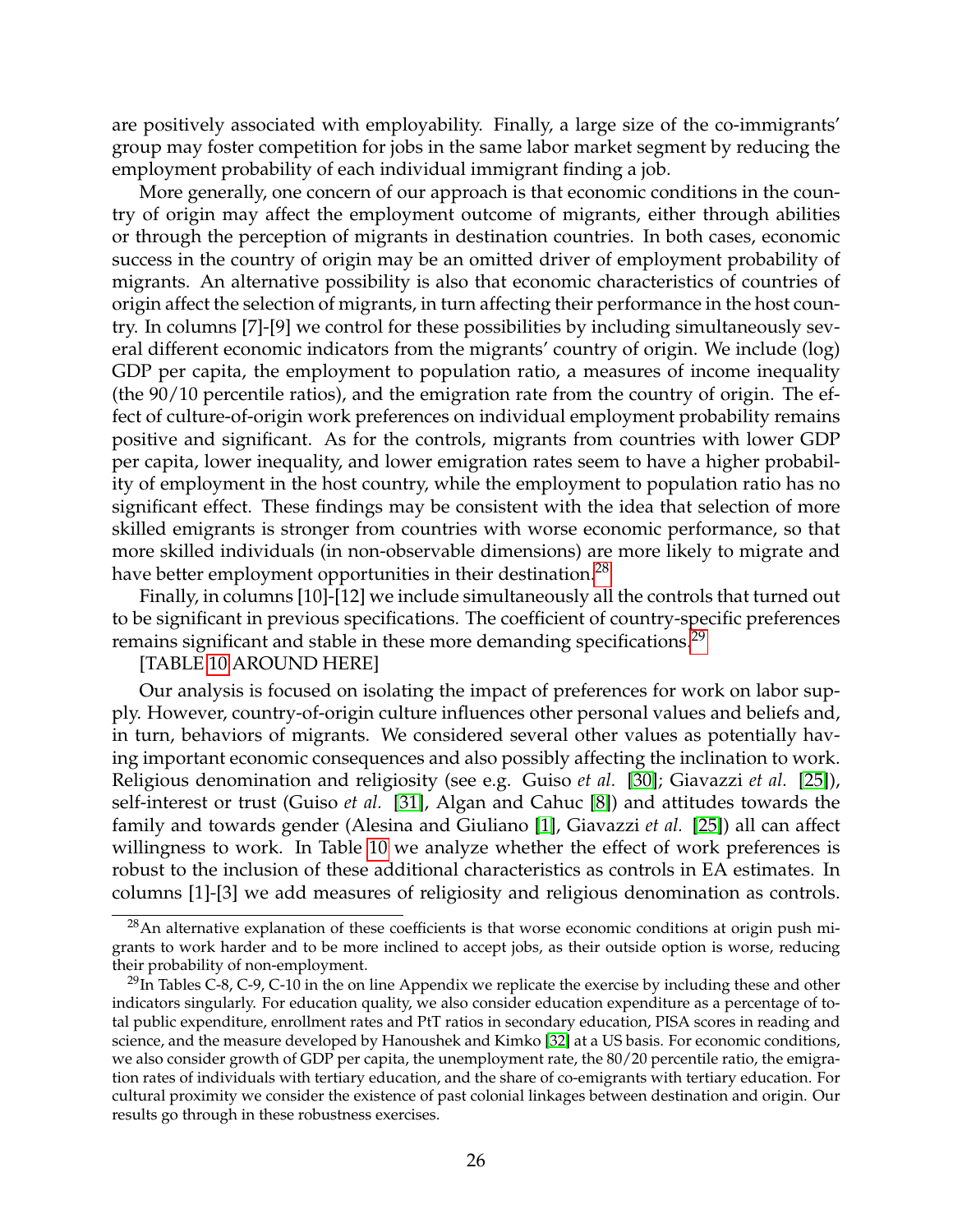In columns [4]-[6] we include an index of lack of generalized trust and a measure of beliefs regarding women's role in the labor market. The estimates show that significance of the coefficient on preferences for work does not change much, although the size of the coefficient decreases in columns [4]-[6] as the sample size becomes smaller. Among the controls, identifying with a Jewish religious denomination is associated with a higher employment probability. Religious intensity, distrust, and a negative view of women's role in the labor market have a negative impact on employment rates of our sample and are statistically significant. Existing studies show these three dimensions of individual preferences are strongly correlated (Guiso *et al.* [\[30\]](#page-50-11), Guiso *et al.* [\[31\]](#page-50-12), Giavazzi *et al.* [\[25\]](#page-49-2)), and the presented regression shows they are also associated with decreased employment probability of men.<sup>[30](#page-26-0)</sup> Finally, our results still stand in columns [7]-[10], when we include all controls simultaneously.

### **7.3 Measurement of Country-specific Preferences for Work versus Leisure**

#### [TABLE [11](#page-45-0) AROUND HERE]

In Table [11](#page-45-0) we report an additional set of estimates to check the robustness of our results to alternative measures and definitions of country-specific preferences for work versus leisure.

Estimates in Panel A consider alternative measurement of country-specific preferences for work. In Row (1) we report results when we construct a measure of (*workpre f erence*)*o*, which is robust to the mechanical effect of selection on the distribution of natives/stayers in the country of origin. As discussed in Section [5,](#page-14-0) selective migration may bias upwards our estimates provided that migrants have lower preferences for work than the average of their country of origin, if the size of migratory outflows is large enough. To address this concern, we predict (*workpre f erence*)*<sup>o</sup>* using all individuals with origin in a country (i.e. including the first and second generation emigrants back in the country of origin). In this way we avoid selection in the measure of country-specific preferences that would arise if migrants and non-migrants have strongly different preferences. In Row (1) the coefficient of (*workpre f erence*)*o*, estimated in this way, is larger than in the baseline specification. This confirms that (positive) selective migration imposes a downward bias to our estimates: emigrants are a selected group of people that have positive preferences for working relative to non migrants. Accounting for the preferences of emigrants slightly reinforces the impact of culturally-transmitted preferences on migrants' employment outcomes. In Row (2) we measure country specific preferences as a simple (unconditional) mean preference of natives who reside in their origin country. In this way, we reduce significantly the measurement error introduced by estimating the main regressor, but also introduce potential omitted variable bias to the estimates as we no longer control for individual and parental characteristics. Estimates in Row (2) confirm our main results, while the coefficient becomes slightly smaller in size.

<span id="page-26-0"></span> $30$ In Table C-11 of the on-line Appendix we include indicators one-by-one, and also consider perceived job insecurity and lack of loyalty. The former is associated with a higher employment probability, which is consistent with the view that insecurity increases job-search and in-work effort (Clark *et al.* [\[16\]](#page-49-12)). Lack of loyalty towards friends does not seem to be correlated with individual employment probabilities. More importantly, our results on country-specific preferences are always confirmed.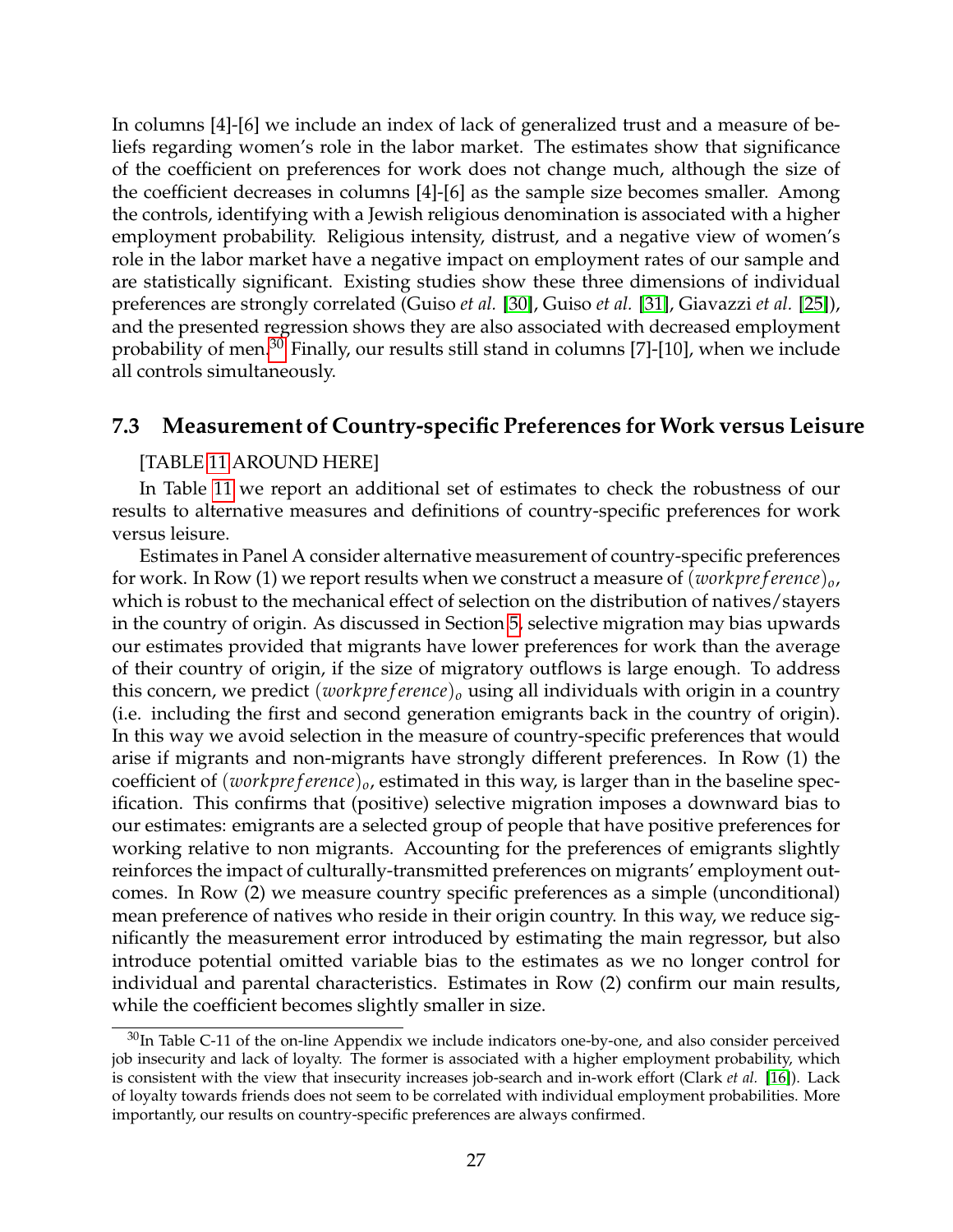In Panel B we include individual characteristics, which may also present a country of origin specific component (e.g. correlated with unobserved individual productivity) and can also be correlated with (*workpre f erence*)<sub>0</sub>. To properly account for these factors, we report results when we use a measure of  $(workerference)_o$  obtained from a first-stage specification augmented by controlling for individual characteristics such as generalized distrust and conservative work culture (Row 3), a dummy for native language belonging to the Latin linguistic group (Row 4), dummies for individual being unemployed or belonging to a discriminated group (Row 5). The estimated effect of (*workpre f erence*)*o*, obtained from any of these augmented first-stage specifications is basically unchanged, which confirms that our baseline results are not driven by unobserved differences. $31$  In Row (6) we deal with another concern, associated with the wording of the statement we use to estimate country-specific preferences. The statement "*I would enjoy having paid job even if I did not need money*" could simply reveal a high marginal utility of money (rather than a low marginal cost of working). Hence, we check whether our results are robust to the inclusion, in the first stage, of a variable capturing country-specific preferences for money (rather than work). This is a dummy equal to one if natives consider important " *to be rich, have money and expensive things*", and zero otherwise. Our results are unaffected.

In Panel C we further explore the effects of country-specific preferences for work on individual employment outcomes, reporting results when we use alternative indicators of preferences for labor-leisure as a dependent variable in the first stage. In Row (7) we use a measure of work-preference describing the value of work for the individual. This is retrieved by a principal component analysis (PCA) on country-specific indicators of "*I put effort in my work to keep my job*", "*Work always comes first*" and "*Work is important in life*". In Row (8) we use an alternative measure describing the value of work for the society as a whole. This is retrieved by a PCA on country-specific indicators of "*Work is a duty towards the society*", "*Work is needed to develop talents*" and "*People turn lazy without working*". Results confirm that country-specific preferences for work defined in these ways are also associated with higher employment probabilities.<sup>[32](#page-27-1)</sup>

Finally, we construct measures of country-specific preferences for leisure, as the predicted origin FE from regressions of the individual evaluation of leisure, after controlling for the usual set of individual and parental characteristics. In Row (9) we adopt a definition based on beliefs regarding the importance of leisure for one's life. In Row (10) we adopt the same measure of preferences for leisure used by Giavazzi *et al.* [\[25\]](#page-49-2). They found a negative effect of country-specific preferences for leisure on aggregate hours of work. We extend this result showing a negative association with individual employment probabilities.

<span id="page-27-0"></span> $31$ In Table C-7 (Panel A) of the on line Appendix, we also include productivity measures associated with religious intensity and denomination (Row 1) and (log) wages (Row 2). In Table C-14 we show our results hold when we measure country specific preferences only on employed native males.

<span id="page-27-1"></span><sup>32</sup>Notice that all country-specific indicators used in the PCAs except "*I put effort in my work to keep my job*" are not reconstructed from the European Social Survey, but from the European Value Study. In practice, to construct country-specific indicators from EVS data we performed the first stage on the sample of natives available from the 2008 wave of the EVS (the only wave with information about natives/migrants) and then "attached" the predicted country-specific preferences to the ESS sample of migrants. Table C-7 in the on-line Appendix reports results from regressions using the single country-specific indicators. Also in these estimates, our results are confirmed.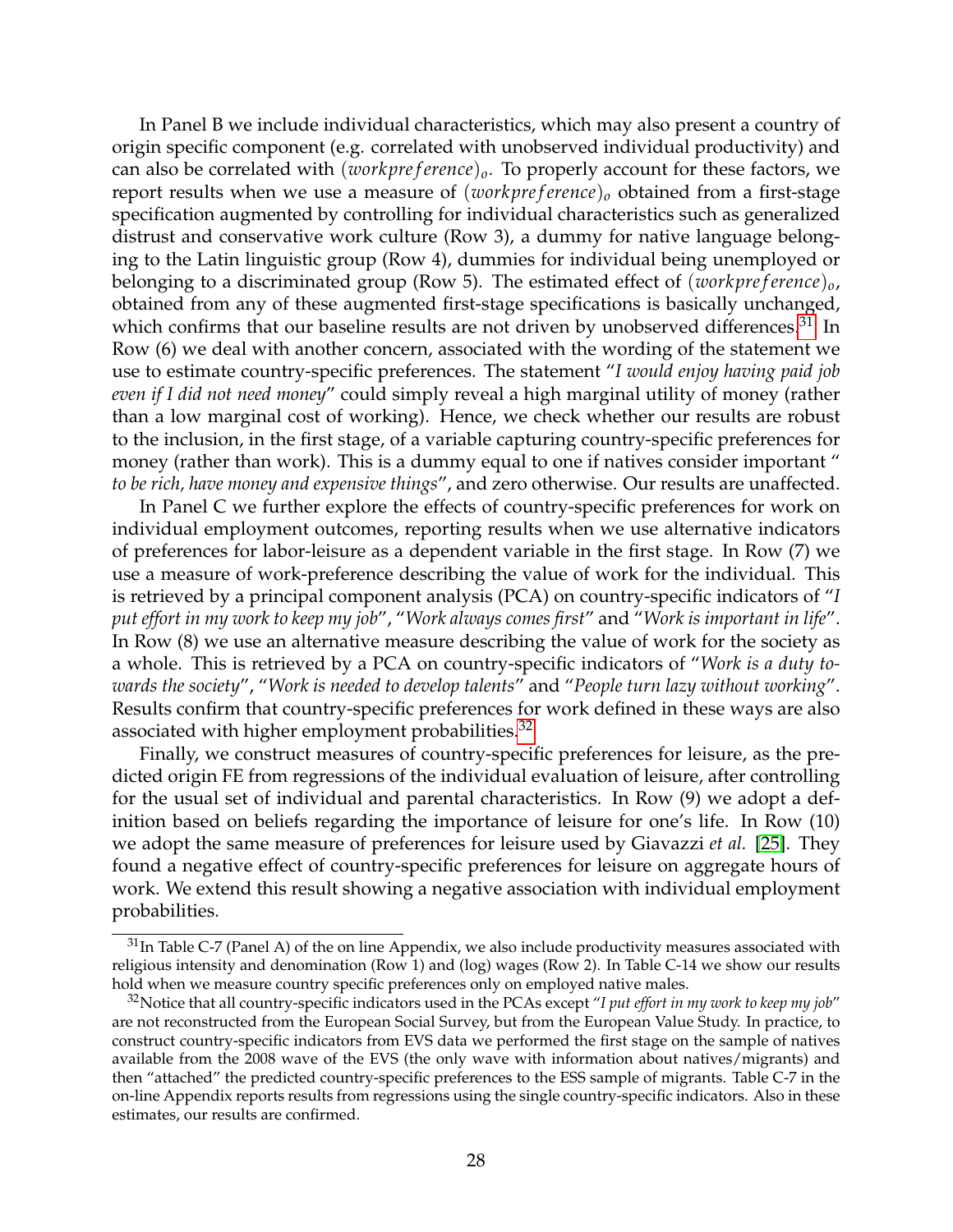## <span id="page-28-0"></span>**8 The Role of Redistribution**

The connection between work preferences and employment that we have studied so far may interact with redistribution in two ways. First, individuals who have more leisure-oriented preferences may see as desirable that social protection and redistribution in a society allows low income people the possibility of working less. The preference for leisure may be related to stronger preferences for redistribution. On the other hand, the generosity of redistribution (labor market insurance, and size and progressivity of taxation) is itself an important determinant of employment decisions. Hence we will quantify how important preferences are, relative to taxation and unemployment insurance, in affecting employment of individuals.

### **8.1 Preferences for Work and Redistributive Attitudes**

In Table [12,](#page-46-0) we investigate the effect of country-of-origin work preferences on opinions and choices in the area of social equality and government redistribution. A low preference for working implies an individual considers labor a burdensome activity, and it seems compatible with a position in favor of government redistribution and regulation of labor. The outcome variables we explore in the first two rows of Table [12](#page-46-0) are a dummy equal to 1 if the respondent indicates the government should ensure safety for all workers (Row (a)), or if the respondent agrees that the government is responsible for the living standards of the unemployed (Row (b)). Next, we consider whether the respondent was ever a member of a trade union (Row (c)), or if he/she self-reports a left-wing ideology (Row (d)). Finally, we consider if the respondent reports that it is important "to treat people equally" (Row (e)). The estimates reveal that individuals from cultures of origin that value labor over leisure are less likely to state that government should ensure safety and living standards of workers, and are less likely to participate in a trade union. A one standard deviation increase in country-of-origin preferences for work is associated with about a 2.5 percentage point decrease in the probability the respondent indicates the government should guarantee safety, and about a 3 percentage points decrease in the probability the respondent has been a member of a trade union. No significant association of preferences for work emerges with preferences for equality or left wing ideology. This is reasonable as both of those preferences clearly imply a much larger set of political and social attitudes not limited to the attitude towards labor. Stronger preferences for working seem to go together with more "market oriented" attitudes vis-a-vis labor interactions, and with support for a smaller role for government. This is consistent with other findings from the existing literature investigating the cultural determinants of attitudes towards redistribution (see Alesina and Giuliano [\[2\]](#page-48-12) for a review). This literature shows that individual preferences for redistribution are often rooted in a "history of misfortune" in the country of origin that may reduce self-reliance and willingness to exert individual effort (hence dislike work) and make people more likely to prefer government and institutions that pursue social insurance and redistribution (see e.g. Giuliano and Spilimbergo [\[27\]](#page-49-13); Alesina and Glaeser [\[5\]](#page-48-13)). Such preferences are culturally inherited over time and may persist even for generations who are not exposed to adverse economic shocks (see Luttmer and Singhal [\[37\]](#page-50-3)).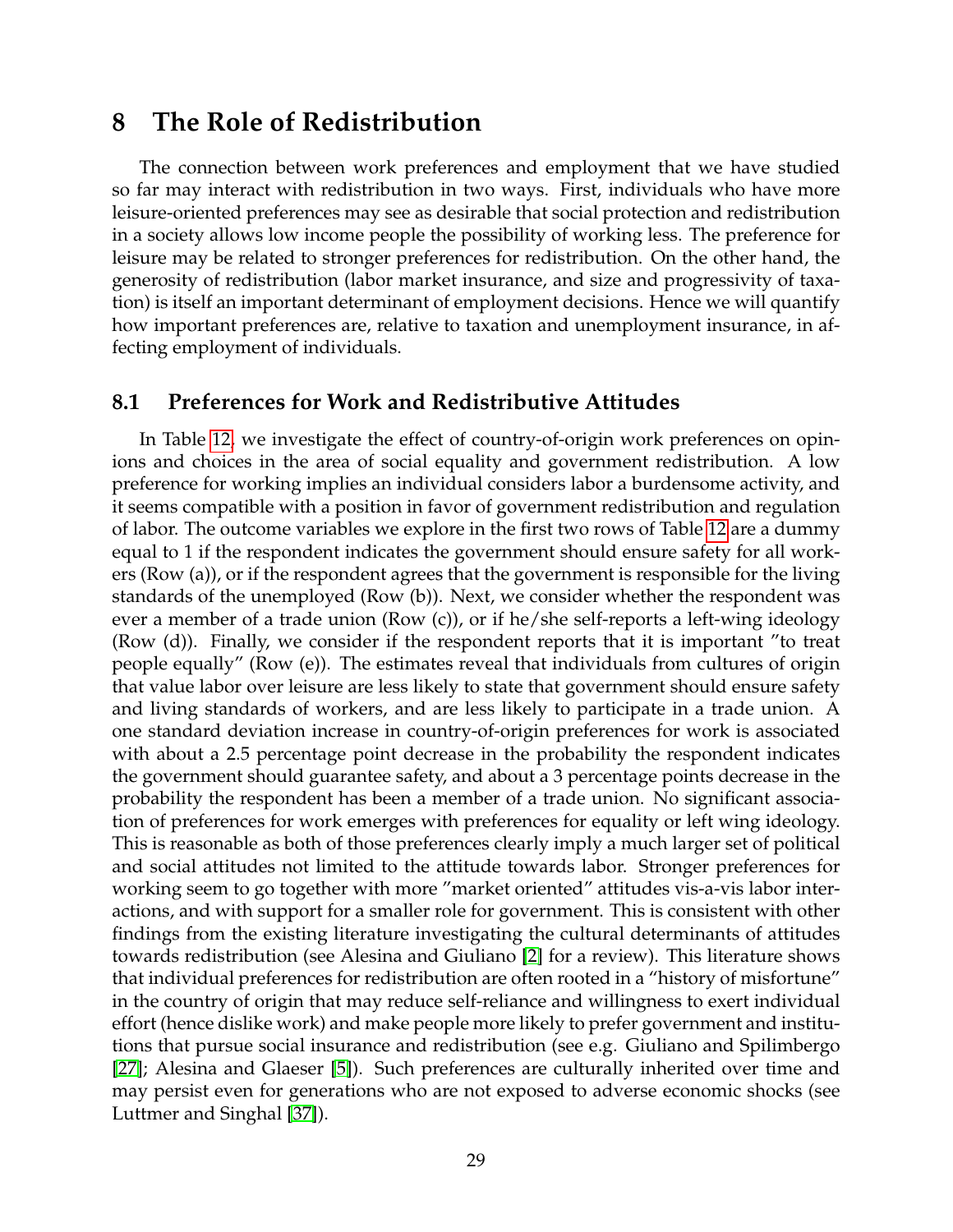#### [TABLE [12](#page-46-0) AROUND HERE]

### **8.2 Labor Market Institutions and Taxation in the Host Country**

Redistributive policies and taxation are also very different across European countries. In Table [13](#page-47-0) we explicitly include indicators of institutions and policies in the country of residence of the immigrant as determinants of employment. When we do so, we need to remove from the regressors the country-of-residence-*by*-year effects and only include country-of-residence *and* year effects. In columns [1] and [2] we consider the role of labor market institutions. The first is the unemployment benefits replacement rate that captures the generosity of the unemployment system in a country, and the second is the share of unionized workers (union density) that captures the potential impact of bargaining power on employment. We also include in these regressions *both natives and migrants in the destination country*. This increases the comparability of the estimated effect of countryspecific preferences with institutions (which mostly operate on natives in the residence country) and recalls the literature that investigates the role of labor market institutions for the aggregate (un)employment performance of a country (Bassanini and Duval [\[11\]](#page-48-4)).

The results in columns [1]-[3] confirm the finding of previous research that implies lower employment probability when the replacement rate is higher (as measured by the unemployment benefits replacement rate). As it is usually the case in cross-country panel analysis, union density does not provide a good measure of union power in EU countries (this is generally ascribed to the widespread presence of extension mechanisms in EU countries. See Arpaia and Mourre [\[10\]](#page-48-5) for a review).

In columns [3]-[5] we thus exclude union density, and consider the effect of labor taxation (see e.g. Alesina and Giuliano [\[1\]](#page-48-1)). In particular, we choose measures of labour taxation based on average tax rates (*ATR*) at different points of the earnings distribution, namely: 67% of the average wage, at the average wage (i.e. 100%) and at 167% of the average wage.<sup>[33](#page-29-0)</sup> From the above information, we compute retention rates, namely the percentage of income left after tax,  $reij_{i,t} = (1 - ATRj_{i,t})$  where  $j = 67\%$ , 100%, 167% with respect to the average wage in country *i* and year *t* (the retention rates, therefore, are in percentage points), and express them in logarithms. In column [2] we include only *ln*(*ret*100*i*,*t*), which features the typical empirical proxy for the average tax wedge on labor used in the unemployment literature (see Bassanini and Duval [\[11\]](#page-48-4)). In countries in which the tax wedge is larger, the incentive to work should also be reduced. In column [3] we include measures of the retention rates at the other two points of the distribution,  $ln(ret67<sub>i,t</sub>)$ , and  $ln(ret167<sub>i,t</sub>)$ . In column [4] we include  $ln(ret100<sub>i,t</sub>)$  and a global progressivity indicator, which consists of the logarithm of the ratio of retention rates at 67% and 167% of the average wage. In column [5] we add culturally transmitted preferences for work. The estimated effect shows that increased retention rate and increased progressivity of taxes (which implies lower relative burden for low-income people) increase the supply of labor, as expected. Estimates in column [6] compare the magnitude of the effect

<span id="page-29-0"></span> $33$ These indicators are harmonized over time and across OECD countries and encompass income taxation by central and local governments and employers and employees social security contributions. We focus on single individuals without children.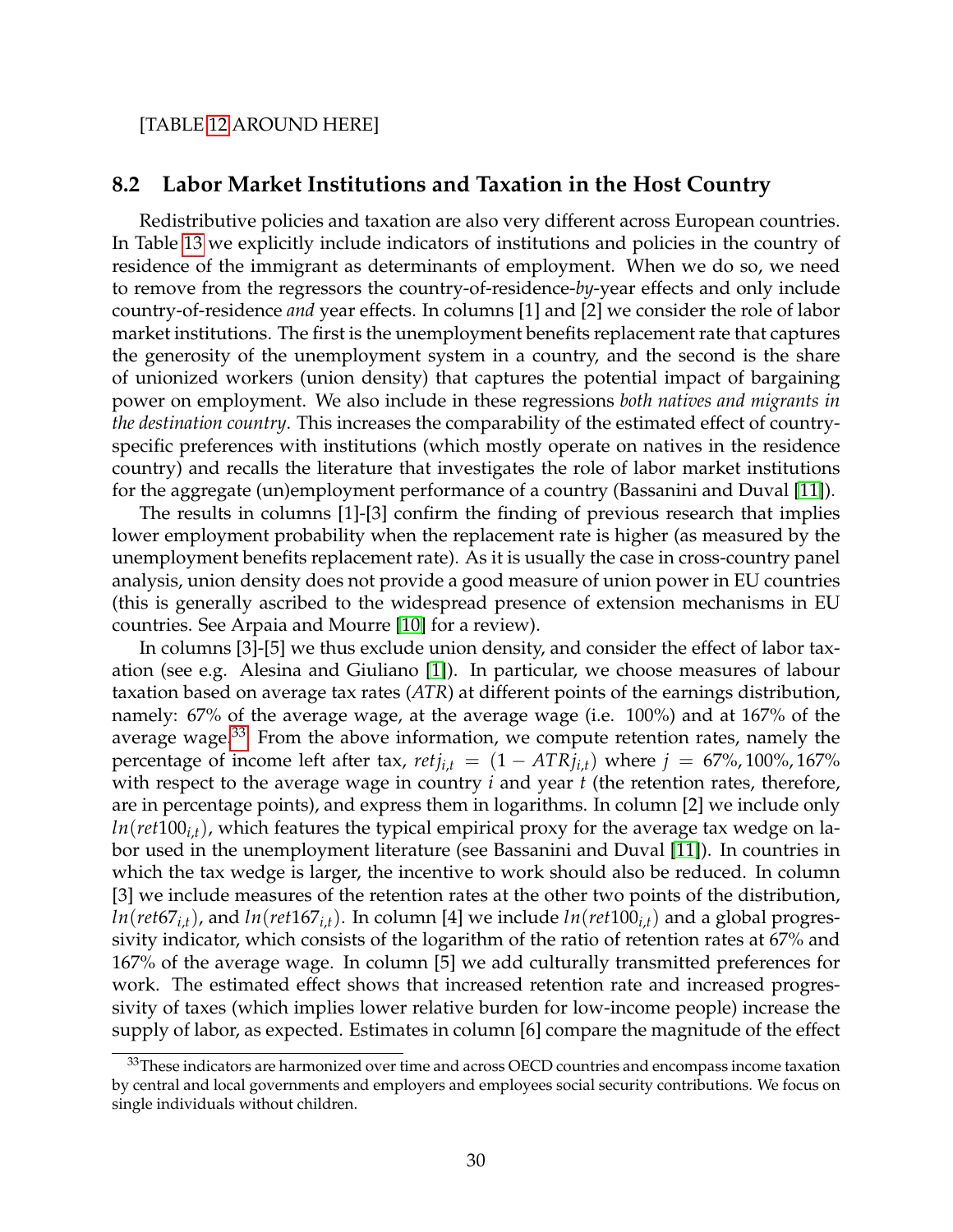of preferences for work with the effect of the replacement rate, average taxation, and progressivity. Even controlling for those factors, the country of origin preference for work turns out to be strongly significant and large. In particular, it is much larger than the effect of tax progressivity, but significantly smaller than the effect of the replacement rate and average taxation (between five and nine times smaller).

Overall, the effect of culture of origin preferences for work is robust and important. This finding extends to individual employment outcomes the results obtained by Giavazzi *et al.* [\[26\]](#page-49-10) for aggregate country level employment rates. While the impact of culture on employment probability is much smaller than the impact of unemployment insurance or tax wedge, it is still significant and more important than the estimated impact of tax progressivity. A small but non trivial percentage of the variation in adult employment rates across countries seems due to preferences and not to frictions. These findings qualify Algan and Cahuc [\[7\]](#page-48-0)'s view that exogenous culture plays the dominant role in explaining low European employment. This is not the case in our study, where we account for the culturally transmitted component of preferences. Our results are more in line with the intuition in Prescott [\[41\]](#page-50-0) that labor taxes are important determinants of labor supply elasticities in Europe and adds a precise measure of cultural-specific preferences quantitative impact.

Finally, we use these estimates in simple calculations that provide a magnitude for the effects of culturally transmitted preferences on employment performance across European Countries. Focusing on the 90-10 percentile difference in employment rates across the European countries considered in this analysis. We take the coefficient of preferences for work estimated in Table [13,](#page-47-0) multiply it by the differences between the country dummies at the 90th and 10th percentile in the auxiliary regression that estimates work preference across countries, and see how this product compares with the difference in employment rates of males between the country at the 90th and the country at the 10th percentile. The 90-10 difference in employment rates is given by the difference between the average employment rates of Sweden and Ireland  $(0.11 = 0.94 - 0.83)$ , while the 90-10 difference in work preferences is given by the difference between the country effect in working preferences of Hungary and Sweden  $(0.10 = 0.23 - 0.13)$ . This implies that preferences explain up to  $[(0.10 * 0.264)/0.11] * 100 \approx 24\%$  of 90-10 variation in employment in the sample. This is significant. It is also much smaller than what could be explained by the estimated effects of differences in replacement rates: the 90-10 variation in the unemployment benefits replacement rate (0.25, i.e. the difference between the replacement rates of Ireland and Slovakia) explains up to  $[0.25 * (-0.396)/0.11] * 100 \approx 90\%$  of 90-10 reduction in employment in the sample. A similar magnitude would be estimated if we consider differences in labor taxation between the country at the 90th and 10th percentile of the distribution.

So while institutional variables are certainly very relevant, cultural differences produce up to a fourth of the employment rate differences between high and low employment rate countries, even in absence of institutional differences.

[TABLE [13](#page-47-0) AROUND HERE]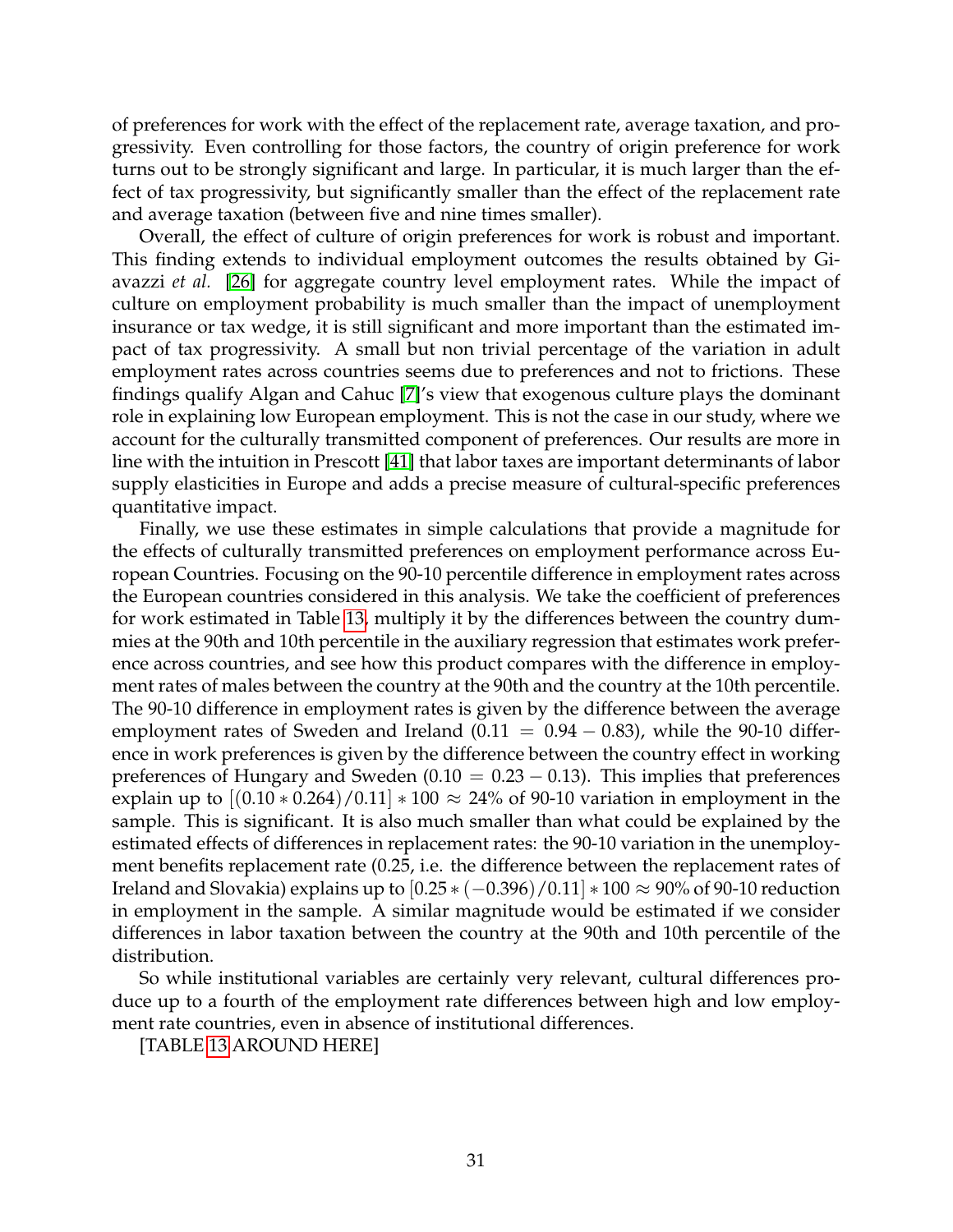## <span id="page-31-0"></span>**9 Conclusions**

People with a distaste for working are less likely to work and work fewer hours than people who strongly enjoy working. The attitude toward working is, in part, determined by one's experience or personality, but, in part, by cultural norms. In some cultures, working hard and being successful at work are considered great virtues. Other cultures emphasize the importance of enjoying free time, instead. It is hard, however, to extract information on these cultural attitudes about work, and to identify how much they affect one's probability of working. In this paper we do just that: we estimate how much culturally-determined preference for working translates in higher probability of employment. The basic model of labor supply implies that different relative preferences for leisure and work imply different labor supply choices. We use information on how much individuals "*would enjoy having a paid job even if* (they) *did not need the money"* to extract this preference at the individual level. However, as the individual response can be contaminated by omitted variables and reverse causation, we proxy one's attitudes towards work using an index capturing the average preference in the country of origin. We then focus on migrants across European countries who reside in a country different from that of origin, and analyze whether the country-of-origin preference for work still affects employment probability in the country of residence. We find that country-oforigin preference for work strongly affects the probability of being employed. This effect generates a variation in employment probability that can explain about twenty percent of the differences in working-age male employment rates between countries in Europe. Our results also suggest that this effect is weakened by cultural assimilation forces at work for both first- and second-generation migrants. While other labor market features, such as generosity of unemployment insurance, taxation of labor have a stronger effect on employment, culture-based preferences are an important variable to consider when analyzing differences in performances across European Labor markets.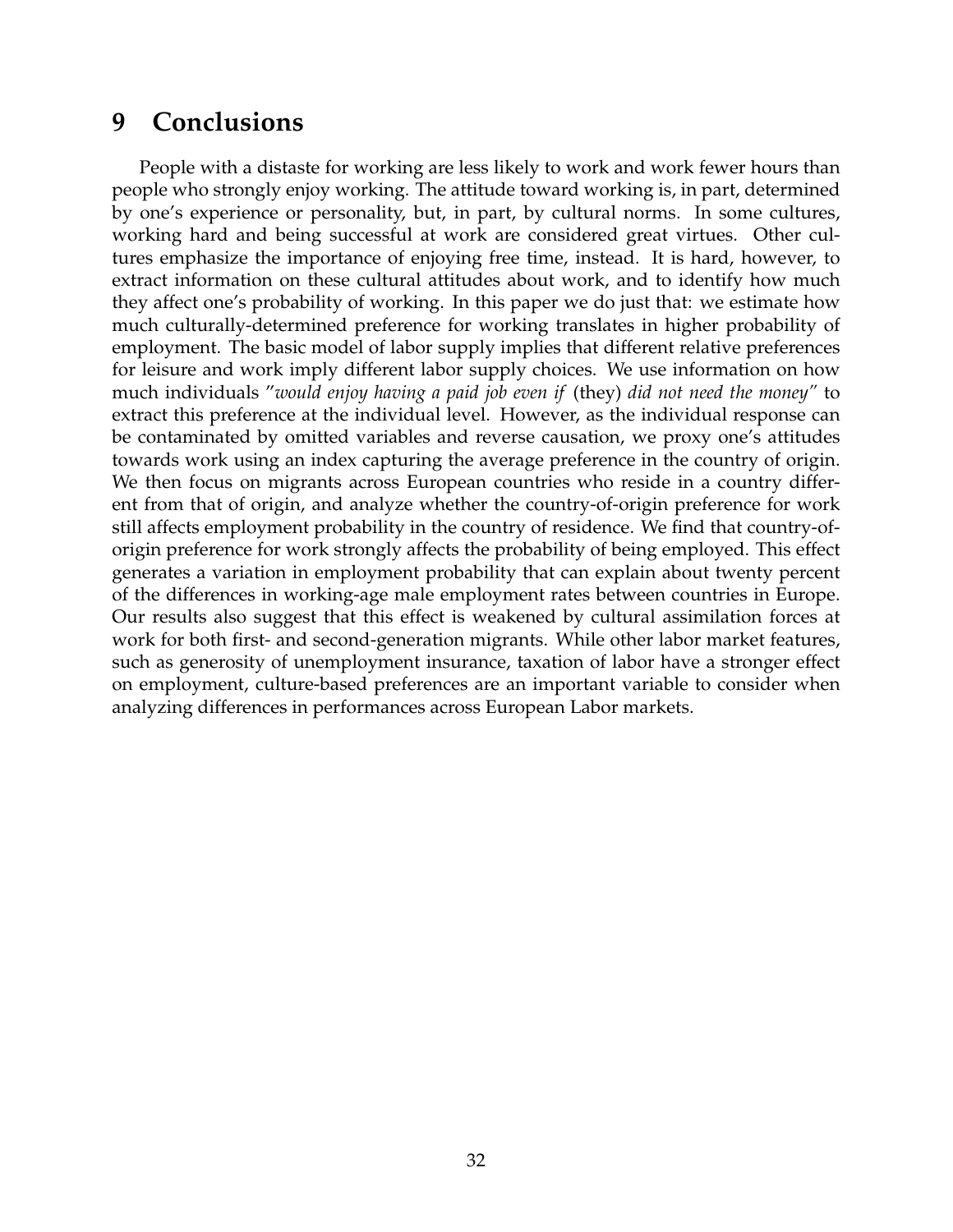

<span id="page-32-0"></span>Figure 1: Culture of origin and labor-leisure preferences of migrants

**Notes**: On the y-axis the estimated coefficient of the country-of origin FE, after controlling from country of residence FE in a regression using individual preferences of migrants from a certain origin in their destination. On the x-axis, the estimated coefficient of the country FE in a regression using individual preferences for work of natives (i.e. individual residing in their country of origin), after controlling for individual and parental characteristics. We measure individual labor-leisure preferences as a dummy equal to 1 if the respondent strongly agrees with the statement "I would enjoy having a paid job even if I did not need any money", and equal to 0 otherwise. Source: European Social Survey, 2004-2012.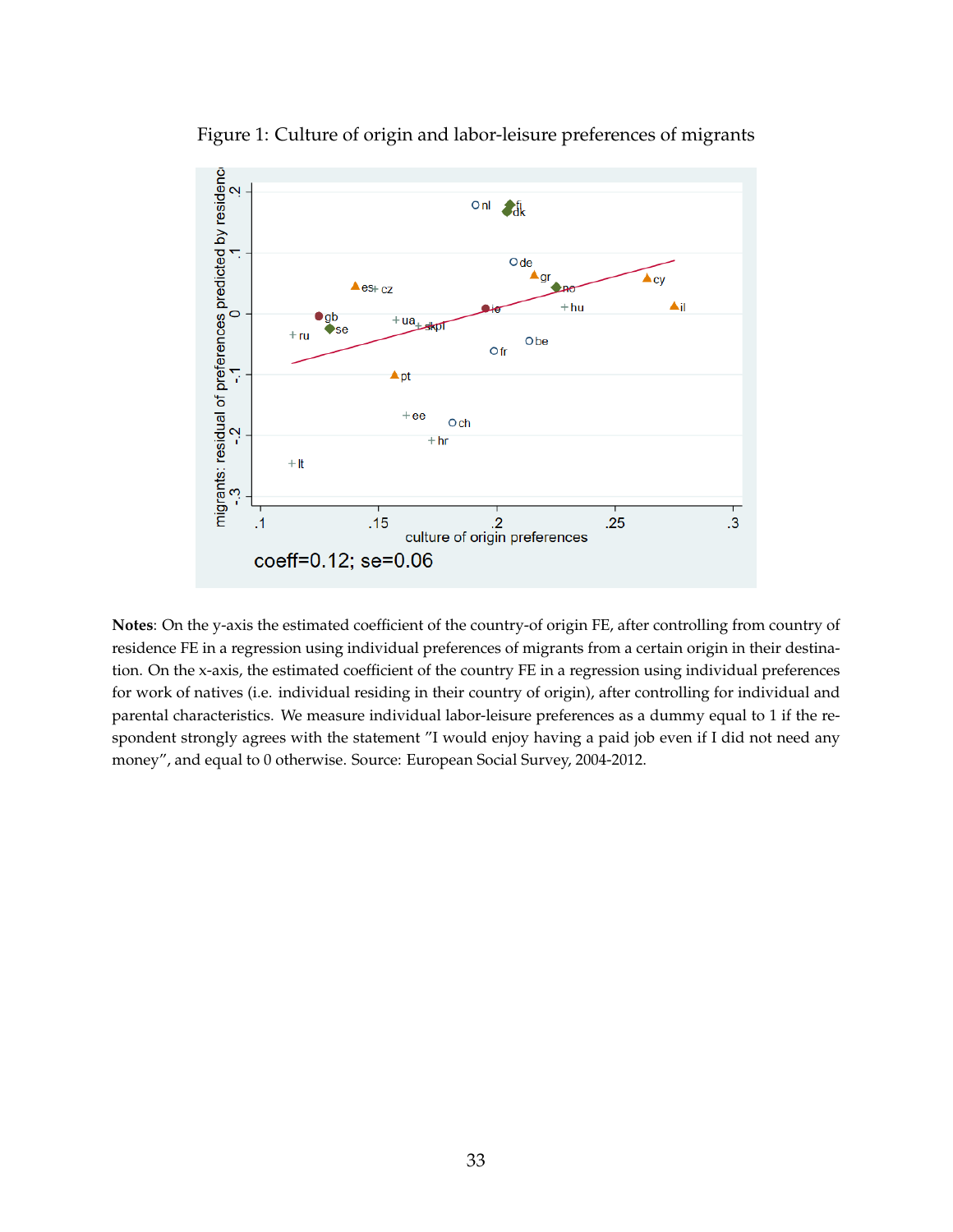

<span id="page-33-0"></span>Figure 2: Culture of origin preferences and employment rate of migrants

**Notes**: On the y-axis the employment rate of male migrants to all destinations predicted by the country-of origin FE. On the x-axis, the estimated coefficient of the country FE in a regression using individual preferences for work of natives (i.e. individual residing in their country of origin), after controlling for individual and parental characteristics (same as in Figure [1\)](#page-32-0). We measure individual labor-leisure preferences as a dummy equal to 1 if the respondent strongly agrees with the statement "I would enjoy having a paid job even if I did not need any money", and equal to 0 otherwise. Source: European Social Survey, 2004-2012.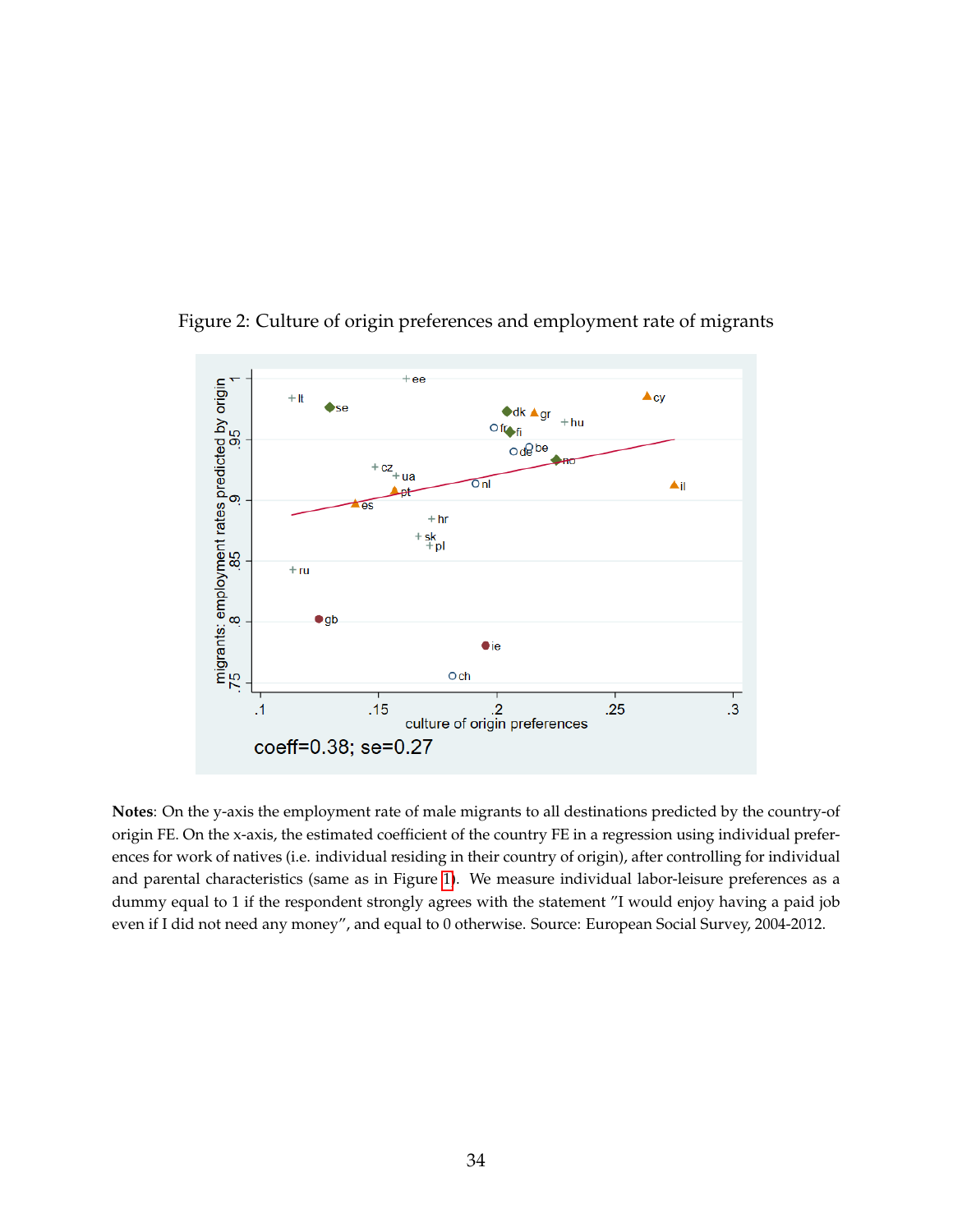

<span id="page-34-0"></span>Figure 3: Culture of origin preferences and employment rate of natives

**Notes**: On the y-axis the employment rate of native individuals predicted by their country FE. On the xaxis, the estimated coefficient of the country FE in a regression using individual preferences for work of natives (i.e. individual residing in their country of origin), after controlling for individual and parental characteristics (same as in Figure [1\)](#page-32-0). We measure individual labor-leisure preferences as a dummy equal to 1 if the respondent strongly agrees with the statement "I would enjoy having a paid job even if I did not need any money", and equal to 0 otherwise. Source: European Social Survey, 2004-2012.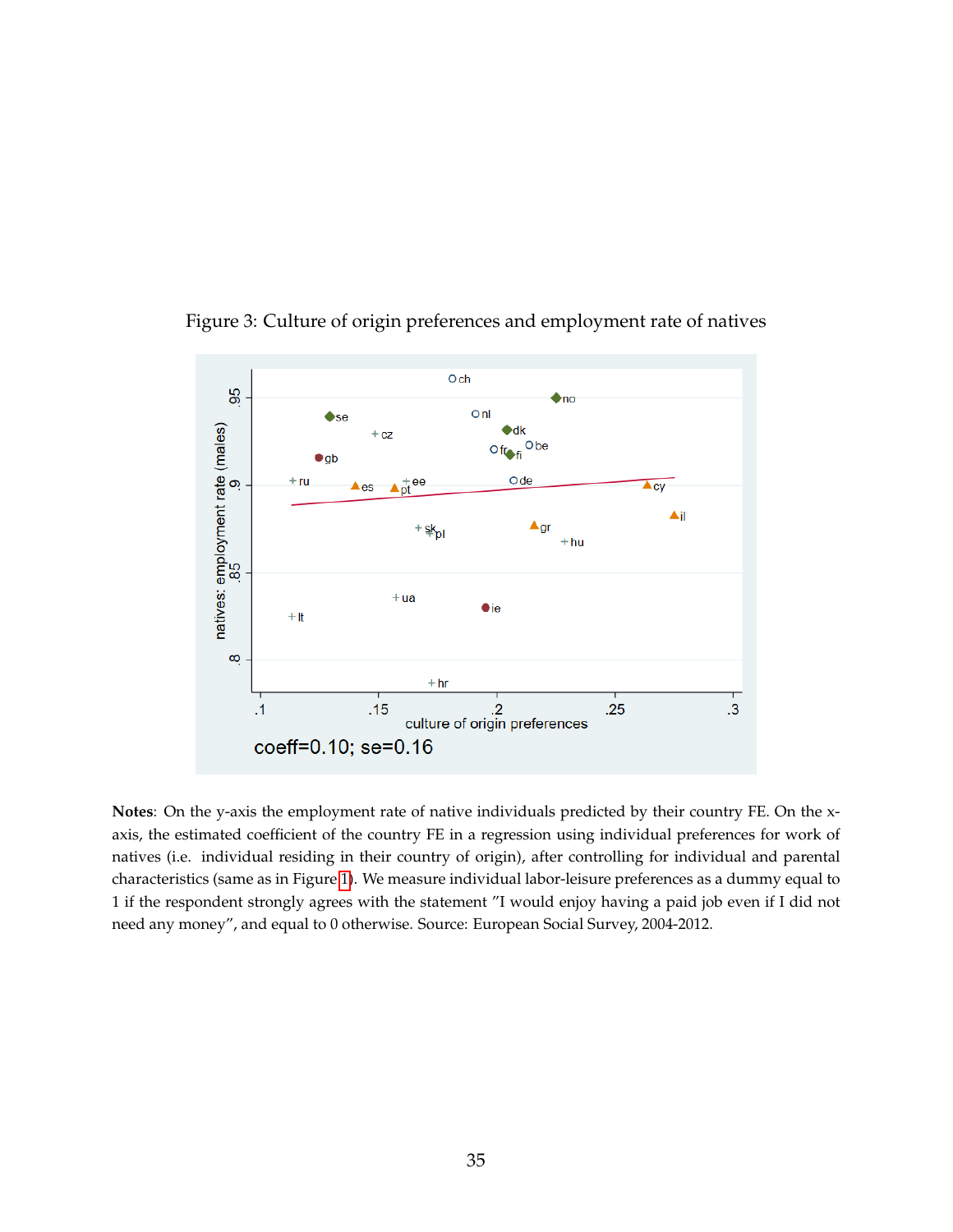<span id="page-35-0"></span>

|                                                                                                                                                                                                                                | Natives |                 | Migrants, 1st      | Migrants, 2nd |                                                                                                                                                                                                                                                                                                                     | Total |                                                                                                                                                                                                                                                                                                                |
|--------------------------------------------------------------------------------------------------------------------------------------------------------------------------------------------------------------------------------|---------|-----------------|--------------------|---------------|---------------------------------------------------------------------------------------------------------------------------------------------------------------------------------------------------------------------------------------------------------------------------------------------------------------------|-------|----------------------------------------------------------------------------------------------------------------------------------------------------------------------------------------------------------------------------------------------------------------------------------------------------------------|
|                                                                                                                                                                                                                                | nean    | Sd              | mean               | mean          |                                                                                                                                                                                                                                                                                                                     | mean  |                                                                                                                                                                                                                                                                                                                |
| Enjoy paid job, strongly agree                                                                                                                                                                                                 |         |                 |                    |               |                                                                                                                                                                                                                                                                                                                     |       |                                                                                                                                                                                                                                                                                                                |
| Enjoy paid job, agree or strongly agree                                                                                                                                                                                        |         |                 |                    |               |                                                                                                                                                                                                                                                                                                                     |       |                                                                                                                                                                                                                                                                                                                |
| Employed                                                                                                                                                                                                                       |         |                 |                    |               |                                                                                                                                                                                                                                                                                                                     |       |                                                                                                                                                                                                                                                                                                                |
| Hours of work (Full Time Equivalent)                                                                                                                                                                                           |         |                 |                    |               |                                                                                                                                                                                                                                                                                                                     |       |                                                                                                                                                                                                                                                                                                                |
| Unemployed                                                                                                                                                                                                                     |         |                 |                    |               |                                                                                                                                                                                                                                                                                                                     |       |                                                                                                                                                                                                                                                                                                                |
| Ever unemployed for 12 months or more                                                                                                                                                                                          |         |                 |                    |               |                                                                                                                                                                                                                                                                                                                     |       |                                                                                                                                                                                                                                                                                                                |
| Never employed                                                                                                                                                                                                                 |         | 565483598549456 |                    |               | $\frac{1}{3}$ $\frac{1}{2}$ $\frac{1}{6}$ $\frac{1}{6}$ $\frac{1}{3}$ $\frac{1}{3}$ $\frac{1}{6}$ $\frac{1}{3}$ $\frac{1}{6}$ $\frac{1}{6}$ $\frac{1}{6}$ $\frac{1}{6}$ $\frac{1}{6}$ $\frac{1}{6}$ $\frac{1}{6}$ $\frac{1}{6}$ $\frac{1}{6}$ $\frac{1}{6}$ $\frac{1}{6}$ $\frac{1}{6}$ $\frac{1}{6}$ $\frac{1}{6}$ |       |                                                                                                                                                                                                                                                                                                                |
| Tertiary educated                                                                                                                                                                                                              |         |                 |                    |               |                                                                                                                                                                                                                                                                                                                     |       |                                                                                                                                                                                                                                                                                                                |
| Secondary educated                                                                                                                                                                                                             |         |                 |                    |               |                                                                                                                                                                                                                                                                                                                     |       |                                                                                                                                                                                                                                                                                                                |
| Age 20-50                                                                                                                                                                                                                      |         |                 |                    |               |                                                                                                                                                                                                                                                                                                                     |       |                                                                                                                                                                                                                                                                                                                |
| Married                                                                                                                                                                                                                        |         |                 |                    |               |                                                                                                                                                                                                                                                                                                                     |       |                                                                                                                                                                                                                                                                                                                |
| Father with tertiary education                                                                                                                                                                                                 |         |                 |                    |               |                                                                                                                                                                                                                                                                                                                     |       |                                                                                                                                                                                                                                                                                                                |
| Less than 20 years spent in the country (migrants, 1st only)                                                                                                                                                                   |         |                 | 118886195194466834 |               |                                                                                                                                                                                                                                                                                                                     |       | $\begin{array}{c} 3 \ 8 \ 9 \ 9 \ 9 \ 1 \ 1 \ 2 \ 1 \ 2 \ 3 \ 4 \ 1 \ 2 \ 3 \ 4 \ 1 \ 2 \ 3 \ 4 \ 1 \ 2 \ 3 \ 4 \ 1 \ 2 \ 2 \ 3 \ 4 \ 1 \ 2 \ 2 \ 3 \ 4 \ 1 \ 2 \ 2 \ 3 \ 4 \ 1 \ 2 \ 2 \ 3 \ 4 \ 2 \ 3 \ 4 \ 2 \ 3 \ 4 \ 2 \ 3 \ 4 \ 2 \ 3 \ 4 \ 3 \ 4 \ 2 \ 3 \ 4 \ 3 \ 4 \ 2 \ 3 \ 4 \ 3 \ 4 \ 2 \ 3 \ 4 \$ |
| Natural Islam Children Conclusion to the property of the conclusion in the conclusion of the conclusion of the conclusion of the conclusion of the conclusion of the conclusion of the conclusion of the conclusion of the con |         |                 |                    |               |                                                                                                                                                                                                                                                                                                                     |       |                                                                                                                                                                                                                                                                                                                |

| unitational latel por sentally<br>ł                                                                 |
|-----------------------------------------------------------------------------------------------------|
|                                                                                                     |
|                                                                                                     |
| $\mathbb{E}[\mathbf{a} \mathbf{b}]$ is a set of a fatter of the $\mathbb{E}[\mathbf{a} \mathbf{b}]$ |
|                                                                                                     |
|                                                                                                     |
|                                                                                                     |
| .<br>E                                                                                              |

**Notes:** All the statistics are calculated on the population of Male individuals in working age (age 15-64), merging all the waves<br>of the survey (years 2004-2012) **Notes:** All the statistics are calculated on the population of Male individuals in working age (age 15-64), merging all the waves of the survey (years 2004-2012)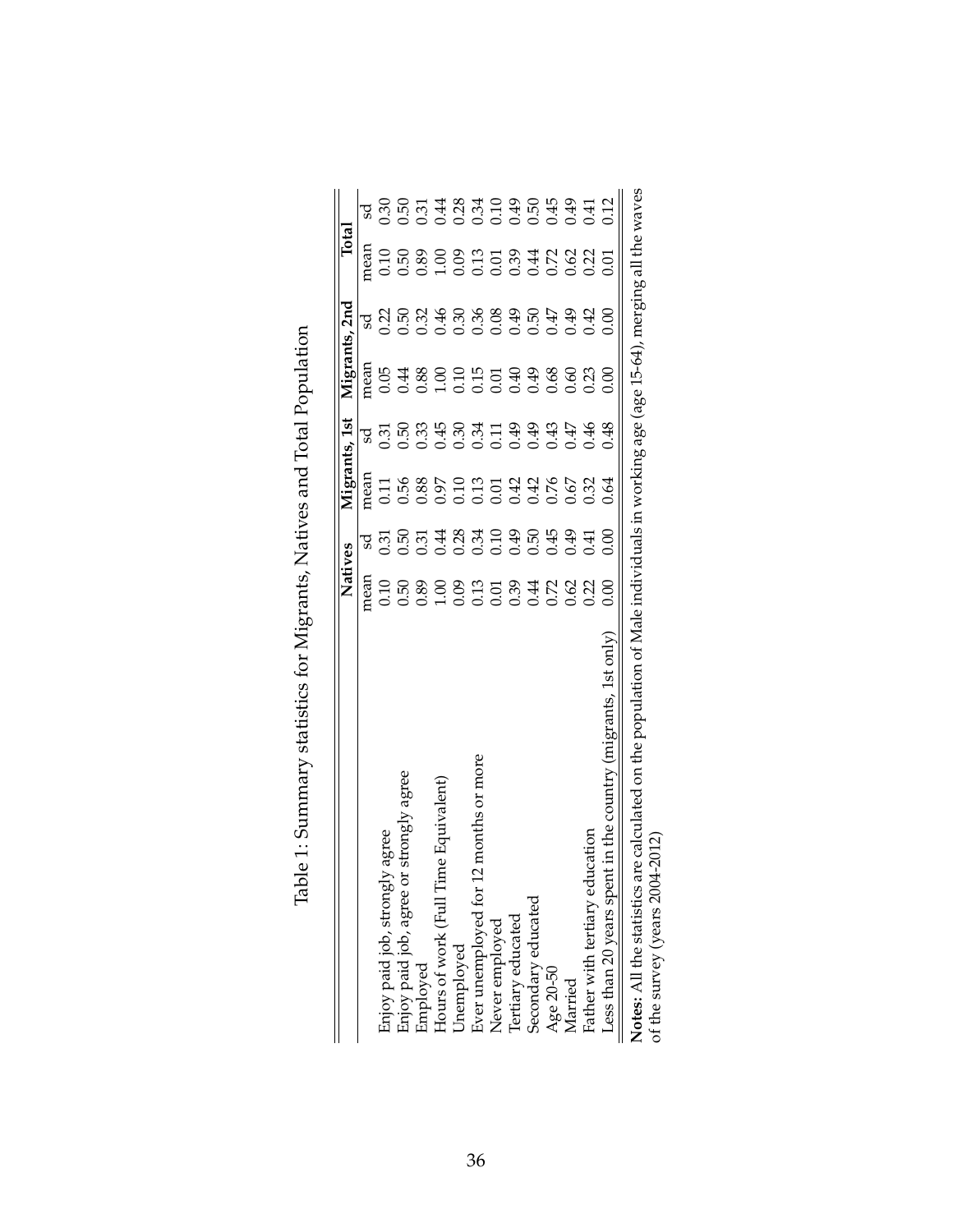| country        | Working age | Age 20-50 | country        | Working age       | Age 20-50         |
|----------------|-------------|-----------|----------------|-------------------|-------------------|
| Belgium        | 92.1        | 94.1      | Bulgaria       | 74.6              | 74.9              |
|                | (26.9)      | (23.7)    |                | (43.5)            | (43.4)            |
| Switzerland    | 96.1        | 96.1      | Cyprus         | 89.1              | 89.3              |
|                | (19.5)      | (19.3)    |                | (31.2)            | (31.0)            |
| Czech Republic | 92.5        | 92.9      | Germany        | 90.7              | $\overline{29.1}$ |
|                | (26.3)      | (25.7)    |                | (29.7)            | (29.0)            |
| Denmark        | 93.1        | 92.8      | Estonia        | 89.6              | 90.0              |
|                | (25.3)      | (25.9)    |                | (30.5)            | (30.1)            |
| Spain          | 89.4        | 90.1      | Finland        | 91.7              | 93.3              |
|                | (30.8)      | (29.9)    |                | (27.6)            | (24.9)            |
| France         | 91.9        | 92.5      | <b>UK</b>      | 91.5              | 91.7              |
|                | (27.2)      | (26.4)    |                | (27.9)            | (27.6)            |
| Greece         | 86.1        | 87.1      | Croatia        | $\overline{76.0}$ | 78.9.7            |
|                | (34.6)      | (33.5)    |                | (42.8)            | (40.9)            |
| Hungary        | 85.8        | 86.3      | <b>Ireland</b> | 82.3              | $\overline{82.4}$ |
|                | (34.9)      | (34.4)    |                | (38.2)            | (38.3)            |
| Israel         | 87.3        | 88.5      | Lithuania      | 80.2              | 83.8              |
|                | (33.3)      | (31.9)    |                | (39.9)            | (36.9)            |
| Netherlands    | 94.0        | 95.1      | Norway         | 94.9              | 94.8              |
|                | (23.7)      | (21.5)    |                | (22.1)            | (22.2)            |
| Poland         | 86.3        | 88.0      | Portugal       | $\overline{8}7.7$ | 89.9              |
|                | (34.4)      | (32.6)    |                | (32.9)            | (30.2)            |
| Russia         | 87.7        | 87.3      | Sweden         | 93.9              | 94.6              |
|                | (32.8)      | (33.3)    |                | (23.9)            | (22.6)            |
| Slovakia       | 86.9        | 87.5      | Ukraine        | 80.8              | 82.6              |
|                | (33.7)      | (33.1)    |                | (39.4)            | (38.0)            |
| Total          | 89.3        | 89.8      |                |                   |                   |
|                | (30.9)      | (30.3)    |                |                   |                   |

<span id="page-36-0"></span>Table 2: Employment Rates by country

**Notes:** The population of reference are all male individuals; the average and standard deviation of employment rates are calculated across all years of the survey 2004-2012.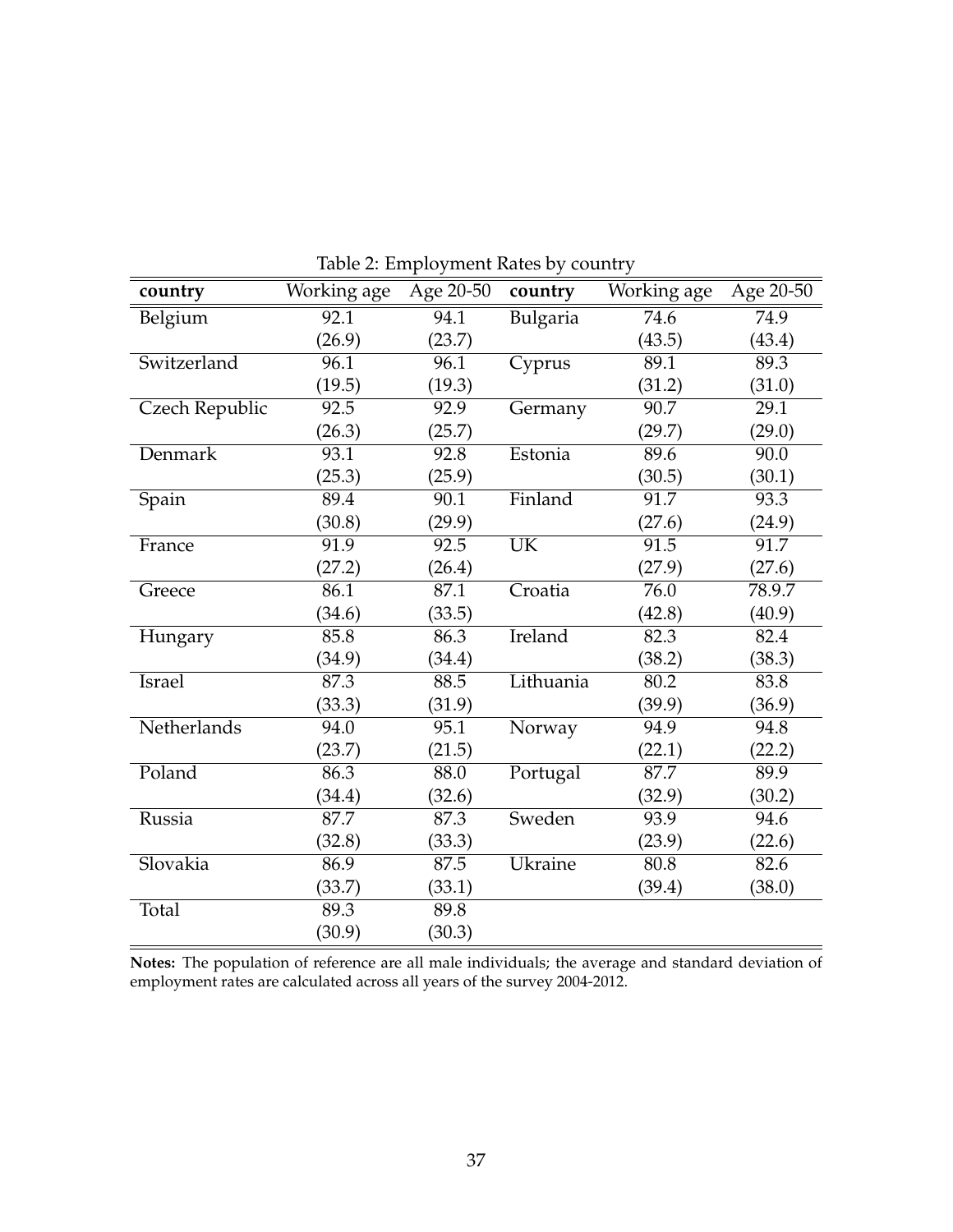<span id="page-37-0"></span>

| Table 3: Battery of correlations of preferences for work with characteristics of host countries                                                                                                                                       |             |                            |             |                                       |            |           |
|---------------------------------------------------------------------------------------------------------------------------------------------------------------------------------------------------------------------------------------|-------------|----------------------------|-------------|---------------------------------------|------------|-----------|
|                                                                                                                                                                                                                                       |             |                            |             | dependent variables in columns [1]-[6 |            |           |
|                                                                                                                                                                                                                                       | $\Xi$       | $\Xi$                      | $\Xi$       | $\overline{4}$                        | 5          | 6]        |
| Panel A: Labor market and political institutions                                                                                                                                                                                      |             |                            |             |                                       |            |           |
|                                                                                                                                                                                                                                       | <b>NRR</b>  | <b>UNDENS</b>              | GEE         | <b>RQE</b>                            | <b>RLE</b> | UU        |
| Preferences for work                                                                                                                                                                                                                  | $-42.933**$ | 30.942                     | 0.814       | 0.907                                 | 0.864      | 1.375     |
|                                                                                                                                                                                                                                       | (20.696)    | (57.124)                   | (1.346)     | (0.918)                               | (1.122)    | (1.714)   |
| Observations                                                                                                                                                                                                                          | 26          | 26                         | 26          | $\delta$                              | $\delta$   | $\delta$  |
| Panel B: Labor market                                                                                                                                                                                                                 |             | performance and inequality |             |                                       |            |           |
|                                                                                                                                                                                                                                       | ERATE       | <b>XdCC</b>                | <b>EXIC</b> | TB10                                  | PRATE      | URATE     |
| Preferences for work                                                                                                                                                                                                                  | 5.699       | 1.866                      | 11.987      | $12.241*$                             | $-0.757$   | $-10.719$ |
|                                                                                                                                                                                                                                       | (10.641)    | (2.257)                    | (9.779)     | (6.199)                               | (8.001)    | (8.616)   |
| Observations                                                                                                                                                                                                                          | 26          |                            | 82          | $\delta$                              | $\delta$   | $\delta$  |
| Panel C: Education investments and performance                                                                                                                                                                                        |             |                            |             |                                       |            |           |
|                                                                                                                                                                                                                                       | EDUGDP      | EDUPEXP                    | PtTT        | ENROT.                                | ENROLI     | ENROLII   |
| Preferences for work                                                                                                                                                                                                                  | $-0.559$    | $-4.947$                   | $-10.790$   | 1.168                                 | 4.817      | 27.026    |
|                                                                                                                                                                                                                                       | (2.712)     | (3.881)                    | (6.481)     | (4.013)                               | (10.718)   | (29.160)  |
| Observations                                                                                                                                                                                                                          | $\delta$    | 26                         | $\delta$    | 26                                    | 26         | $\delta$  |
| of the corresponding characteristic of the host country. The indicator of preferences for work is the estimated<br>Notes: Columns [1]-[6] report correlation between origin-specific preferences for work and a weighted index        |             |                            |             |                                       |            |           |
| coefficient of the country FE in a regression using individual preferences for work of natives (i.e. individual                                                                                                                       |             |                            |             |                                       |            |           |
| ). Each host country characteristic is averaged by country of origin, using as weight the share of emigrants<br>esiding in their country of origin), after controlling for individual and parental characteristics (same as in Figure |             |                            |             |                                       |            |           |
| from each origin attracted by the host country. Preferences for work and immigration rates are taken in 2010,                                                                                                                         |             |                            |             |                                       |            |           |
| while host country characteristics are predetermined and taken in year 2000. Labor and political institutions in                                                                                                                      |             |                            |             |                                       |            |           |
| Panel A include net unemployment benefits replacement ratio (NRR), union density (UNDENS), government<br>effectiveness (GEE), regulatory quality (RQE), rule of law (RLE), control of corruption (CCE). Labor market                  |             |                            |             |                                       |            |           |
| performance and inequality indicators in Panel B include the employment to population ratio (ERATE), per                                                                                                                              |             |                            |             |                                       |            |           |
| capita real GDP (GDPXC), Gini inequality index (GINI), the 90 to 10 income percentile ratio (TB10), the labor                                                                                                                         |             |                            |             |                                       |            |           |
| force participation rate (PRATE) and the unemployment rate (URATE). The indicators of education investment                                                                                                                            |             |                            |             |                                       |            |           |
| and performance in Panel C include education expenditure as a percentage of GDP (EDUGDP) and public                                                                                                                                   |             |                            |             |                                       |            |           |
| expenditure (EDUPEXP), the pupils to teachers ratios in secondary education (PtTII) and enrollment rates in                                                                                                                           |             |                            |             |                                       |            |           |
| primary secondary and tertiary education (ENROLI,II,III). Source: ESS OECD Outlook, OECD DIOC, World<br>Governance Indicators (World Bank)                                                                                            |             |                            |             |                                       |            |           |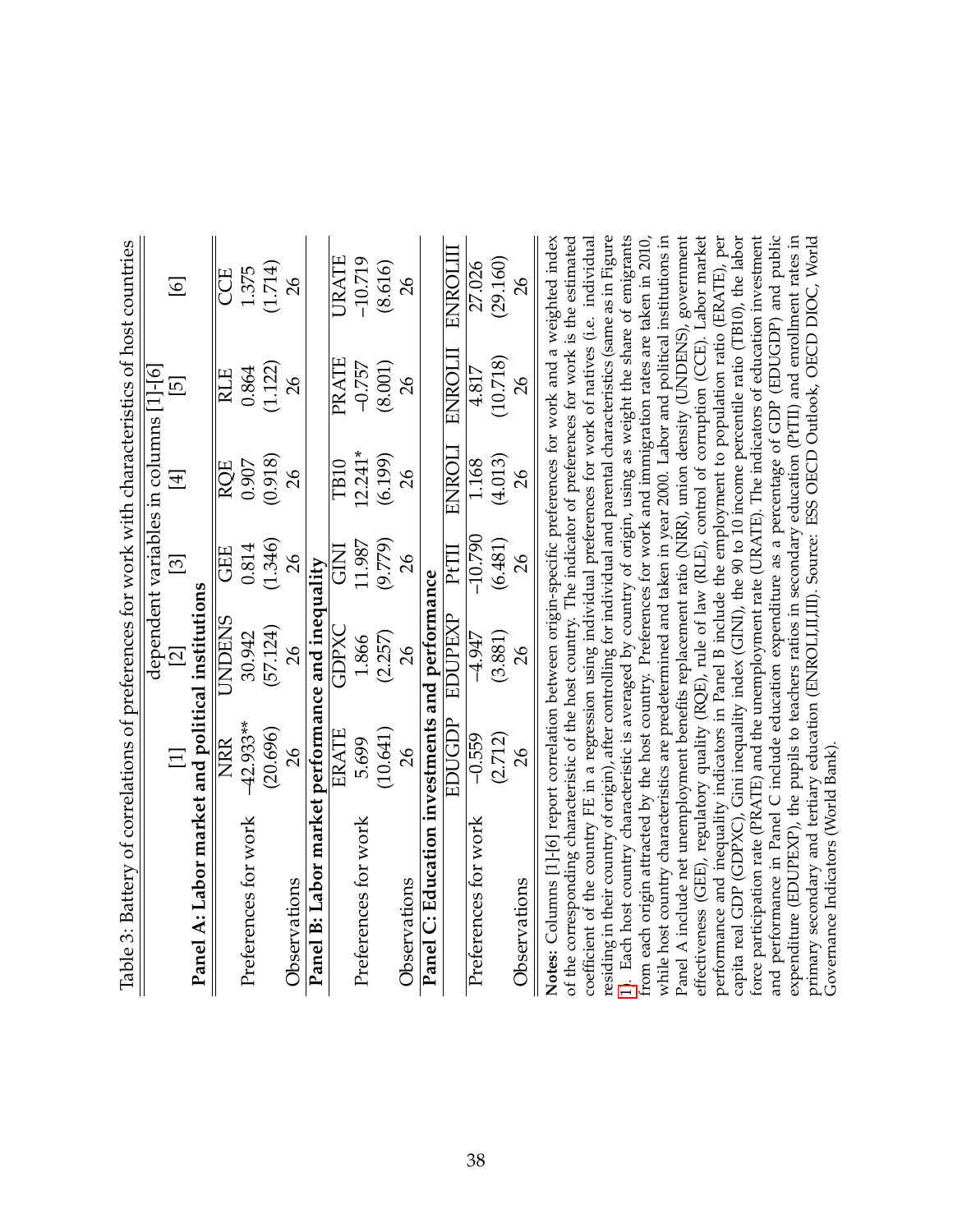<span id="page-38-0"></span>

|                                                                                                                |             | $\Xi$       | $\overline{\mathbb{S}}$ | Observations |
|----------------------------------------------------------------------------------------------------------------|-------------|-------------|-------------------------|--------------|
| (a) $OLS$ , natives and migrants $(2010)$                                                                      | $-0.079***$ | $-0.082***$ | $-0.084***$             | 9595         |
|                                                                                                                | (0.006)     | (0.006)     | (0.005)                 |              |
| (b) Epidemiological Approach (EA), natives and migrants (2010)                                                 | $0.583***$  | $0.411***$  | $0.353***$              | 9595         |
|                                                                                                                | (0.042)     | (0.037)     | (0.032)                 |              |
| (c) EA, natives and migrants $(2004-2012)$                                                                     | $0.319***$  | $0.299***$  | $0.246***$              | 48119        |
|                                                                                                                | (0.049)     | (0.032)     | (0.035)                 |              |
| (d) EA, migrants only $(2004-2012)$                                                                            | $0.532***$  | $0.498***$  | $0.398***$              | 2686         |
|                                                                                                                | (0.051)     | (0.050)     | (0.048)                 |              |
| (e) EA, migrants with age 20-50 (2004-2012)                                                                    | $0.410***$  | $0.372***$  | $0.310***$              | 1927         |
|                                                                                                                | (0.060)     | (0.056)     | (0.056)                 |              |
| country-by-year FE                                                                                             | yes         | yes         | yes                     |              |
| individual controls                                                                                            |             | yes         | yes                     |              |
| parental controls                                                                                              |             | g           | ves                     |              |
| Alexander Lander Landels in Alexander Companion and Lander Landels and March 2002 and December 2003 and 2003 a |             |             |                         |              |

Table 4: Preferences for working in the culture of origin and employment probability Table 4: Preferences for working in the culture of origin and employment probability  $\overline{\mathbf{H}}$ Notes: The dependent variable is a dummy equal to one for working during the reference week and 0 otherwise. The sample includes working age male natives and first, second generation migrants. Specification (a) shows the estimated coefficient of the individual explanatory variable capturing preference for working measured by a dummy equal to 1 if the respondent strongly agrees with the statement "I would enjoy having paid job even if did not need money". In rows coefficient of the individual explanatory variable capturing preference for working measured by a dummy equal to 1 (b)-(e), we show the coefficient on the culture of origin preference for working obtained from the auxiliary regression (b)-(e), we show the coefficient on the culture of origin preference for working obtained from the auxiliary regression described in the text. As described in the text culture of origin is based on father's country of birth. Column [1] includes country-by-year FE only. Column [2] includes country-by-year FE and individual characteristics (dummies for age, education, marital status, child living in family, dummy for migrant spending less than 20 years in a country) as controls. Column [3] includes country-by-year FE, individual characteristics and father characteristics (dummies for father's education, employment status and occupation when respondent was 14 years old) as controls. The number of father's education, employment status and occupation when respondent was 14 years old) as controls. The number of observations reported in each row refers to all columns. Robust standard errors, clustered two ways by host and origin observations reported in each row refers to all columns. Robust standard errors, clustered two ways by host and origin **Notes:** The dependent variable is a dummy equal to one for working during the reference week and 0 otherwise. The sample includes working age male natives and first, second generation migrants. Specification (a) shows the estimated if the respondent strongly agrees with the statement "I would enjoy having paid job even if did not need money". In rows described in the text. As described in the text culture of origin is based on father's country of birth. Column [1] includes country-by-year FE only. Column [2] includes country-by-year FE and individual characteristics (dummies for age, education, marital status, child living in family, dummy for migrant spending less than 20 years in a country) as controls. Column [3] includes country-by-year FE, individual characteristics and father characteristics (dummies for country in parentheses (Cameron et al. [13]). Significance levels:  $*: 10\%$   $*: 5\%$   $*: 1\%$ . country in parentheses (Cameron et al. [\[13\]](#page-48-11)). Significance levels: ∗ : 10% ∗∗ : 5% ∗ ∗ ∗: 1%.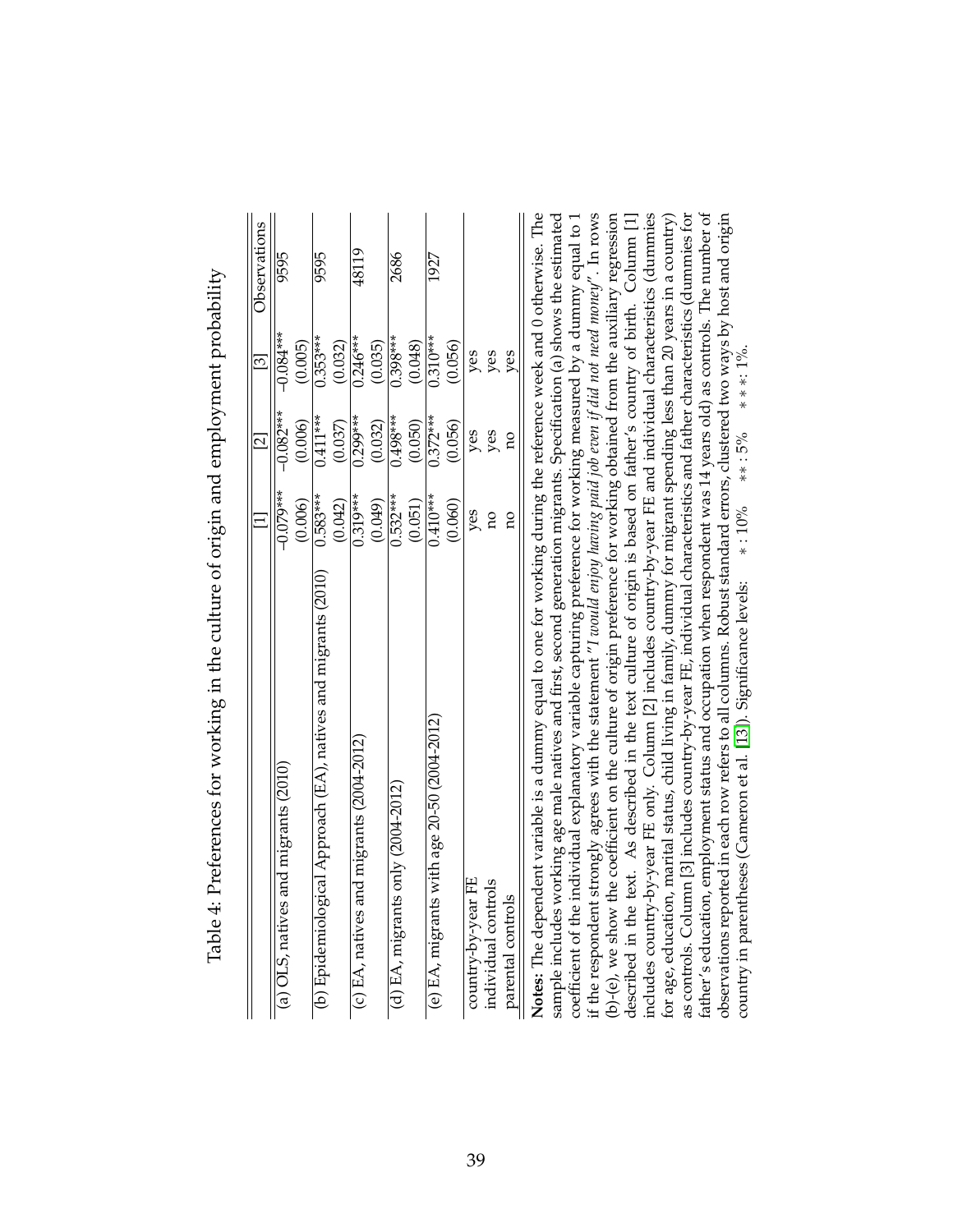|                                                          |                                       | $\boxed{2}$ | $\overline{3}$ | Observations |
|----------------------------------------------------------|---------------------------------------|-------------|----------------|--------------|
| Panel A: Participation and hours of work                 | baseline specification (d) in Table 4 |             |                |              |
| (a) labor force participation                            | $0.120***$                            | $0.123***$  | $0.120***$     | 2686         |
|                                                          | (0.016)                               | (0.016)     | (0.018)        |              |
| (b) weekly hours per employee (FTE)                      | $0.064***$                            | $0.056***$  | $0.082***$     | 2280         |
|                                                          | (0.008)                               | (0.012)     | (0.012)        |              |
| (c) weekly hours per person (FTE)                        | $0.472***$                            | $0.436***$  | $0.385***$     | 2580         |
|                                                          | (0.025)                               | (0.017)     | (0.018)        |              |
| Panel B: Unemployment                                    |                                       |             |                |              |
| (d) currently unemployed                                 | $-0.455***$                           | $-0.404***$ | $-0.308***$    | 2538         |
|                                                          | (0.042)                               | (0.041)     | (0.036)        |              |
| (e) ever had short unemployment spell (3-12 months)      | $-0.693***$                           | $-0.492***$ | $-0.334**$     | 2580         |
|                                                          | (0.111)                               | (0.126)     | (0.146)        |              |
| (f) ever had long unemployment spell (12 months or more) | $-0.264***$                           | $-0.400***$ | $-0.319***$    | 2580         |
|                                                          | (0.101)                               | (0.118)     | (0.109)        |              |
| (g) never had a paid job                                 | $-0.097***$                           | $-0.095***$ | $-0.065***$    | 2580         |
|                                                          | (0.011)                               | (0.009)     | (0.008)        |              |

<span id="page-39-0"></span>Table 5: Preferences for working in the culture of origin, participation, hours of work and unemployment Table 5: Preferences for working in the culture of origin, participation, hours of work and unemployment

 $** : 5\%$ participation rate i.e. the share of labor market participants (employed and unemployed) over the working age experiences the type of unemployment described in the first column of the table. Each entry of the table is the Column [1] includes country-by-year FE. Column [2] includes country-by-year FE and individual characteristics dummies for age, education, marital status, child living in family, dummy for migrant spending less than 20 characteristics (dummies for father's education, employment status and occupation when respondent was 14 Notes: Sample includes first and second generation migrants only. The dependent variable in row (a) is the **Notes:** Sample includes first and second generation migrants only. The dependent variable in row (a) is the participation rate i.e. the share of labor market participants (employed and unemployed) over the working age population. The dependent variables in (b) and (c) are equal to the logarithm of hours of work, computed in population. The dependent variables in (b) and (c) are equal to the logarithm of hours of work, computed in FTE terms (40 hours per week). In rows (d)-(g) the dependent variable is a dummy equal to one if the individual FTE terms (40 hours per week). In rows (d)-(g) the dependent variable is a dummy equal to one if the individual experiences the type of unemployment described in the first column of the table. Each entry of the table is the coefficient of the country of origin preference for work obtained from the auxiliary regression described in the text. Column [1] includes country-by-year FE. Column [2] includes country-by-year FE and individual characteristics (dummies for age, education, marital status, child living in family, dummy for migrant spending less than 20 years in a country) as controls. Column [3] includes country-by-year FE, individual characteristics and father years in a country) as controls. Column [3] includes country-by-year FE, individual characteristics and father characteristics (dummies for father's education, employment status and occupation when respondent was 14 years old) as controls. The number of observations reported in each row refers to all columns. Robust standard years old) as controls. The number of observations reported in each row refers to all columns. Robust standard errors, clustered two ways by host and origin country in parentheses. Significance levels: • ∗: 10% • \*\*: 5% ∗ coefficient of the country of origin preference for work obtained from the auxiliary regression described in the text.  $\ast$  :  $10\%$ errors, clustered two ways by host and origin country in parentheses. Significance levels: ∗ ∗ ∗: 1%.

country-by-year FE yes yes yes individual controls no yes yes parental controls **no** yes

individual controls country-by-year FE

parental controls

yes  $_{\rm no}$  $\overline{\mathbf{n}}$ 

yes yes

yes<br>no yes

yes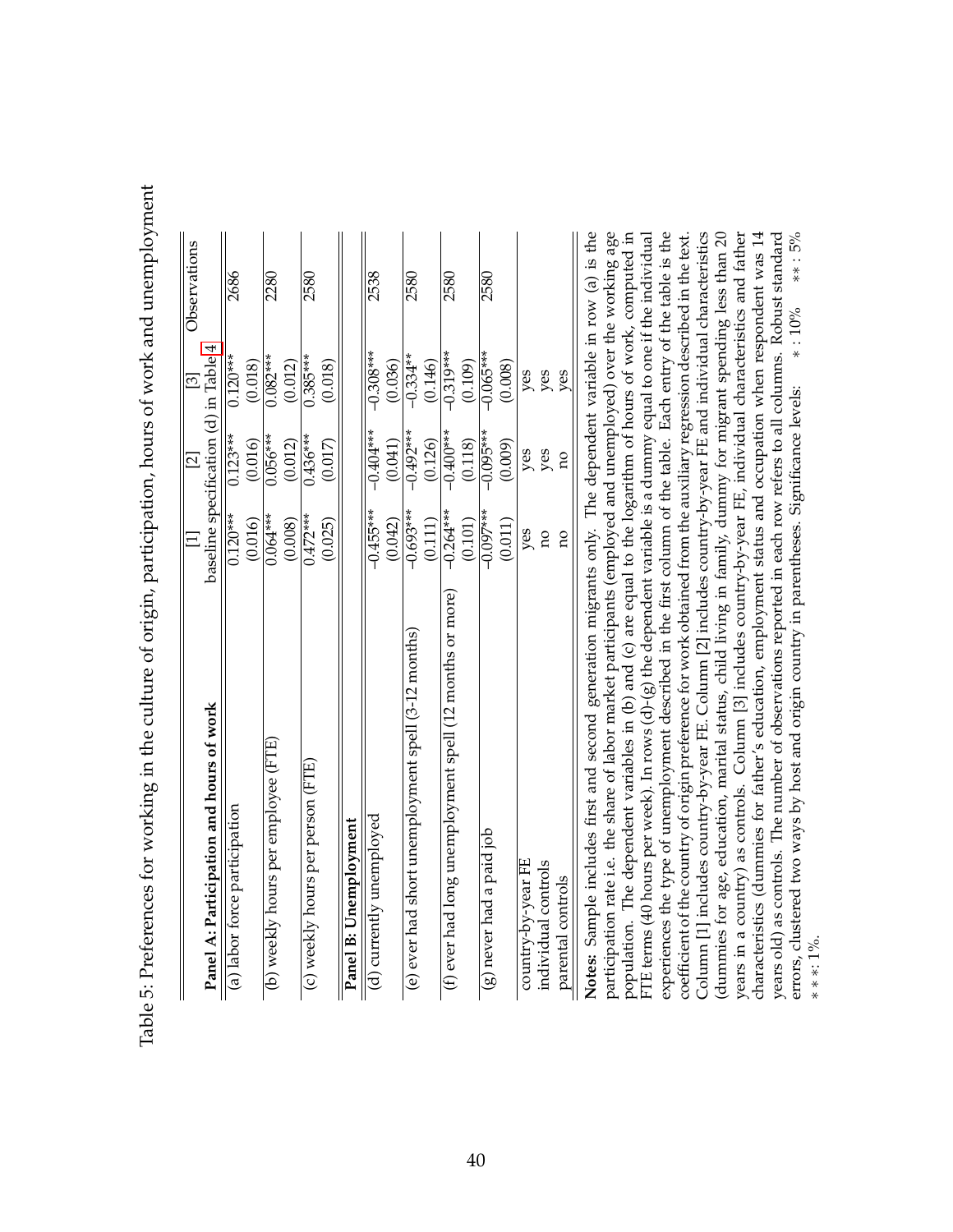<span id="page-40-0"></span>

|             | Table 6: Assimilation and the relationship between culture of origin and employment |  |  |  |  |
|-------------|-------------------------------------------------------------------------------------|--|--|--|--|
| probability |                                                                                     |  |  |  |  |

|                                                            | $[1]$      | $\overline{[2]}$ | $[3]$      | Observations |
|------------------------------------------------------------|------------|------------------|------------|--------------|
| Panel A: Length of Stay (LoS) in the residence country     |            |                  |            | 2686         |
| (i) average effect of preference for work, (baseline)      | $0.532***$ | $0.498***$       | $0.398***$ |              |
|                                                            | (0.051)    | (0.050)          | (0.048)    |              |
| (ii) heterogeneous effects, by LoS (years)                 |            |                  |            |              |
| (Preferences for work)*(LoS<20)                            | 1.047***   | $1.120***$       | $1.043***$ |              |
|                                                            | (0.074)    | (0.082)          | (0.077)    |              |
| (Preferences for work)*(LoS>20)                            | $0.098**$  | 0.046            | $-0.076*$  |              |
|                                                            | (0.041)    | (0.049)          | (0.045)    |              |
| pvalue on test of equal coefficients                       | 0.000      | 0.000            | 0.000      |              |
| Panel B: Citizenship of the residence country              |            |                  |            | 2685         |
| (i) average effect, conditional on citizenship             | $0.530***$ | $0.453***$       | $0.345***$ |              |
|                                                            | (0.049)    | (0.045)          | (0.043)    |              |
| (ii) heterogeneous effects, by citizenship                 |            |                  |            |              |
| (Preferences for work)*(not citizens)                      | $0.369***$ | $0.513***$       | $0.504***$ |              |
|                                                            | (0.075)    | (0.095)          | (0.085)    |              |
| (Preferences for work)*(citizens)                          | $0.593***$ | $0.428***$       | $0.278***$ |              |
|                                                            | (0.068)    | (0.061)          | (0.057)    |              |
| pvalue on test of equal coefficients                       | 0.049      | 0.510            | 0.054      |              |
| Panel C: Important to understand different people          |            |                  |            | 2611         |
| (i) average effect, conditional on important               | $0.557***$ | $0.528***$       | $0.425***$ |              |
|                                                            | (0.053)    | (0.054)          | (0.053)    |              |
| (ii) heterogeneous effects, by importance of understanding |            |                  |            |              |
| (Preferences for work)*(not important)                     | $0.890***$ | $0.867***$       | $0.744***$ |              |
|                                                            | (0.057)    | (0.091)          | (0.079)    |              |
| (Preferences for work)*(important)                         | $0.514***$ | $0.485***$       | $0.386***$ |              |
|                                                            | (0.052)    | (0.063)          | (0.065)    |              |
| pvalue on test of equal coefficients                       | $0.000\,$  | 0.000            | 0.000      |              |

**Notes:** Sample includes first and second generation migrants. The dependent variable is a dummy equal to one if the individual is employed in the reference week. The entry of the table represents the estimated coefficient on the explanatory variable of interest, equal to the country of origin preference for work and in specifications (ii) of each panel we include the interaction of that variable with a dummy defined in the first column. In panel A the effect is separated by length of stay, in panel B by citizenship and in panel C by individual attitudes. Column [1] includes country-by-year FE. Column [2] includes country-by-year FE and individual characteristics (dummies for age, education, marital status, child living in family, dummy for migrant spending less than 20 years in a country) as controls. Column [3] includes country-by-year FE, individual characteristics and father characteristics (dummies for father's education, employment status and occupation when respondent was 14 years old) as controls. The number of observations reported in each row refers to all columns. Robust standard errors, clustered two ways by host and origin country in parentheses. Significance levels:  $*: 10\%$   $**: 5\%$   $**: 1\%$ . parentheses. Significance levels: \*: 10% \*\*: 5% \*\*\*: 1%.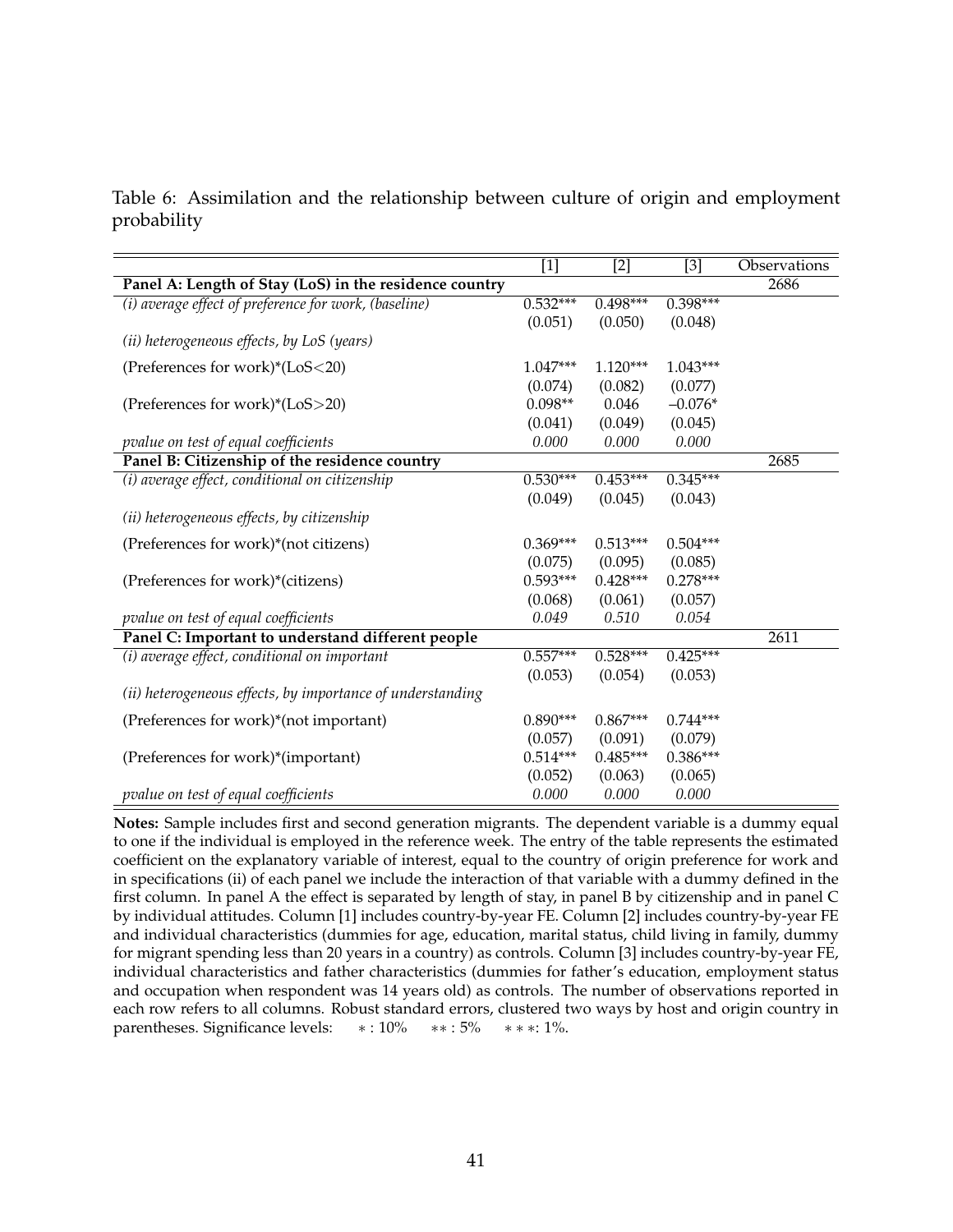|                                        | $[1]$      | $[2]$      | [3]        | $[4]$       | $\lceil 5 \rceil$ | [6]         |
|----------------------------------------|------------|------------|------------|-------------|-------------------|-------------|
| Panel A: Origin based on father        |            |            |            |             |                   |             |
| Preferences for work                   | $0.061***$ | $0.049*$   | $-0.005$   | $0.518***$  | $0.610***$        | $0.674***$  |
|                                        | (0.019)    | (0.026)    | (0.046)    | (0.116)     | (0.151)           | (0.160)     |
| Native mother                          |            |            |            | $0.151***$  | $0.179***$        | $0.211***$  |
|                                        |            |            |            | (0.037)     | (0.047)           | (0.050)     |
| (Preferences for work)*(Native mother) |            |            |            | $-0.731***$ | $-0.923***$       | $-1.148***$ |
|                                        |            |            |            | (0.163)     | (0.213)           | (0.202)     |
| Observations                           | 1203       | 1203       | 1203       | 1203        |                   |             |
| Panel B: Origin based on mother        |            |            |            |             |                   |             |
| Preferences for work                   | $0.864***$ | $0.820***$ | $0.855***$ | 1.482***    | $1.747***$        | 1.860***    |
|                                        | (0.072)    | (0.094)    | (0.096)    | (0.066)     | (0.098)           | (0.090)     |
| Native father                          |            |            |            | $0.234***$  | $0.320***$        | $0.341***$  |
|                                        |            |            |            | (0.033)     | (0.033)           | (0.038)     |
| (Preferences for work)*(Native father) |            |            |            | $-1.034***$ | $-1.569***$       | $-1.731***$ |
|                                        |            |            |            | (0.177)     | (0.164)           | (0.213)     |
| Observations                           | 1246       | 1246       | 1246       | 1246        | 1246              | 1246        |

### <span id="page-41-0"></span>Table 7: Second generation migrants: The role of father, mother and inter-marriage

**Notes:** Sample includes second generation migrants only. The dependent variable is a dummy equal to one if the individual is employed in the reference week. The entry of the table represents the estimated coefficient on the variable of interest, listed in the first column. Columns [1] and [4] include country-by-year FE as controls. Columns [2] and [5] include country-by-year FE and individual characteristics as controls. Columns [3] and [6] include country-by-year FE, individual characteristics and father characteristics as controls. Native father and mother are defined as father, mother born in the country of residence of the child. Robust standard errors and reported in parenthesis, clustered by residence and origin country. Significance levels: ∗ : 10% ∗∗ : 5% ∗ ∗ ∗: 1%.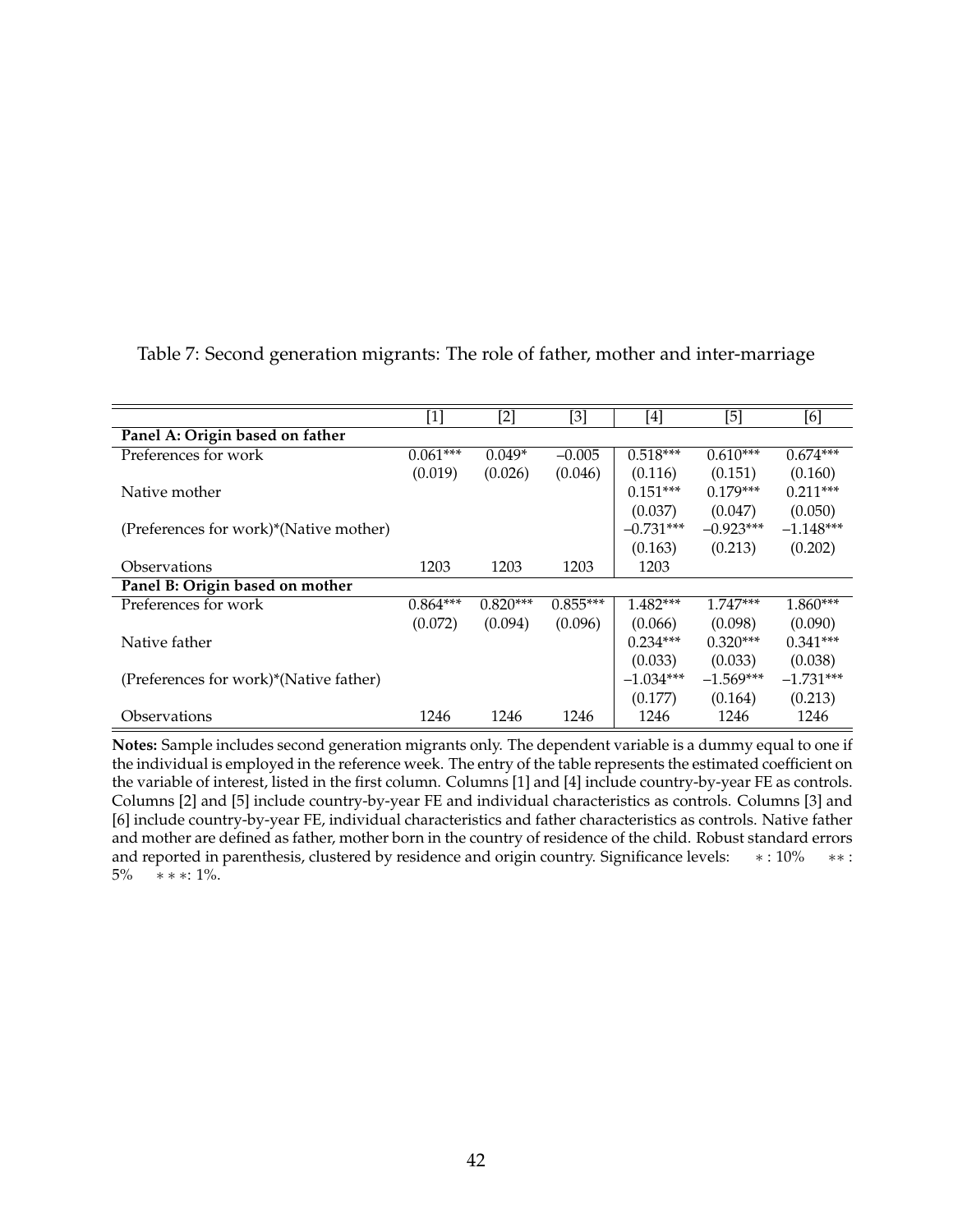<span id="page-42-0"></span>

| ١ |
|---|
|   |
|   |
|   |
|   |
|   |
|   |

|                                                                                          | $\begin{bmatrix} 11 \\ 0.735*** \end{bmatrix}$ |                                                                                          |                                                                      |                                  |                             |                    |
|------------------------------------------------------------------------------------------|------------------------------------------------|------------------------------------------------------------------------------------------|----------------------------------------------------------------------|----------------------------------|-----------------------------|--------------------|
| Preferences for work                                                                     |                                                |                                                                                          |                                                                      |                                  |                             | $0.459***$         |
|                                                                                          | $(0.057)$<br>$-0.009***$                       | $[2] \atop \begin{array}{c} 0.623^{***} \\ 0.048) \\ -0.011^{***} \\ 0.0049 \end{array}$ | $\begin{bmatrix} 5 \\ 0.535*** \\ (0.049) \\ 0.010*** \end{bmatrix}$ | $[4]$<br>$0.539***$<br>$(0.058)$ | $[5]$<br>0.495***<br>0.056) | (0.063)            |
| Bilateral stock in 2010                                                                  |                                                |                                                                                          |                                                                      |                                  |                             |                    |
|                                                                                          | (0.001)                                        |                                                                                          | (0.002)                                                              |                                  |                             |                    |
| Bilateral stock in 2001                                                                  |                                                |                                                                                          |                                                                      | $0.008***$                       | $-0.009***$                 | $-0.0000$          |
|                                                                                          |                                                |                                                                                          |                                                                      | (0.001)                          | $\frac{(0.001)}{0.105}$     | (0.002)            |
| R <sub>sq</sub>                                                                          | 0.088<br>2469                                  | $\frac{0.108}{2469}$                                                                     | 0.113<br>2469                                                        | 0.085                            |                             | $\overline{0.112}$ |
|                                                                                          |                                                |                                                                                          |                                                                      | 1784                             | 1784                        | 1784               |
| Notes: Sample includes first and second generation migrants. The dependent variable is a |                                                |                                                                                          |                                                                      |                                  |                             |                    |

A straight and the individual works in the reference week. The main regressor is the dummy equal to one if the individual works in the reference week. The main regressor is the **Notes:** Sample includes first and second generation migrants. The dependent variable is a coefficient on the culture of origin preference for working as in Table 4, rows (b)-(e). Bilateral stocks are taken as percentages of total population of the origin country in 2001 (Source OECD DIOC). Columns [1] and [4] include country-by-year FE as controls. Columns [2] and [5] include country-by-year FE and individual characteristics as controls. Columns [3] and Robust standard errors, two-way clustered by host and origin country are reported in parendummy equal to one if the individual works in the reference week. The main regressor is the coefficient on the culture of origin preference for working as in Table [4,](#page-38-0) rows (b)-(e). Bilateral stocks are taken as percentages of total population of the origin country in 2001 (Source OECD DIOC). Columns [1] and [4] include country-by-year FE as controls. Columns [2] and [5] include country-by-year FE and individual characteristics as controls. Columns [3] and [6] include country-by-year FE, individual characteristics and father characteristics as controls. Robust standard errors, two-way clustered by host and origin country are reported in paren-[6] include country-by-year FE, individual characteristics and father characteristics as controls. theses. Significance levels:  $*:10\%$   $**:5\%$   $**:1\%$ . theses. Significance levels: ∗: 10% ∗\*: 5% ∗\*\*: 1%.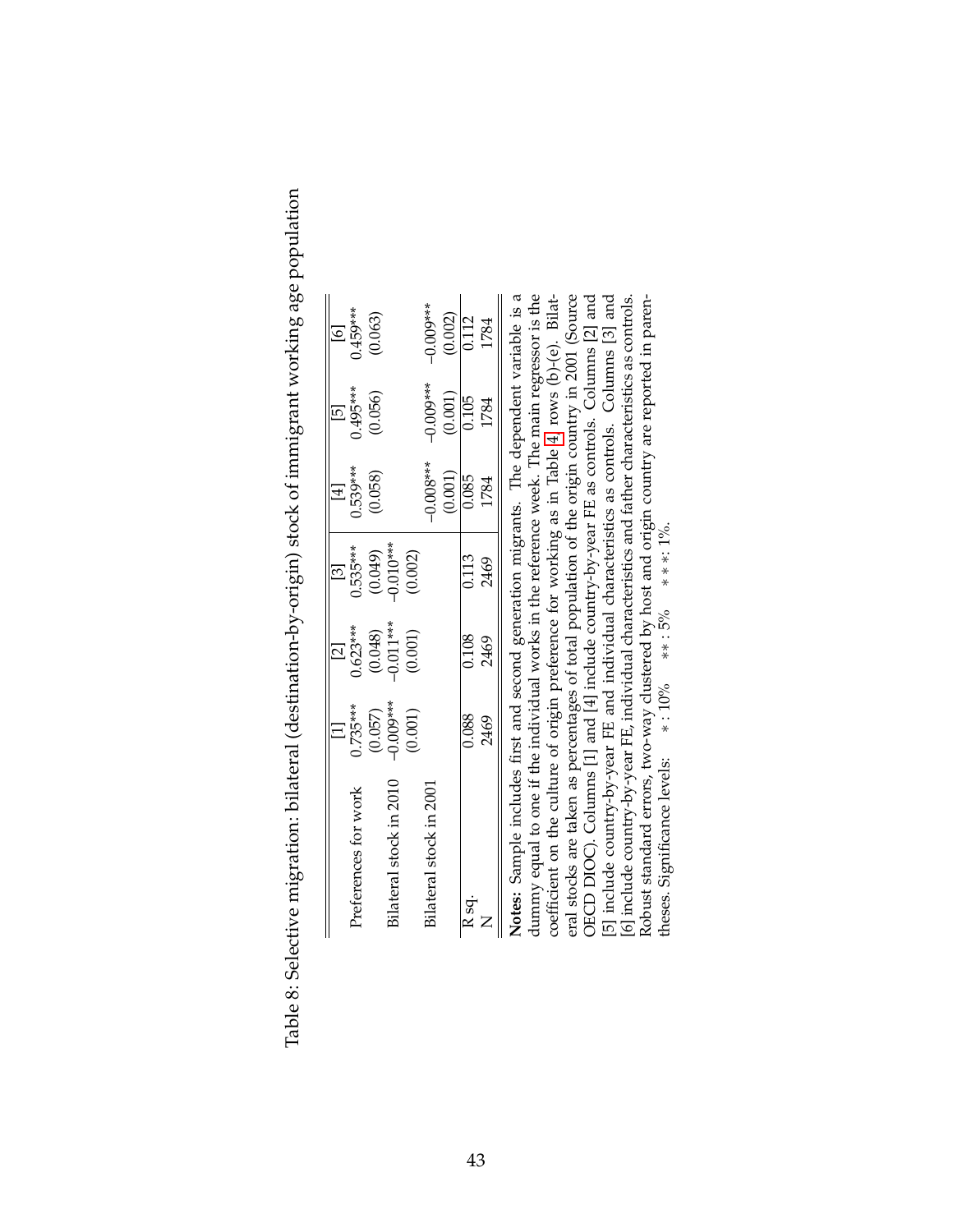<span id="page-43-0"></span>

|                                                                                                                                                                                                                                                                                                                                                                                                                                                                                                                                                                                                                                                                                                                                                                                                                                                                                                                        | $\boxed{1}$          | $\overline{2}$                                            | $\boxed{3}$         | $\overline{4}$        | $\overline{5}$                   | $\Xi$                                    | $\sum$                 | $\boxed{8}$           | $\overline{5}$                 | $[10]$                | $[11]$                                   | $[12]$                                 |
|------------------------------------------------------------------------------------------------------------------------------------------------------------------------------------------------------------------------------------------------------------------------------------------------------------------------------------------------------------------------------------------------------------------------------------------------------------------------------------------------------------------------------------------------------------------------------------------------------------------------------------------------------------------------------------------------------------------------------------------------------------------------------------------------------------------------------------------------------------------------------------------------------------------------|----------------------|-----------------------------------------------------------|---------------------|-----------------------|----------------------------------|------------------------------------------|------------------------|-----------------------|--------------------------------|-----------------------|------------------------------------------|----------------------------------------|
| Preferences for work                                                                                                                                                                                                                                                                                                                                                                                                                                                                                                                                                                                                                                                                                                                                                                                                                                                                                                   |                      | $0.382***$ $0.354***$ $0.258***$                          |                     |                       | $0.385***$ $0.391***$ $0.314***$ |                                          |                        |                       | $0.373***$ 0.438*** 0.367***   | $0.368***$            | $0.345***$                               | $0.249***$                             |
|                                                                                                                                                                                                                                                                                                                                                                                                                                                                                                                                                                                                                                                                                                                                                                                                                                                                                                                        | (0.071)              | (0.071)                                                   | (0.069)             | (0.043)               | (0.049)                          | (0.056)                                  | (0.044)                |                       | $(0.066)$ $(0.070)$            | (0.030)               | (0.027)                                  | (0.025)                                |
| Education expenditure, % of GDP                                                                                                                                                                                                                                                                                                                                                                                                                                                                                                                                                                                                                                                                                                                                                                                                                                                                                        |                      | $0.129***0.100***$                                        | $0.085***$          |                       |                                  |                                          |                        |                       |                                | $0.082***$            | $0.058***$                               | $0.037**$                              |
| Enrollment rates, primary school                                                                                                                                                                                                                                                                                                                                                                                                                                                                                                                                                                                                                                                                                                                                                                                                                                                                                       | (0.036)<br>0.010     | (0.038)                                                   | (0.039)<br>0.000    |                       |                                  |                                          |                        |                       |                                | (0.013)               | (0.013)                                  | (0.016)                                |
|                                                                                                                                                                                                                                                                                                                                                                                                                                                                                                                                                                                                                                                                                                                                                                                                                                                                                                                        | (0.010)              | $\begin{array}{c} 0.006 \\ (0.011) \\ -0.036 \end{array}$ | (0.011)             |                       |                                  |                                          |                        |                       |                                |                       |                                          |                                        |
| PtT, primary school                                                                                                                                                                                                                                                                                                                                                                                                                                                                                                                                                                                                                                                                                                                                                                                                                                                                                                    | (0.024)<br>$-0.024$  | (0.029)                                                   | (0.031)<br>$-0.040$ |                       |                                  |                                          |                        |                       |                                |                       |                                          |                                        |
| Quality of labor force (World basis)                                                                                                                                                                                                                                                                                                                                                                                                                                                                                                                                                                                                                                                                                                                                                                                                                                                                                   | $-0.079***-0.049***$ | $(0.010)$ $(0.017)$                                       | $-0.020$<br>(0.023) |                       |                                  |                                          |                        |                       |                                |                       |                                          |                                        |
| Geographical proximity to destination                                                                                                                                                                                                                                                                                                                                                                                                                                                                                                                                                                                                                                                                                                                                                                                                                                                                                  |                      |                                                           |                     | (2.519)               | 9.163*** 6.811***<br>(2.146)     | 4.960**<br>(2.354)                       |                        |                       |                                |                       |                                          |                                        |
| Linguistic proximity to destination                                                                                                                                                                                                                                                                                                                                                                                                                                                                                                                                                                                                                                                                                                                                                                                                                                                                                    |                      |                                                           |                     | $0.069***$<br>(0.015) | $0.073***$<br>(0.017)            | $0.060***$<br>(0.016)                    |                        |                       |                                | $0.053***$<br>(0.015) | $0.056***$<br>(0.016)                    | $0.045***$<br>(0.015)                  |
| Size of co-immigrants' group in destination                                                                                                                                                                                                                                                                                                                                                                                                                                                                                                                                                                                                                                                                                                                                                                                                                                                                            |                      |                                                           |                     |                       | -0.059***-0.059***               | $-0.045**$                               |                        |                       |                                | $-0.011$              | $-0.016$                                 | $-0.009$                               |
| Government effectiveness                                                                                                                                                                                                                                                                                                                                                                                                                                                                                                                                                                                                                                                                                                                                                                                                                                                                                               |                      |                                                           |                     | $0.026**$<br>(0.014)  | (0.018)<br>0.014                 | (0.018)<br>0.005                         |                        |                       |                                | (0.011)               | (0.015)                                  | (0.016)                                |
|                                                                                                                                                                                                                                                                                                                                                                                                                                                                                                                                                                                                                                                                                                                                                                                                                                                                                                                        |                      |                                                           |                     | (0.010)               | (0.015)                          | (0.016)                                  |                        |                       |                                |                       |                                          |                                        |
| Regulatory quality                                                                                                                                                                                                                                                                                                                                                                                                                                                                                                                                                                                                                                                                                                                                                                                                                                                                                                     |                      |                                                           |                     | (0.031)               | (0.037)                          | $-0.107***-0.126***-0.126***$<br>(0.036) |                        |                       |                                | (0.015)               | $-0.055***-0.083***-0.097***$<br>(0.018) | (0.018)                                |
| Rule of law                                                                                                                                                                                                                                                                                                                                                                                                                                                                                                                                                                                                                                                                                                                                                                                                                                                                                                            |                      |                                                           |                     | $0.088***$            | $0.117***$                       | $0.135***$                               |                        |                       |                                |                       | $0.077***$ $0.102***$ $0.117***$         |                                        |
| Control of corruption                                                                                                                                                                                                                                                                                                                                                                                                                                                                                                                                                                                                                                                                                                                                                                                                                                                                                                  |                      |                                                           |                     | (0.017)<br>$-0.027$   | (0.020)<br>$-0.034$              | (0.018)<br>$-0.043$                      |                        |                       |                                | (0.018)               | (0.022)                                  | (0.023)                                |
|                                                                                                                                                                                                                                                                                                                                                                                                                                                                                                                                                                                                                                                                                                                                                                                                                                                                                                                        |                      |                                                           |                     | (0.027)               | (0.030)                          | (0.030)                                  |                        |                       |                                |                       |                                          |                                        |
| GDP per capita (log)                                                                                                                                                                                                                                                                                                                                                                                                                                                                                                                                                                                                                                                                                                                                                                                                                                                                                                   |                      |                                                           |                     |                       |                                  |                                          | (0.003)<br>$-0.002$    | (0.004)               | $-0.008**-0.011***$<br>(0.004) | (0.008)               | (0.009)                                  | -0.033***-0.039***-0.044***<br>(0.010) |
| 90/10 income percentile ratio                                                                                                                                                                                                                                                                                                                                                                                                                                                                                                                                                                                                                                                                                                                                                                                                                                                                                          |                      |                                                           |                     |                       |                                  |                                          | $-0.050*$              | $-0.035$              | $-0.034$                       |                       |                                          |                                        |
| Emigration rate                                                                                                                                                                                                                                                                                                                                                                                                                                                                                                                                                                                                                                                                                                                                                                                                                                                                                                        |                      |                                                           |                     |                       |                                  |                                          | $-0.043***$<br>(0.026) | $0.048***$<br>(0.023) | $-0.044***$<br>(0.022)         |                       |                                          | $-0.043***-0.043***-0.037***$          |
| Employment to population ratio                                                                                                                                                                                                                                                                                                                                                                                                                                                                                                                                                                                                                                                                                                                                                                                                                                                                                         |                      |                                                           |                     |                       |                                  |                                          | (0.015)<br>$-0.000$    | (0.015)<br>0.000      | (0.017)<br>$-0.000$            | (0.007)               | (0.008)                                  | (0.009)                                |
|                                                                                                                                                                                                                                                                                                                                                                                                                                                                                                                                                                                                                                                                                                                                                                                                                                                                                                                        |                      |                                                           |                     |                       |                                  |                                          | (0.001)                | (0.001)               | (0.001)                        |                       |                                          |                                        |
| $_{\rm R\,SG}^{\rm R\,sg.}$                                                                                                                                                                                                                                                                                                                                                                                                                                                                                                                                                                                                                                                                                                                                                                                                                                                                                            | 0.071<br>2527        | $0.087$<br>2527                                           | 0.094<br>2527       | 0.070<br>2655         | 0.089<br>2655                    | 0.095<br>2655                            | 0.074<br>2674          | 0.090<br>2674         | 0.097<br>2674                  | 0.077<br>2686         | 0.094<br>2686                            | 2686<br>0.101                          |
| The main regressor is the coefficient on the culture of origin preference for working as in Table 4, rows (b)-(e). The set of controls reported in each column refer<br>to the country of origin of immigrants (sources: World Governance Indicators; World Development Indicators; Melitz and Toubal [38]; Hanushek and Kimko<br>Columns [3], [6], [9] include country-by-year FE, individual characteristics and father characteristics as controls. Robust standard errors, two-way clustered by<br>Notes: Sample includes first and second generation migrants. The dependent variable is a dummy equal to one if the individual works in the reference week.<br>[32]). Columns [1], [4] and [7] include country-by-year FE as controls. Columns [2], [5], [8] include country-by-year FE and individual characteristics as controls.<br>host and origin country are reported in parentheses. Significance levels: |                      |                                                           |                     | $* : 10\%$            | $**:5\%$                         |                                          | $***:1\%$ .            |                       |                                |                       |                                          |                                        |

host and origin country are reported in parentheses. Significance levels: ∗ : 10% ∗∗ : 5% ∗ ∗ ∗: 1%.

Table 9: Omitted variables: education, culture and institutions, economic conditions of the country of origin Table 9: Omitted variables: education, culture and institutions, economic conditions of the country of origin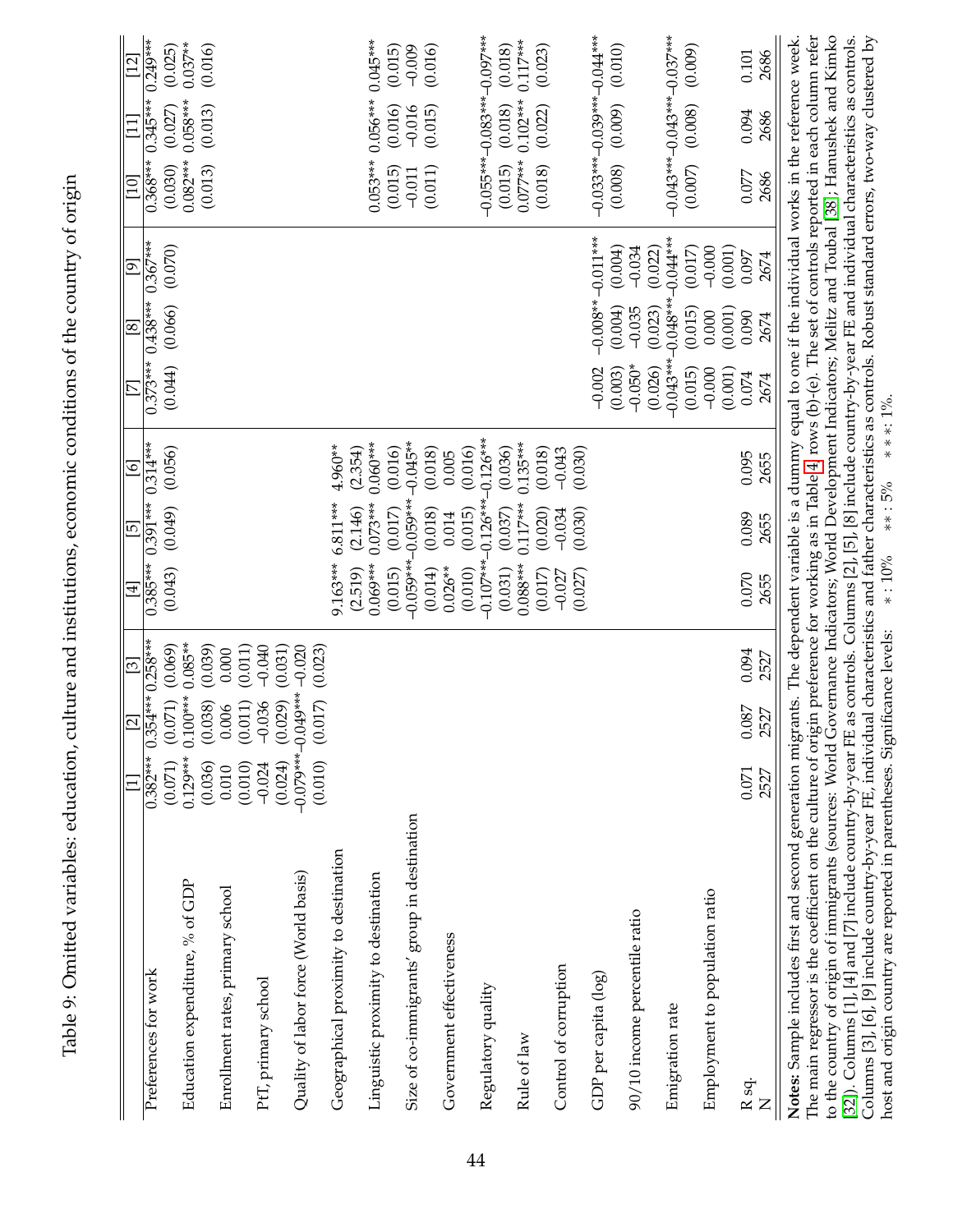<span id="page-44-0"></span>

|                                                                                                                                              |                                                                                                          | $\Xi$                | $\overline{3}$                                                                                   | $\Xi$                              | $\overline{5}$          | ତ୍ର        | $\overline{\triangleright}$                                                | $\boxed{8}$             | $\overline{e}$                                                          |
|----------------------------------------------------------------------------------------------------------------------------------------------|----------------------------------------------------------------------------------------------------------|----------------------|--------------------------------------------------------------------------------------------------|------------------------------------|-------------------------|------------|----------------------------------------------------------------------------|-------------------------|-------------------------------------------------------------------------|
| Preferences for work                                                                                                                         | $0.526***$                                                                                               | $0.494***$           | $0.442***$                                                                                       | $0.286***$                         | $0.336***$              | $0.217***$ | $0.203***$                                                                 | $0.217***$              | $0.136***$                                                              |
|                                                                                                                                              | (0.052)                                                                                                  | (0.046)              | (0.048)                                                                                          | (0.077)                            | (0.066)                 | (0.053)    | (0.065)                                                                    | (0.057)                 | (0.049)                                                                 |
| Protestant religion                                                                                                                          | $-0.005$                                                                                                 | $-0.011$             | $-0.013$                                                                                         |                                    |                         |            | $-0.018$                                                                   | $-0.031$                | $-0.035$                                                                |
|                                                                                                                                              | (0.013)                                                                                                  | (0.014)              | (0.014)                                                                                          |                                    |                         |            | (0.024)                                                                    | (0.023)                 | (0.024)                                                                 |
| Jewish religion                                                                                                                              | $0.129***$                                                                                               | $0.106***$           | $0.082***$                                                                                       |                                    |                         |            | $0.158***$                                                                 | $0.128***$              | $0.103***$                                                              |
|                                                                                                                                              | (0.007)                                                                                                  | (0.008)              | $\begin{array}{c} (0.007) \\ 0.015 \end{array}$                                                  |                                    |                         |            | (0.008)                                                                    | $(0.005)$<br>0.191***   | $\begin{array}{c} (0.011) \\ 0.212*** \\ (0.022) \\ -0.002 \end{array}$ |
| Islamic religion                                                                                                                             | $-0.001$                                                                                                 |                      |                                                                                                  |                                    |                         |            | $0.230***$                                                                 |                         |                                                                         |
|                                                                                                                                              | (0.064)                                                                                                  | $(0.066)$<br>$0.004$ | $(0.065)$<br>$0.000$                                                                             |                                    |                         |            | $\begin{array}{c} (0.013) \\ -0.013 \\ (0.017) \\ -0.021^{**} \end{array}$ | $(0.012)$<br>$0.004$    |                                                                         |
| Other or no religion                                                                                                                         | $-0.003$                                                                                                 |                      |                                                                                                  |                                    |                         |            |                                                                            |                         |                                                                         |
|                                                                                                                                              | (0.010)                                                                                                  | (0.009)              | (0.009)                                                                                          |                                    |                         |            |                                                                            | $(0.012)$<br>-0.046***  | $(0.013)$<br>$-0.053***$                                                |
| Attend service > once a week                                                                                                                 | $-0.011$                                                                                                 | $-0.024**$           | $0.027***$                                                                                       |                                    |                         |            |                                                                            |                         |                                                                         |
|                                                                                                                                              | (0.009)                                                                                                  | (0.010)              | (0.010)                                                                                          |                                    |                         |            | (0.010)                                                                    | $(0.013)$<br>$-0.045**$ | $(0.015)$<br>$-0.043**$<br>$(0.021)$<br>$-0.001$                        |
| $Pray$ > once a week                                                                                                                         | $0.044***$                                                                                               | $0.045***$           | $0.045***$                                                                                       |                                    |                         |            |                                                                            |                         |                                                                         |
|                                                                                                                                              | (0.015)                                                                                                  | (0.014)              | (0.014)                                                                                          |                                    |                         |            | $-0.038$<br>$(0.021)$<br>$-0.019$                                          | $(0.021)$<br>$-0.004$   |                                                                         |
| Distrust other people                                                                                                                        |                                                                                                          |                      |                                                                                                  | $-0.036**$                         | $-0.020$                | $-0.018$   |                                                                            |                         |                                                                         |
|                                                                                                                                              |                                                                                                          |                      |                                                                                                  |                                    | $(0.013)$<br>$-0.045**$ | (0.018)    | (0.013)                                                                    | (0.011)                 | $(0.013)$<br>$0.069***$                                                 |
| Jobs scarce: more right to men                                                                                                               |                                                                                                          |                      |                                                                                                  |                                    |                         | $0.045**$  | $0.066***$                                                                 | $0.066***$              |                                                                         |
|                                                                                                                                              |                                                                                                          |                      |                                                                                                  | $(0.015)$<br>$-0.038$<br>$(0.025)$ | (0.020)                 | (0.021)    | (0.027)                                                                    | (0.024)                 | (0.021)                                                                 |
| R <sub>sq</sub> .                                                                                                                            | 0.082                                                                                                    | 0.099                | $0.104\,$                                                                                        | 0.083                              | 0.118                   | 0.131      | 0.091                                                                      | 134                     | 0.145                                                                   |
| Observations                                                                                                                                 | 2145                                                                                                     | 2145                 | 2145                                                                                             | 1567                               | 1567                    | 1567       | 1340                                                                       | 1340                    | 1340                                                                    |
| Notes:Sample includes first and                                                                                                              |                                                                                                          |                      | second generation migrants. The dependent variable is a dummy equal to one if the individual     |                                    |                         |            |                                                                            |                         |                                                                         |
| works in the reference week.                                                                                                                 | The main regressor is the coefficient on the culture of origin preference for working as in Table 4,     |                      |                                                                                                  |                                    |                         |            |                                                                            |                         |                                                                         |
| rows (b)-(e). In each column additional controls for individual attitudes and values (source: ESS). In Columns $[1]\cdot[3]$ , the reference |                                                                                                          |                      |                                                                                                  |                                    |                         |            |                                                                            |                         |                                                                         |
| group is Catholic religion. Columns [1], [4] and [7] include country-by-year FE as controls. Columns [2], [5], [8] include country-          |                                                                                                          |                      |                                                                                                  |                                    |                         |            |                                                                            |                         |                                                                         |
| by-year FE and individual chara                                                                                                              | cteristics as controls. Columns [3], [6], [9] include country-by-year FE, individual characteristics and |                      |                                                                                                  |                                    |                         |            |                                                                            |                         |                                                                         |
| father characteristics as controls.                                                                                                          |                                                                                                          |                      | Robust standard errors, two-way clustered by host and origin country are reported in parentheses |                                    |                         |            |                                                                            |                         |                                                                         |

Significance levels: ∗ : 10% ∗∗ : 5% ∗ ∗ ∗: 1%.

Significance levels: \*: 10%

 $***1\%$ .

 $**:5\%$ 

Table 10: Omitted variables: individual attitudes and values Table 10: Omitted variables: individual attitudes and values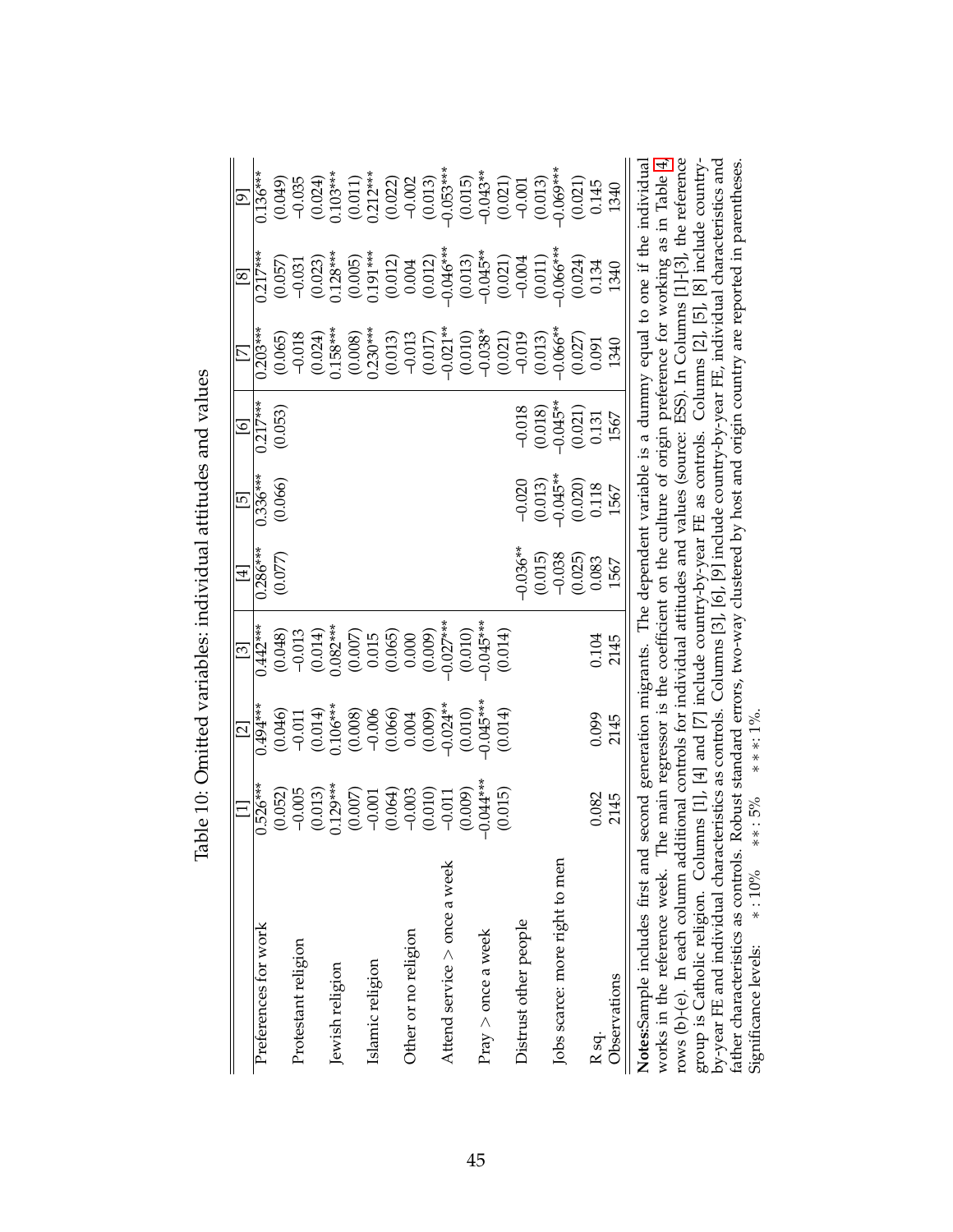|                                                                                     | $[1]$       | $[2]$       | [3]         | Obs. |  |  |  |
|-------------------------------------------------------------------------------------|-------------|-------------|-------------|------|--|--|--|
| Panel A: Alternative measurement of country-specific preferences                    |             |             |             |      |  |  |  |
| $(1)$ Entire pool (natives + immigrants) by origin                                  | $0.618***$  | $0.623***$  | $0.526***$  | 2686 |  |  |  |
|                                                                                     | (0.051)     | (0.058)     | (0.057)     |      |  |  |  |
| (2) Average preferences by origin                                                   | $0.503***$  | $0.458***$  | $0.355***$  | 2686 |  |  |  |
|                                                                                     | (0.051)     | (0.050)     | (0.051)     |      |  |  |  |
| Panel B: Additional controls in the first stage                                     |             |             |             |      |  |  |  |
| (3) Control for distrust, conservative work culture                                 | $0.530***$  | $0.497***$  | $0.398***$  | 2686 |  |  |  |
|                                                                                     | (0.050)     | (0.050)     | (0.047)     |      |  |  |  |
| (4) Control for Latin language spoken                                               | $0.548***$  | $0.520***$  | $0.421***$  | 2686 |  |  |  |
|                                                                                     | (0.050)     | (0.050)     | (0.049)     |      |  |  |  |
| (5) Control for unemployment, discrimination                                        | $0.538***$  | $0.506***$  | $0.404***$  | 2686 |  |  |  |
|                                                                                     | (0.049)     | (0.049)     | (0.047)     |      |  |  |  |
| (6) Control for "important to be rich" dummy                                        | $0.531***$  | $0.497***$  | $0.397***$  | 2686 |  |  |  |
|                                                                                     | (0.050)     | (0.050)     | (0.048)     |      |  |  |  |
| Panel C: Alternative indicators of country-specific preferences for work or leisure |             |             |             |      |  |  |  |
| (7) Individual value of work (pca)                                                  | $0.017***$  | $0.023***$  | $0.024***$  | 2680 |  |  |  |
|                                                                                     | (0.003)     | (0.003)     | (0.003)     |      |  |  |  |
| (8) Social value of work (pca)                                                      | $0.011***$  | $0.016***$  | $0.017***$  | 2680 |  |  |  |
|                                                                                     | (0.002)     | (0.003)     | (0.003)     |      |  |  |  |
| (9) Leisure is important in life                                                    | $-0.301***$ | $-0.389***$ | $-0.425***$ | 2680 |  |  |  |
|                                                                                     | (0.038)     | (0.048)     | (0.043)     |      |  |  |  |
| (10) Generous holidays are important in a job                                       | $-0.164***$ | $-0.149***$ | $-0.122***$ | 2680 |  |  |  |
|                                                                                     | (0.020)     | (0.020)     | (0.025)     |      |  |  |  |

<span id="page-45-0"></span>Table 11: Alternative definitions of country-specific preferences for work and leisure

**Notes**: Sample includes first and second generation migrants. in Row (1) report results as in the baseline specification in Table [4,](#page-38-0) Row (d). In Row (2) country-specific preferences are predicted from all people coming from the same origin, including migrants to a different destination. In Row (3), country specific preferences are measured as (unconditional) averages of natives. In Rows (4)-(7) we included the following controls in the first stage: controls for generalized distrust, and preference for men's over women's work when jobs are scarce (Row 4); a dummy for the main spoken language belonging to the Latin group (Row 5); dummies for individual unemployed or discriminated (Row 6); a dummy for importance to be rich (Row 7). In Row (8) the value of work for the individual is retrieved by a principal component analysis (pca) on country-specific indicators of "*I put effort in my work to keep my job*", "*work always comes first*" and "*work is important in life*". In Row (9), the value of work for the society is retrieved by a pca on country-specific indicators of "*Work is a duty towards the society*", "*Work is needed to develop talents*" and "*People turn lazy without working*". In Rows (10) and (11) preferences are the predicted origin FE from regressions of the individual evaluation of leisure reported in each row, after controlling for the usual set of individual and parental characteristics. These measures are constructed using European Value Study data in the first stage. The number of observations reported in each row refers to all columns. Robust standard errors, two-way clustered by residence and origin country in parentheses. Significance levels: \*: 10% \*\*: 5% \*\*\*: 1%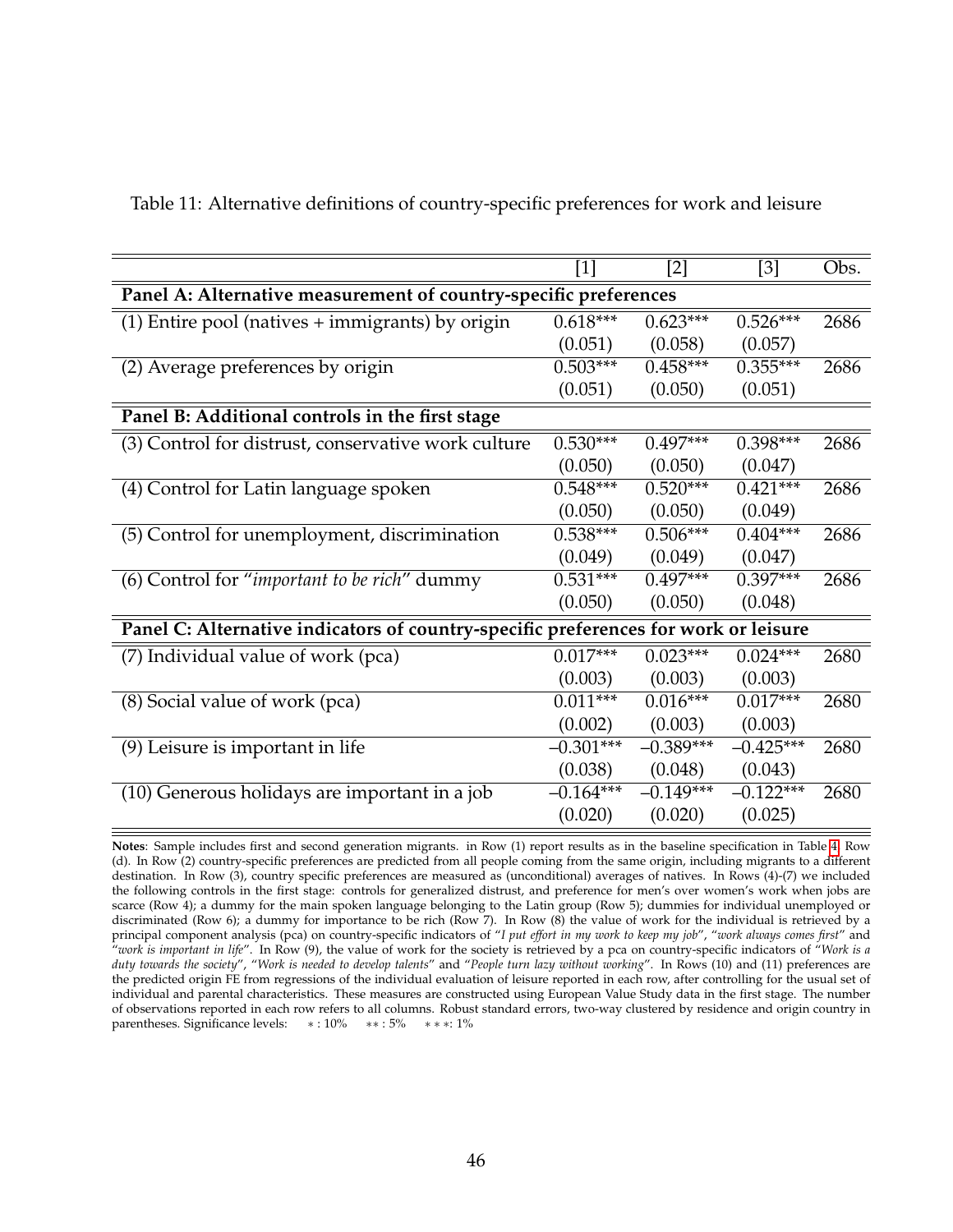<span id="page-46-0"></span>

|                                                                          | $\Xi$                                                                                                                                                                                                                                                                                                                  |                                                                                                                                                | $\frac{1}{-0.518***}$                                                                                                                           | Observations |
|--------------------------------------------------------------------------|------------------------------------------------------------------------------------------------------------------------------------------------------------------------------------------------------------------------------------------------------------------------------------------------------------------------|------------------------------------------------------------------------------------------------------------------------------------------------|-------------------------------------------------------------------------------------------------------------------------------------------------|--------------|
| ernment ensures safety<br>(a) important the gov                          | $-0.630***$                                                                                                                                                                                                                                                                                                            | $\frac{[2]}{-0.608***}$                                                                                                                        |                                                                                                                                                 | 2605         |
|                                                                          | $\frac{(0.162)}{-0.671***}$                                                                                                                                                                                                                                                                                            |                                                                                                                                                | $\frac{(0.165)}{-0.629***}$                                                                                                                     |              |
| y responsible for living standards of unemployed<br>(b) government partl |                                                                                                                                                                                                                                                                                                                        |                                                                                                                                                |                                                                                                                                                 | 628          |
|                                                                          |                                                                                                                                                                                                                                                                                                                        |                                                                                                                                                |                                                                                                                                                 |              |
| trade union<br>(c) ever member of a                                      |                                                                                                                                                                                                                                                                                                                        |                                                                                                                                                |                                                                                                                                                 | 2668         |
|                                                                          | $\begin{array}{l} (0.058) \\ (0.323) \\ (0.202) \\ (0.111) \\ (1.11) \\ (0.111) \\ (0.315) \\ (0.315) \\ (0.319) \\ (0.319) \\ (0.319) \\ (0.319) \\ (0.319) \\ (0.319) \\ (0.319) \\ (0.319) \\ (0.319) \\ (0.319) \\ (0.319) \\ (0.319) \\ (0.319) \\ (0.319) \\ (0.319) \\ (0.319) \\ (0.319) \\ (0.319) \\ (0.319$ | $\begin{array}{c c} (0.161) \\ \hline 0.729*** \\ \hline 0.164) \\ \hline 0.2060 \\ \hline 0.2060 \\ \hline 0.168 \\ \hline 0.158 \end{array}$ | $\begin{array}{c c} (0.117) \\ 0.745^{***} \\ (0.222) \\ (0.2132) \\ (0.167) \\ (0.167) \\ (0.167) \\ (0.167) \\ (0.363) \\ \hline \end{array}$ |              |
| (d) leftwing ideology                                                    |                                                                                                                                                                                                                                                                                                                        |                                                                                                                                                |                                                                                                                                                 | 2357         |
|                                                                          |                                                                                                                                                                                                                                                                                                                        |                                                                                                                                                |                                                                                                                                                 |              |
| z people equally<br>(e) important treating                               |                                                                                                                                                                                                                                                                                                                        | $-0.303$                                                                                                                                       |                                                                                                                                                 | 2612         |
|                                                                          | (0.259)                                                                                                                                                                                                                                                                                                                | (10.301)                                                                                                                                       | (0.331)                                                                                                                                         |              |

Table 12: Effect on individual preferences for redistribution Table 12: Effect on individual preferences for redistribution Notes: Sample includes first and second generation migrants. The dependent variable in each regression is the variable described in the first column. The entries of the table are the coefficients on the culture of origin variable obtained from the auxiliary regression as defined in the text. Column [1] includes country-by-year FE as controls. Column [2] includes countryby-year FE and individual characteristics as controls. Column [3] includes country-by-year FE, individual characteristics and father characteristics as controls. Method of estimation is least squares. The number of observations reported in each row **Notes:** Sample includes first and second generation migrants. The dependent variable in each regression is the variable described in the first column. The entries of the table are the coefficients on the culture of origin variable obtained from the auxiliary regression as defined in the text. Column [1] includes country-by-year FE as controls. Column [2] includes countryby-year FE and individual characteristics as controls. Column [3] includes country-by-year FE, individual characteristics and father characteristics as controls. Method of estimation is least squares. The number of observations reported in each row<br>- for all production of the political control of estimation is least squares. The number of observa refers to all columns. Robust standard errors, two-way clustered by host and origin country, are reported in parentheses. refers to all columns. Robust standard errors, two-way clustered by host and origin country, are reported in parentheses. \*\*:  $5\%$  \*\*\*: 1%. Significance levels: ∗ : 10% ∗∗ : 5% ∗ ∗ ∗: 1%.  $*:10\%$ Significance levels: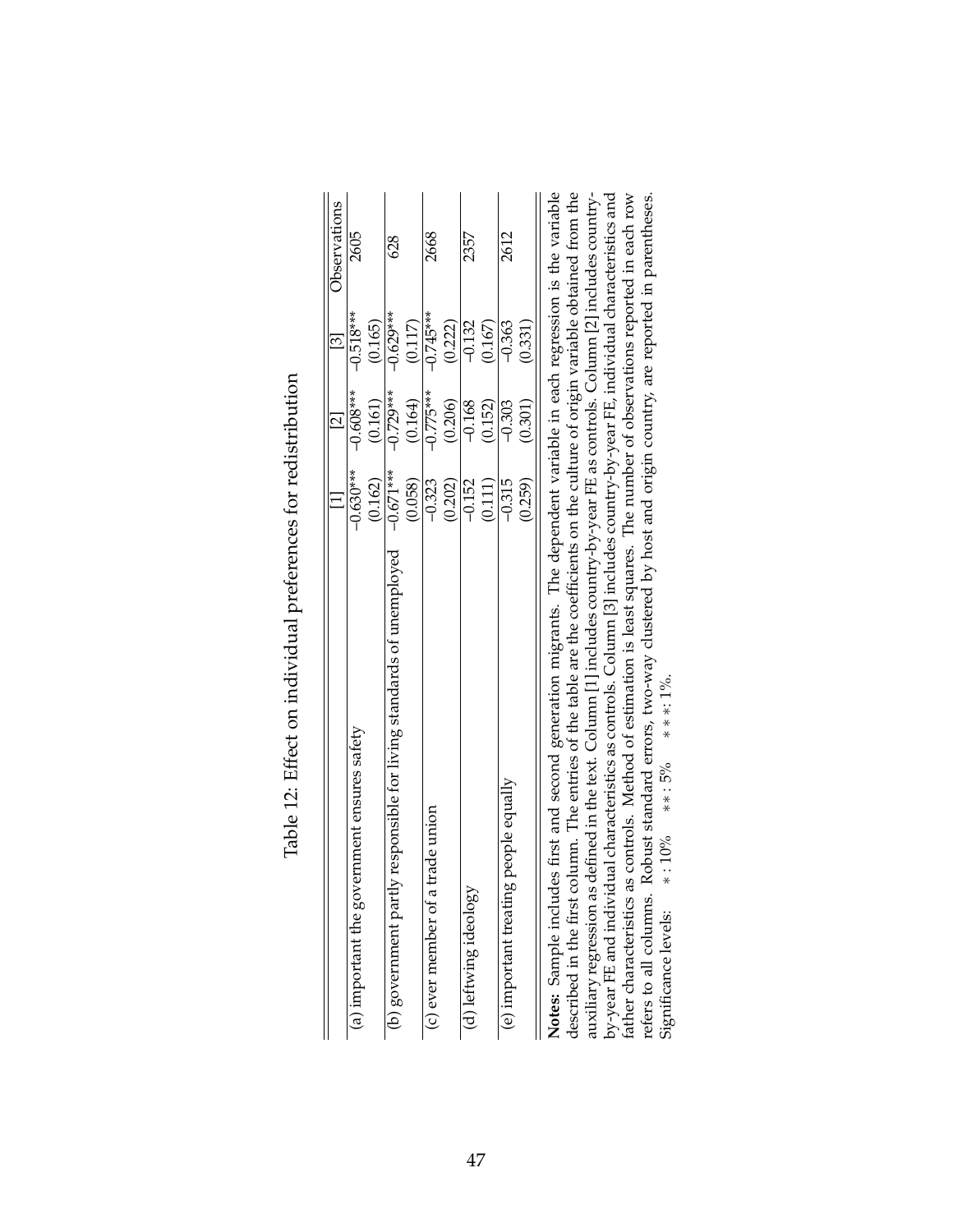|                                        | $[1]$       | $[2]$       | $[3]$       | $[4]$       | [5]         | [6] standardized |
|----------------------------------------|-------------|-------------|-------------|-------------|-------------|------------------|
|                                        |             |             |             |             |             | coefficients     |
| Unemployment benefits replacement rate | $-0.601***$ | $-0.379***$ | $-0.355***$ | $-0.393***$ | $-0.396***$ | $-0.049***$      |
|                                        | (0.025)     | (0.017)     | (0.016)     | (0.015)     | (0.015)     | (0.002)          |
| Union density                          | $-0.047$    |             |             |             |             |                  |
|                                        | (0.052)     |             |             |             |             |                  |
| ln(ret100)                             |             | $0.619***$  | $0.336***$  | $0.630***$  | $0.629***$  | $0.089***$       |
|                                        |             | (0.029)     | (0.033)     | (0.029)     | (0.029)     | (0.004)          |
| ln(ret67)                              |             |             | $0.174***$  |             |             |                  |
|                                        |             |             | (0.015)     |             |             |                  |
| ln(ret167)                             |             |             | $0.157***$  |             |             |                  |
|                                        |             |             | (0.030)     |             |             |                  |
| $ln(\frac{ret67}{ret167})$             |             |             |             | $0.044***$  | $0.039**$   | $0.002**$        |
|                                        |             |             |             | (0.016)     | (0.016)     | (0.001)          |
| Preferences for work                   |             |             |             |             | $0.264***$  | $0.010***$       |
|                                        |             |             |             |             | (0.040)     | (0.002)          |
| $\overline{R}$ sq.                     | 0.05        | 0.05        | 0.05        | 0.05        | 0.05        | 0.05             |
|                                        |             |             |             |             |             |                  |
| N                                      | 46869       | 46869       | 46869       | 46869       | 46869       | 46869            |

### <span id="page-47-0"></span>Table 13: Labor market institutions and taxation in the residence country

**Notes:** Sample includes all native, first and second generation migrant respondents to the ESS between 2004 and 2012. The main regressor is the coefficient on the culture of origin preference for working as in Table [4,](#page-38-0) rows (b)-(e). The set of controls reported in each column refer to the country of residence of respondents (i.e. destination of immigrants) (sources: OECD; Lehmann et al. [\[34\]](#page-50-13)). Retention rates are computed as ret $j = 1 - \frac{T(j \times AW)}{j \times AW}$  $\frac{J \times AV}{J \times AW_{i,t}} = 1 - ATRj$  for  $j \in$ {67%, 100%, 167%} with respect to the average wage (*AW*). All specifications include only country of residence and time fixed effects because we include some variables that vary only by country of residence and year. All specification include individual and father characteristics. In the last column, the explanatory variables are subtracted of their means and divided by their standard deviation. Robust standard errors, two-way clustered by host and origin country are reported in parentheses. Significance levels: ∗ : 10% ∗∗ : 5% ∗ ∗ ∗: 1%.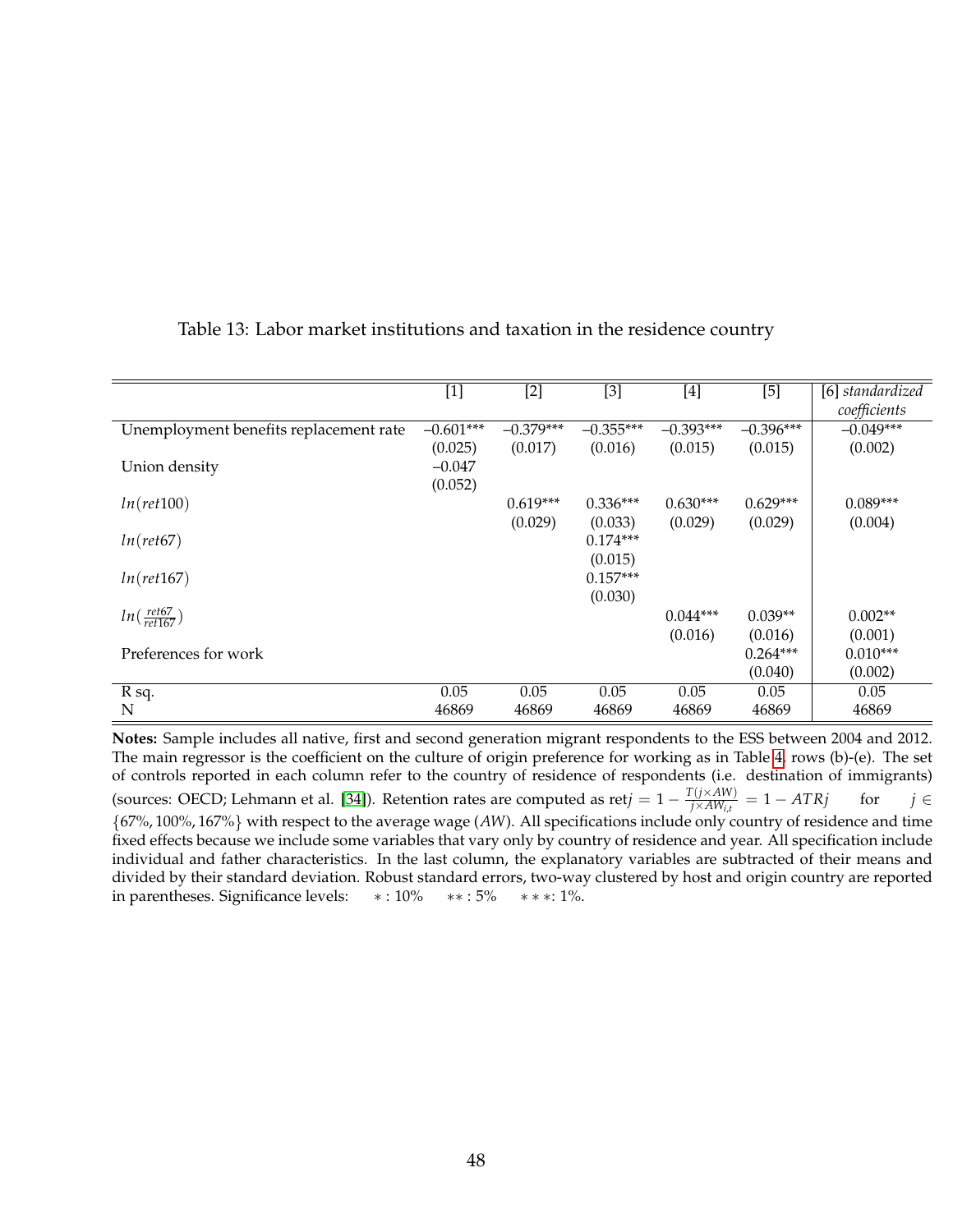## **References**

- <span id="page-48-1"></span>[1] Alesina, A. and P. Giuliano, (2010). "The power of the family," *Journal of Economic Growth*, Springer, vol. 15(2), pages 93-125, June.
- <span id="page-48-12"></span>[2] Alesina, A. and P. Giuliano, (2011). "Preferences for Redistribution," in Handbook of Social Economics, Volume 1A, edited by J. Benhabib, A. Bisin, M.O. Jackson (Editor), pp.93-134.
- <span id="page-48-3"></span>[3] Alesina, A. and P. Giuliano, (2016). "Culture and Institutions", *Journal of Economic Literature*, 53(4): 898-944.
- <span id="page-48-9"></span>[4] Alesina, A., Algan, Y., Cahuc, P. and Giuliano, P. (2015), Family Values and the Regulation of Labour. *Journal of the European Economic Association*, 13: 599?630. doi: 10.1111/jeea.12121.
- <span id="page-48-13"></span>[5] Alesina, A., and E. Glaeser (2004), *Fighting Poverty in the U.S. and Europe: A World of Difference* Oxford: Oxford University Press.
- <span id="page-48-6"></span>[6] Alesina, A., Glaeser E., and B. Sacerdote (2006), "Work and Leisure in the U.S. and Europe. Why so Different?"NBER Macroeconomics Annual (eds. M.Gertler and K.Rogoff).
- <span id="page-48-0"></span>[7] Algan, Y. and P. Cahuc (2007). "The Roots of Low European Employment: Family Culture?" In *NBER International Seminar on Macroeconomics* 2005, edited by C. Pissarides and J. Frenkel. MIT Press, pp. 65-109.
- <span id="page-48-8"></span>[8] Algan Y. and P. Cahuc (2009) "Civic Culture and the Design of Labor Market institutions" *American Economic Journal: Macroeconomics* 1(1): 111-145.
- <span id="page-48-7"></span>[9] Antecol,H. (2000). "An examination of Cross-Country Differences in the Gender Gap in Labor Force Participation Rates" *Labour Economics*, 7, 409-426.
- <span id="page-48-5"></span>[10] Arpaia A., and G. Mourre (2010), "Institutions and performance in European labour markets: Taking a fresh look at evidence", *Journal of Economic Surveys* vol. 26 (1), 2–48.
- <span id="page-48-4"></span>[11] Bassanini A., and R. Duval (2009), "Unemployment, institutions and reform complementarities: Re-assessing the aggregate evidence for OECD countries", *Oxford Review of Economic Policy* 25 (1), 40–59.
- <span id="page-48-2"></span>[12] Borjas G. (2013) "Labor Economics", Sixth Edition, Mc Graw Hill, Irwin, New York.
- <span id="page-48-11"></span>[13] Cameron C., Gelbach J.B. and Douglas L. Miller, 2006. "Robust Inference with Multiway Clustering" NBER Technical Working Papers 0327, National Bureau of Economic Research.
- <span id="page-48-10"></span>[14] Card, D. (2009) "Immigration and Inequality." *American Economic Review*, 99(2): 1-21.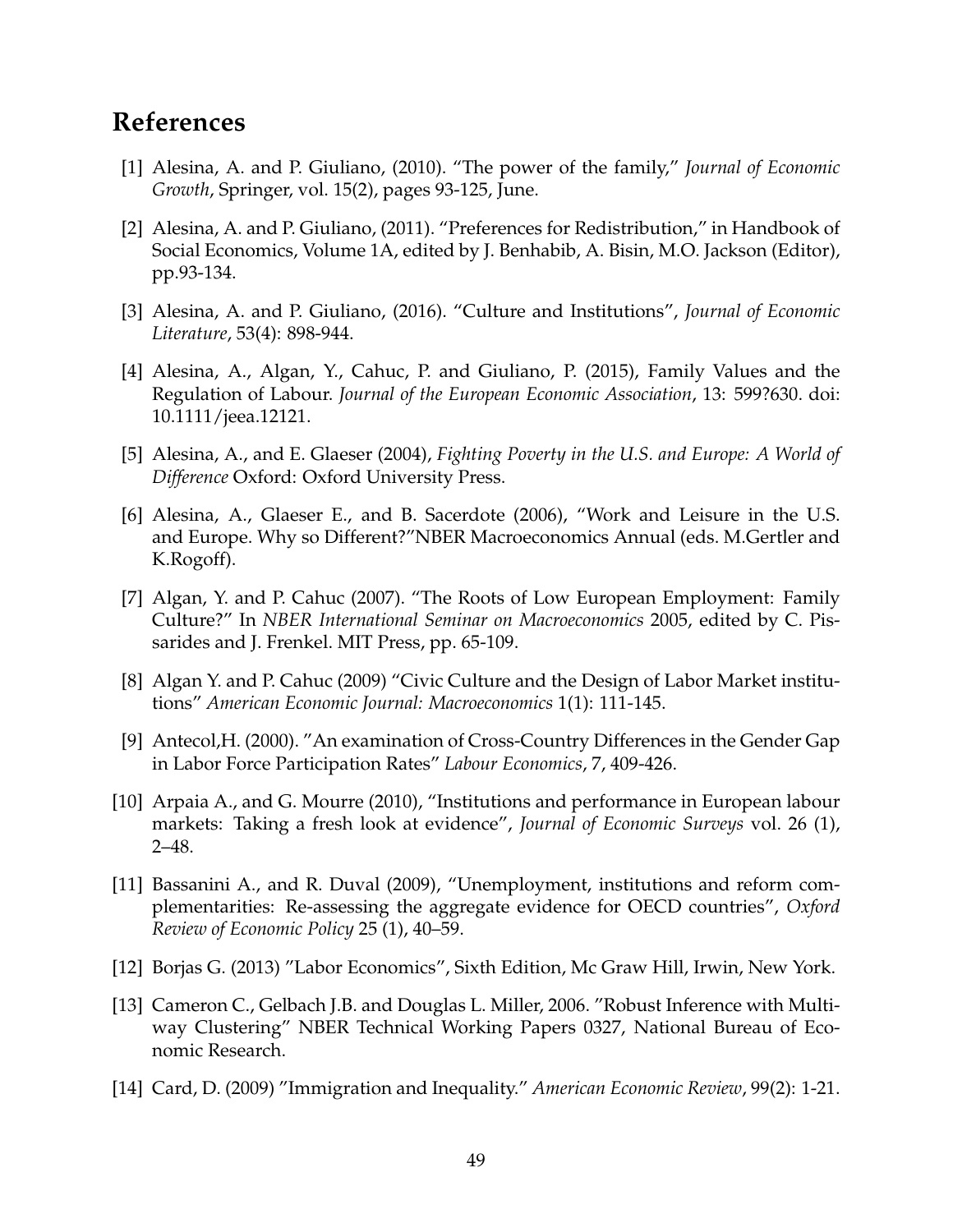- <span id="page-49-7"></span>[15] Carroll, C., Rhee, B. and C. Rhee (194) "Are There Cultural Effects on Saving? Some Cross-Sectional Evidence" *Quarterly Journal of Economics*, CIX, 685-699.
- <span id="page-49-12"></span>[16] Clark, A., Knabe, A., Ratzel, S. (2010). "Boon or bane? Others'unemployment, well-being and job insecurity."*Labour Economics*, 17, 5261. doi:10.1016/j.labeco.2009.05.007.
- <span id="page-49-9"></span>[17] Dickerson, A., Green, F. (2012). Fears and realisations of employment insecurity. Labour Economics, 19(2), 198-210. doi:10.1016/j.labeco.2011.10.001.
- [18] Dustmann, C. and van Soest, A. (2002), "Language and the earnings of immigrants ", *Industrial and Labor Relations Review* 55: 473-492.
- <span id="page-49-11"></span>[19] Felbo-Kolding J., Leschke, J and Thees F. Spreckelsen (2018) A division of labour? Labour market segmentation by region of origin: the case of intra-EU migrants in the UK, Germany and Denmark, *Journal of Ethnic and Migration Studies*, DOI: 10.1080/1369183*X*.2018.1518709
- <span id="page-49-1"></span>[20] Fernández, R., A. Fogli and C. Olivetti (2004). "Mothers and sons: preference formation and female labor force dynamics."*Quarterly Journal of Economics*, November: 1249-1299.
- <span id="page-49-4"></span>[21] Fernández, R. (2007). "Women, work, and culture." *Journal of the European Economic Association* 5(2-3): 305-332.
- <span id="page-49-0"></span>[22] Fernández, R. (2008) "Culture and Economics" New Palgrave Dictionary of Economics, 2nd edition.
- <span id="page-49-5"></span>[23] Fernández, R. (2011). "Does Culture Matter?" Published in, J. Benhabib, M. O. Jackson and A. Bisin, editors, Handbook of Social Economics, Vol. 1A, North-Holland.
- <span id="page-49-6"></span>[24] Fernández, R. and A. Fogli (2009) "Culture, an Empirical Investigation of Beliefs, Work, and Fertility" *American Economic Journal: Macroeconomics*, 1:1, 146-177.
- <span id="page-49-2"></span>[25] Giavazzi, F., Schiantarelli, F. and M. Serafinelli (2013) "Attitudes, Policies and Work", *Journal of the European Economic Association*, 11(6):1256-1289.
- <span id="page-49-10"></span>[26] Giavazzi, F., Petkov, I. and F. Schiantarelli (2014) "Culture: persistence and evolution", *NBER Working Paper*, 20174.
- <span id="page-49-13"></span>[27] Giuliano, P. and A. Spilimbergo (2009) "Growing Up in a Recession: Beliefs and the Macroeconomy", *NBER Working Paper* No. 15321. Issued in September 2009.
- <span id="page-49-3"></span>[28] Giuliano, P. (2007) "Living Arrangements in Western Europe: Does Cultural Origin Matter?", *Journal of the European Economic Association* September 2007 5(5):927–952.
- <span id="page-49-8"></span>[29] Grogger, Jeffrey and Hanson, Gordon H., (2011) "Income maximization and the selection and sorting of international migrants," *Journal of Development Economics*, Elsevier, vol. 95(1), pages 42-57, May.